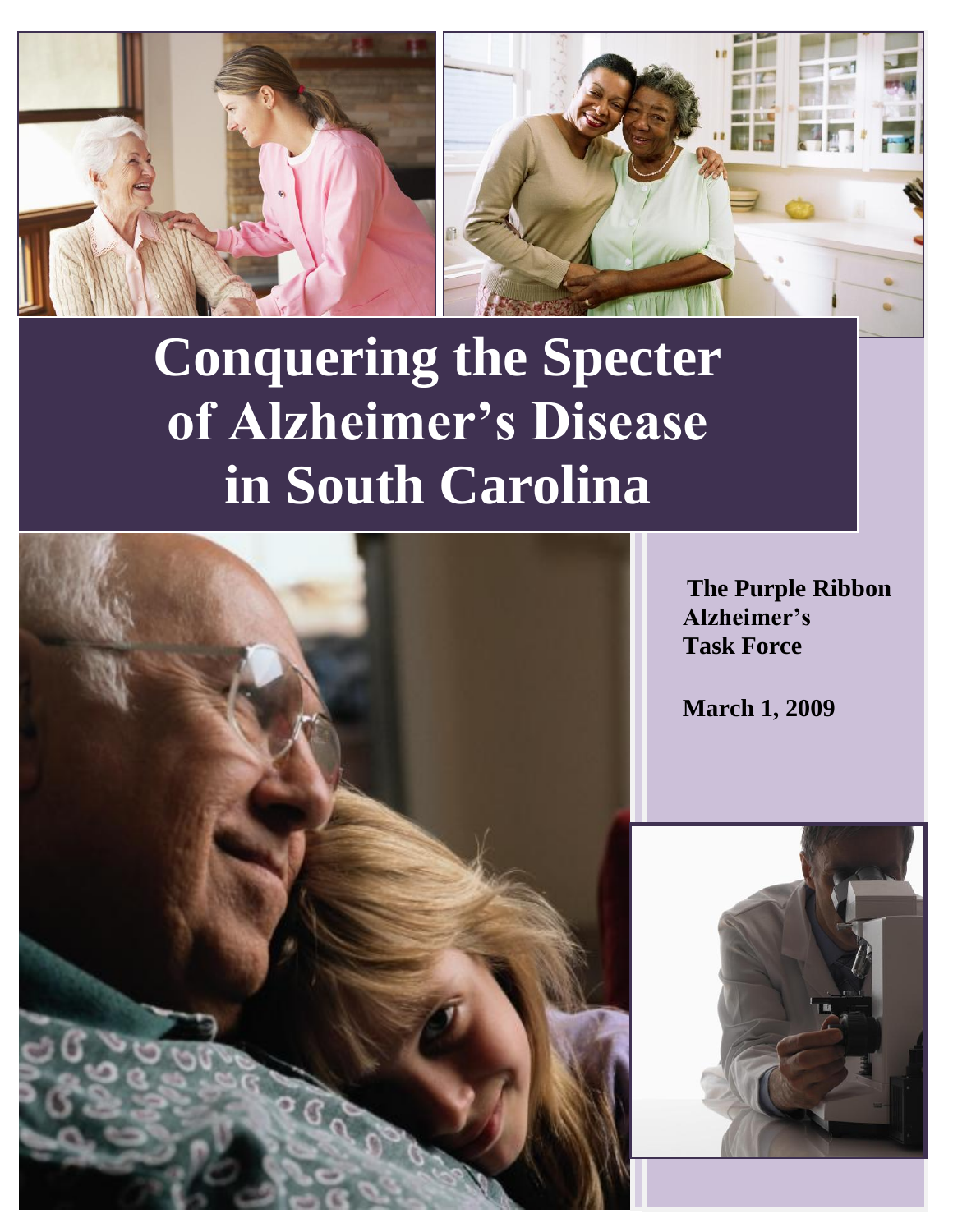# State of South Carolina Office of The Lieutenant Governor

**André Bauer Lieutenant Governor** **Office on Aging Tony Kester Interim Director**

# **Transmittal Letter**

*To Members of the S.C. Senate and House of Representatives*

The Purple Ribbon Task Force was created by concurrent resolution S.1333 adopted by the General Assembly on June 3, 2008, requesting the Lt. Governor's Office on Aging convene this body to study the current and future impact of Alzheimer's disease in South Carolina and to assess the resources for and the needs of persons with Alzheimer's and related disorders (ADRD) so as to develop a state strategy to address this health issue. In fulfillment of this endeavor the Purple Ribbon Task Force is pleased to submit our final report entitled "Conquering the Specter of Alzheimer's Disease in South Carolina".

It has been more than fifteen years since the Blue Ribbon Task Force submitted South Carolina's first state plan to address Alzheimer's disease and related disorders. From that initial plan the Alzheimer's Resource Coordination Center was created, along with a program to fund seed grants for respite and/or education programs within South Carolina. This initiative is housed within the Lt. Governor's Office on Aging. Great strides have been made in service to individuals with Alzheimer's disease and their families and caregivers. However, there is still much work to be done. The current Purple Ribbon Task Force adopted a multidisciplinary approach, through representation from the public and private sectors, to formulate recommendations in a holistic approach. The recommendations cover diverse topics and initiatives important to comprehensive services to individuals with Alzheimer's disease, their families and caregivers.

In light of the current economic situation, the Purple Ribbon Task Force is offering several recommendations that we believe can be carried out through existing infrastructure, thus lessening the fiscal impact to those involved. Full implementation of all of the recommendations in the report, however, will certainly require funding. This funding will enable local and statewide activities in furtherance of the objective to provide comprehensive, meaningful, and greatly needed services to individuals with Alzheimer's disease, their families and caregivers. As implementation progresses, the Alzheimer's Resource Coordination Center will utilize the collective expertise of stakeholders to provide an estimate of projected costs associated, ensuring that subsequent policy changes or additional requirement identify sufficient funding for implementation.

The Task Force appreciates the opportunity provided by the General Assembly to confront the specter of Alzheimer's disease in South Carolina. Dedicated Task Force members representing state agencies, academic institutions, and private entities and individuals brought a wealth of knowledge and experience to this vital undertaking. The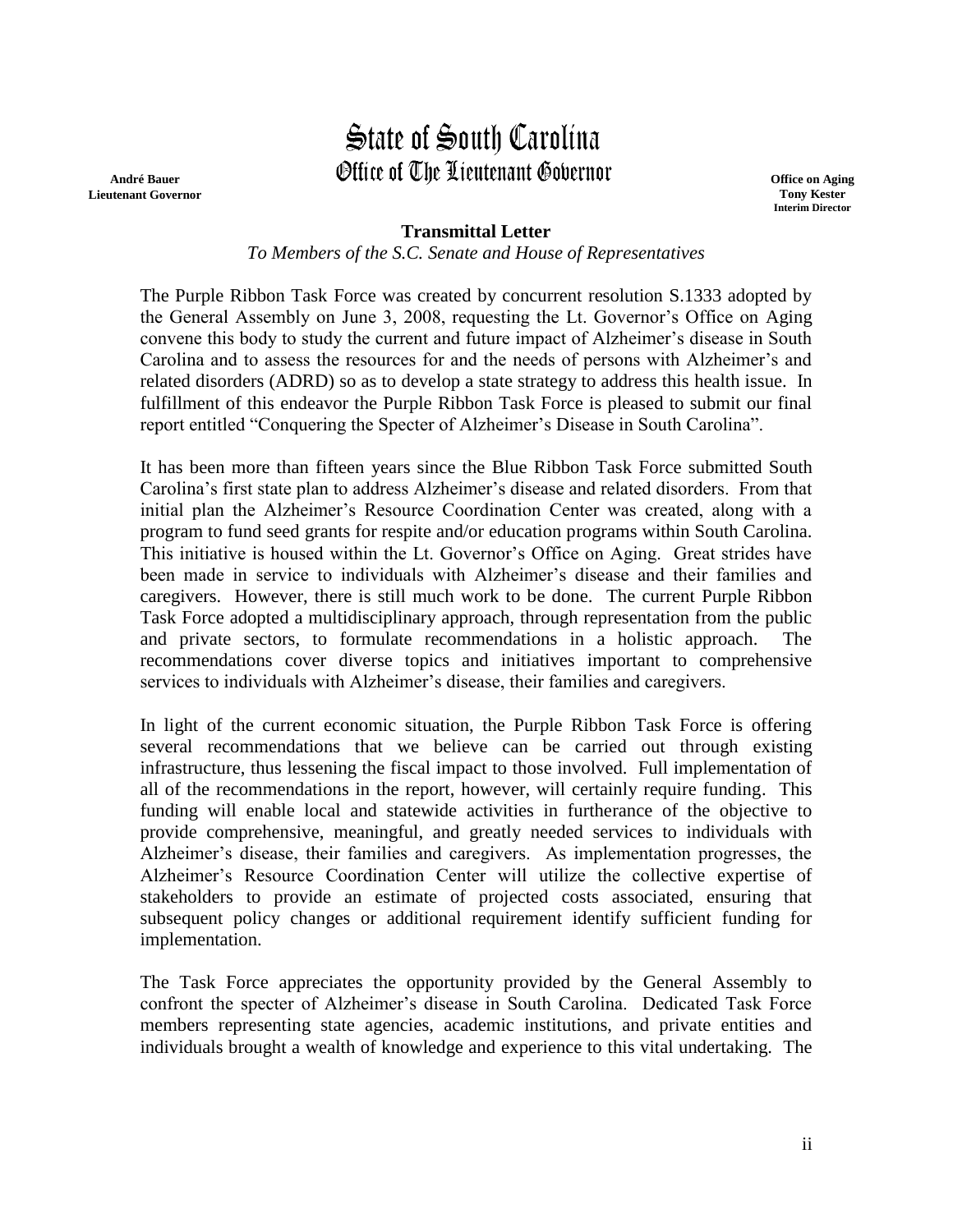Page 2

Task Force would also like to take this opportunity to express their appreciation and thanks to Anne Wolf, Alzheimer's Program Manager for the Lt. Governor's Office on Aging, who functioned as the executive director of the task force. Her leadership and guidance were indispensible throughout this process. In addition, we thank Anne and Beth Murff Sulkowski for authoring the final document.

Respectfully submitted,

Toylato

Tony Kester Interim Director, Lt. Governor's Office on Aging Chair, Purple Ribbon Task Force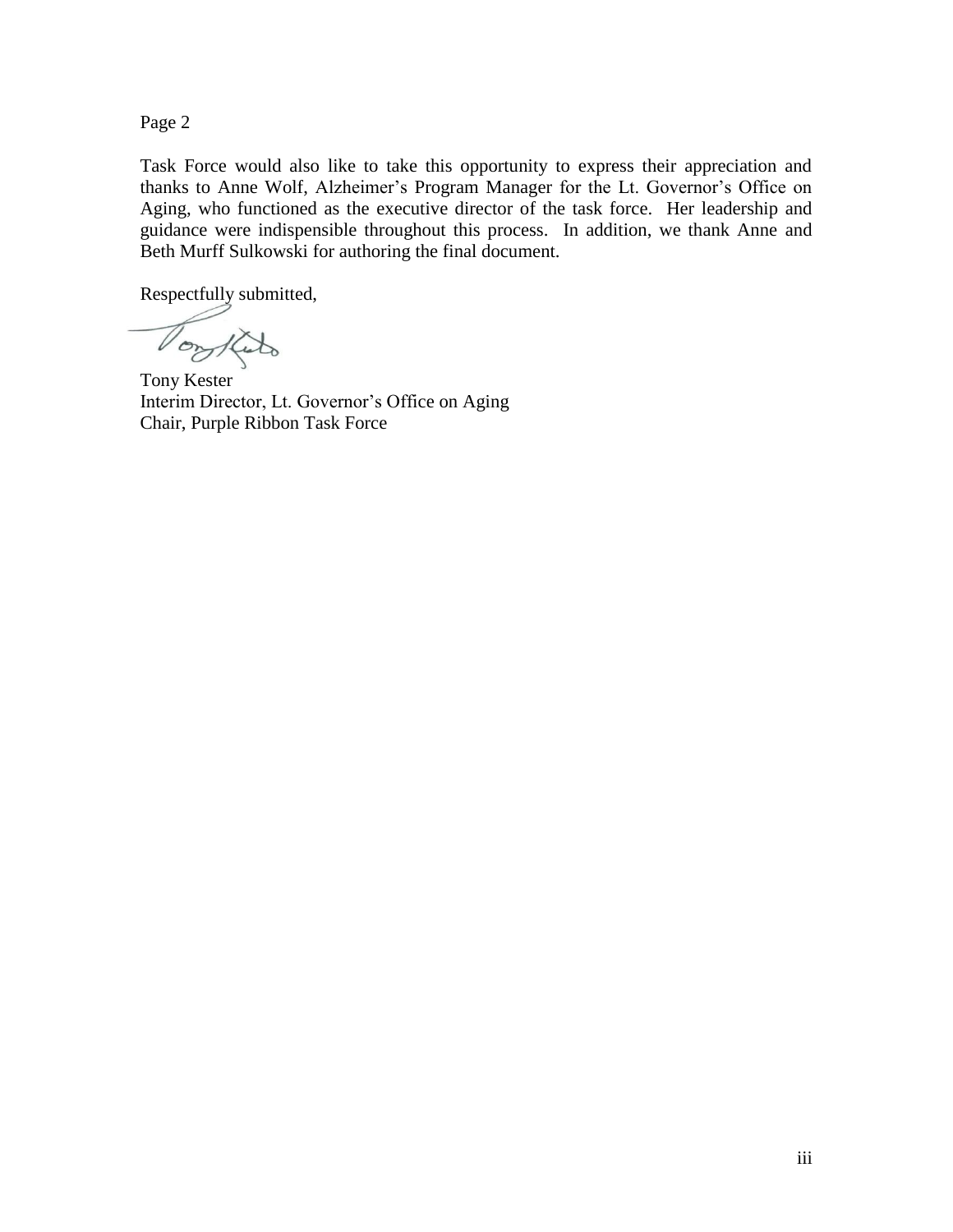#### **The Purple Ribbon Task Force**

Comprised of individuals representing diverse public and private stakeholders, the Purple Ribbon Task Force conducted its work diligently toward their determined mission and vision. The Task Force held five full task force meetings as well as numerous subcommittee meetings over the course of the endeavor. Meeting minutes are available upon request from the Lt. Governor's Office on Aging, Alzheimer's Resource Coordination Center.

**The Mission** of the Purple Ribbon Task Force is to study the current and future impact of Alzheimer's disease and related disorders (ADRD) in South Carolina, assess the resources for and needs of persons with ADRD and their caregivers, and recommend a state strategy to address this public health issue.

**Our vision** is a comprehensive, coordinated, accessible system providing information, education and support to improve the lives of persons with ADRD and their caregivers.

#### **Task Force Members:**

#### **Chair of Task Force:**

Tony Kester, Interim Director Lt. Governor's Office on Aging

#### **Co-Chair of Task Force:**

Carol B. Cornman, Director Office for the Study of Aging Arnold School of Public Health University of South Carolina

Tim Barresi Nursing Home Administrator Skylyn Place Personal Care Center

Michael D. Byrd, PhD, MPH, LMSW Director, Bureau of Community Health & Chronic Disease Prevention South Carolina Department of Health and Environmental Control

The Honorable Gilda Cobb-Hunter South Carolina House of Representatives Fran Emerson, Program Director Lowcountry Region Alzheimer's Association – South Carolina Chapter

The Honorable Mike Fair South Carolina Senate

Dr. Warachal Faison Medical University of South Carolina

Dr. Carlos Gibbons Representing Alzheimer's Caregivers

The Honorable Harry Hallman, Mayor Town of Mt. Pleasant

Brenda L. Hyleman, Division Director Bureau of Long Term Care South Carolina Department of Health and Human Services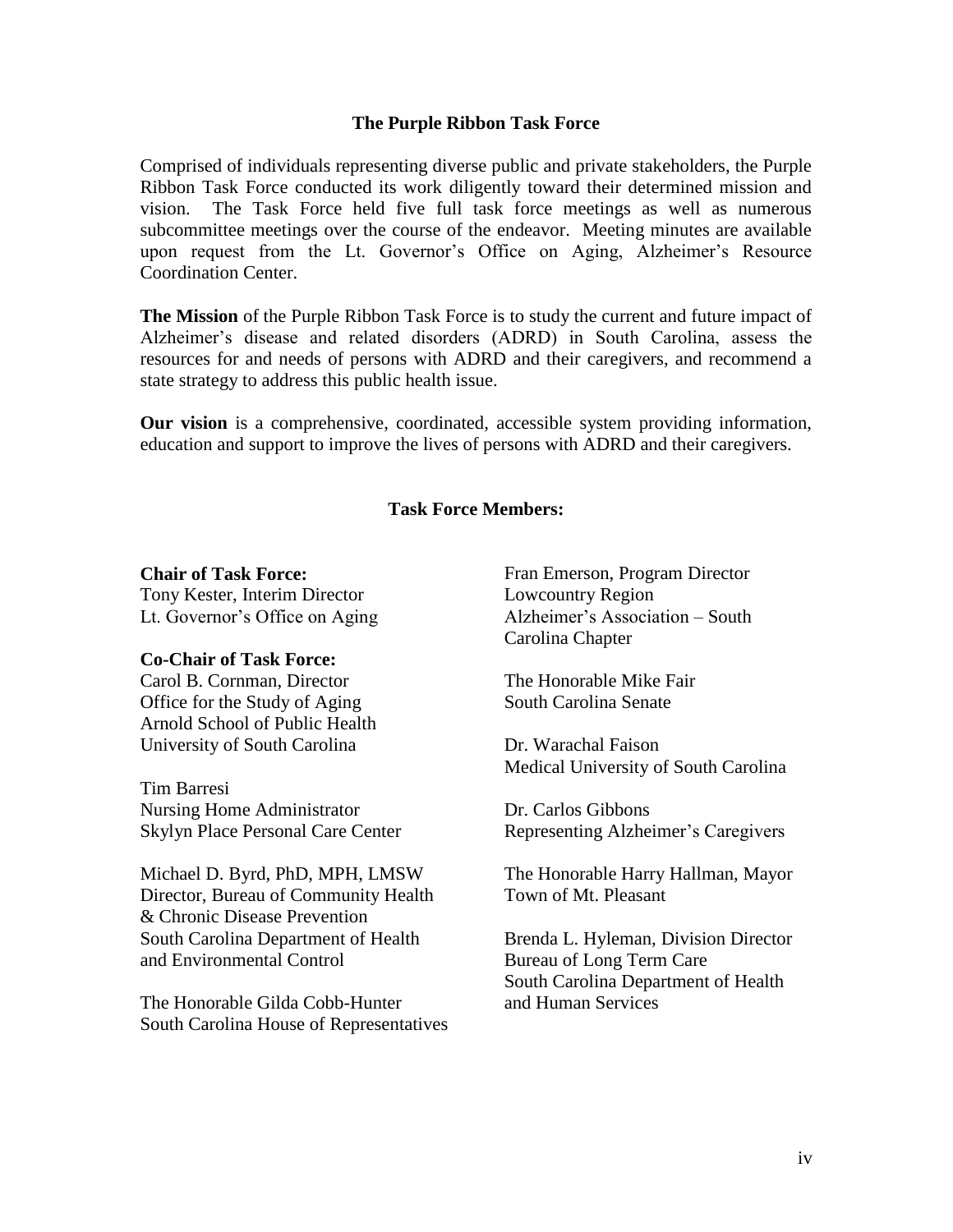Shawn V. Keith, MA Aging Director Santee-Lynches Regional Council of Governments/Area Agency on Aging

Marilynn Koerber South Carolina Nurses Association

Captain Patsy R. Lightle Special Victims Unit South Carolina State Law Enforcement Division

Pierce McNair Executive Assistant for External Affairs South Carolina Technical College System

Scott Middleton, MDiv, MHA, NHA CEO Agape Senior

Lois Park Mole, Director Government and Community Relations South Carolina Department of Disabilities and Special Needs

Brad Moorhouse Nursing Home Administrator NHC HealthCare

Bunny R. Runge, RN Director of Regulatory Affairs South Carolina Health Care Association

Paul Kent Switzer, III, M.D., D.H.A. Director of Professional Services, **CMTNCC** South Carolina Department of Mental Health

Dr. Edgar Weiss Medical University of South Carolina

Barbara Wright, Director Helping Hands Adult Day Care, Inc.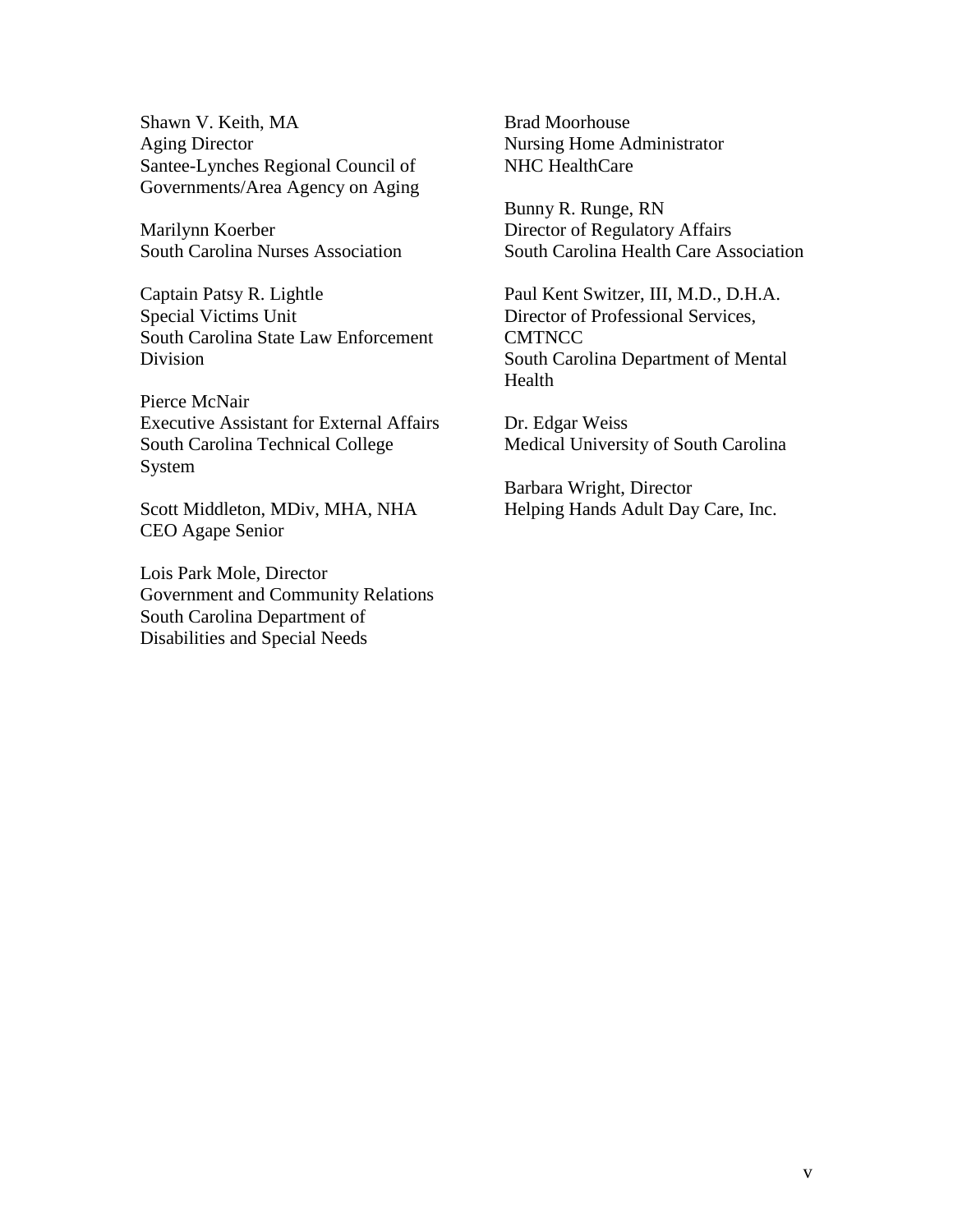#### **PREFACE**

This is an extraordinary time in your lives and mine. We are poised at the precipice of change in preparing our state for the silver tsunami that is coming. The age wave has crashed to shore and we are not ready. Alzheimer's disease and the dementias are on the rise and we are not completely sure why. People are showing symptoms earlier and earlier and we can't seem to stop it.

But you have shown up and owned this challenge. You have created a task force of passionate and purposeful people who opened their hearts and minds and rolled up their sleeves to create a new, innovative plan for our state. There is not a more urgent cause. My family and I are very proud and deeply grateful for this opportunity for South Carolina to lead and set the standard for care and management of Alzheimer's disease. We honor the heroic souls who came together and worked so hard to present this plan.

As you read this, think about the day your child was born, your silver wedding anniversary, your baby's christening. Think about your mother's laugh, your father's embrace. Recall your college graduation or that first spin in the car after you got your driver's license. Now imagine all those memories are gone. Vanished, deleted from your mental bank. The places you've gone, the people you love, the dreams you have.....that's what makes us who we are …that's our soulprint. It's unbearably cruel when Alzheimer's disease breaks in and steals the memories and rewrites the pages of our lives. Ronald Reagan, Carroll Campbell, my mom and the 5 million others who have faced death in slow motion stand as reminders of what we have failed to do.

When my mother grew up in our beautiful Palmetto state, she wanted to be a mom. That dream blossomed alongside my amazing father and they created a rich, full life and three children. In the end, she didn't know any of us. She didn't just forget our names, but the fact that we even existed. Memory by memory, she was taken over a period of 10 years and my brother, my sister and I watched a part of my Dad die too. Her laugh grew silent, her eyes vacant and her steps, unsteady. Then she hunched over and drooled through most of the day and fell off the bed at night until she finally slept on the floor getting up to have her diaper changed and be strapped into a chair for another day of nothing.

She knew where she was headed. She saw her own mother lose her battle with the thief. On the day of granny's funeral my mom had just been diagnosed with the disease that took her mother's life. The casket was open as wide as my mother's eyes as she looked at the lifeless figure there. I watched my mom as she watched over hers. A preview of things to come? The fog had rolled into the lives of two generations of women in my family and I was intent to find a way to make it burn off.

Mom had the steel magnolia strength that only women in the south seem to possess. She tempered it with kindness and encouragement. When she was diagnosed with Alzheimer's disease she stood alone in her empowerment for a time, while the rest of us pulled up the secure blanket of denial. As she headed deeper into the darkness of her disease, she somehow managed to get us to wake up and we became her caregivers and legacy keepers.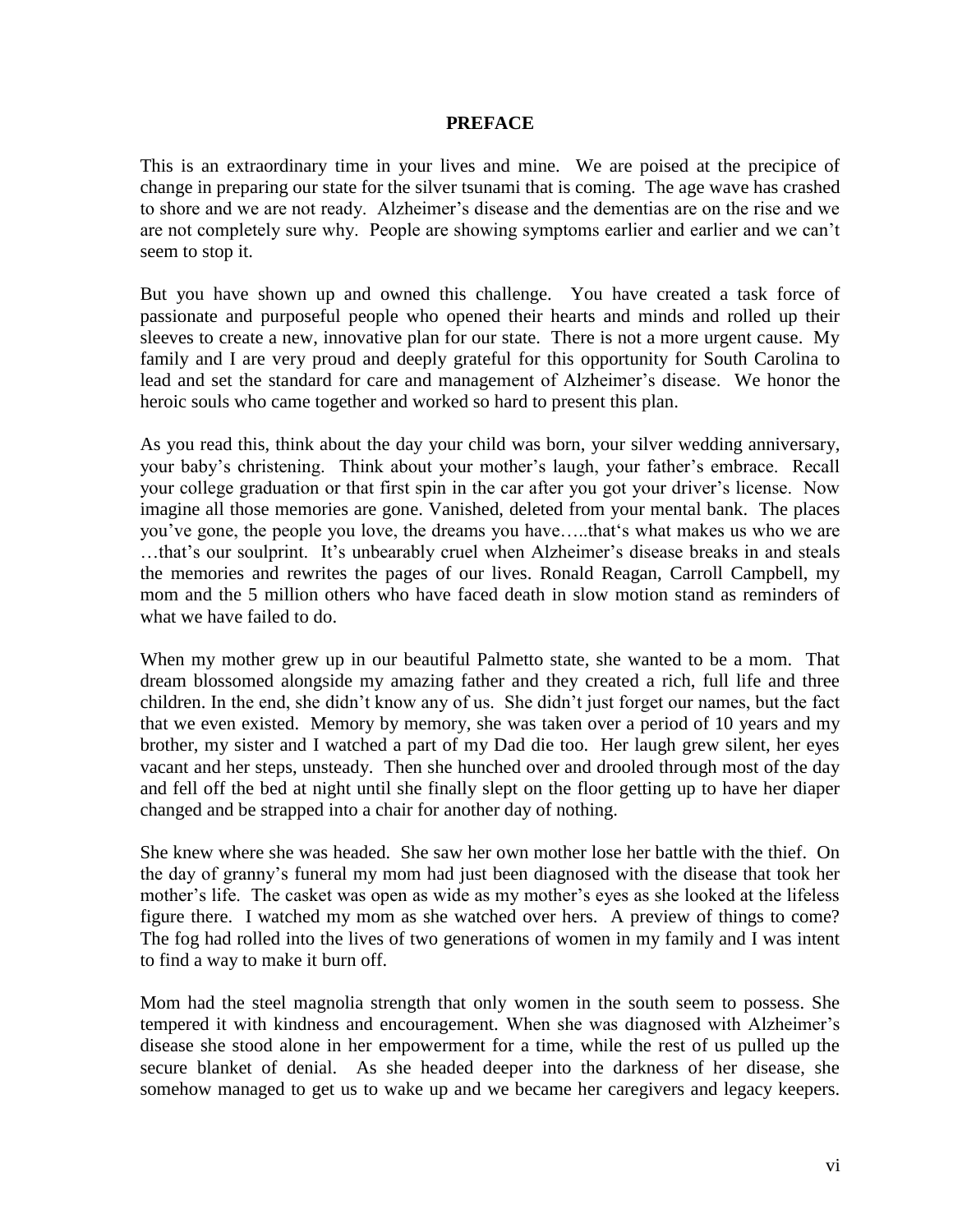"You've reported on a lot of stories in your career, honey", she told me. "Now go tell this one. Use it to inspire and make it count."

That is where the Leeza Gibbons Memory Foundation really began; in my mom's courage and her simple direction. I promised Mom that I would tell the story and we began to honor that promise through Leeza's Place, where we offer free services to caregivers and their loved ones facing any chronic illness or disease. Our living room settings are much like mom's kitchen-the door is always open and the coffee is always on.

In the years since we formed our nonprofit, I have become somewhat of a reluctant expert in Alzheimer's disease. I have cried with many families and relied on faith and hope when it seemed answers were nowhere to be found. Being a caregiver means you carry a load that is extremely heavy and you often don't see the burden it places on your own mind, body and soul.

My forward thinking parents taught me to embrace change. Every family who navigates through the treacherous waters of Alzheimer's is intimate with change. We are ready to say that it's no longer acceptable to wait for someone else to tackle this long goodbye. It's no longer an option to look away and ignore how much it costs the state and how much it costs families in lost jobs, stress related disorders and frayed nerves. This disease bankrupts spiritually, emotionally, physically and mentally. Things have got to change.

I believe that those who are forgetting should not be forgotten and that no caregiver should ever be alone. I believe that a heart never forgets and that love is love…it transcends this heinous disease. I believe that it will take the brilliance and energy and innovation and dedication of this group and many others locking elbows and staring this thief down to create a world free of memory loss.

My brother and sister and I used to wonder if we would ever get Daddy back from the grips of this thief that had stolen his wife. All too often caregivers are the victims of compassion fatigue. Then Daddy engaged in the work of this task force and he's walking on a new path now. It's one where the next step is supported by like minded people all dedicated to the same goal; proudly presenting our great state with this comprehensive plan.

So here we are; looking at the next few years and wondering if we have done everything we can to offer comfort and care, help and hope to families who often feel frustrated and alone. Thanks to the work we present to you in this report, we can dig deep into our hearts and say, "We have done our best". As my mom used to tell me, "that's good enough for God and everybody".

Ever forward,

color

Leeza Gibbons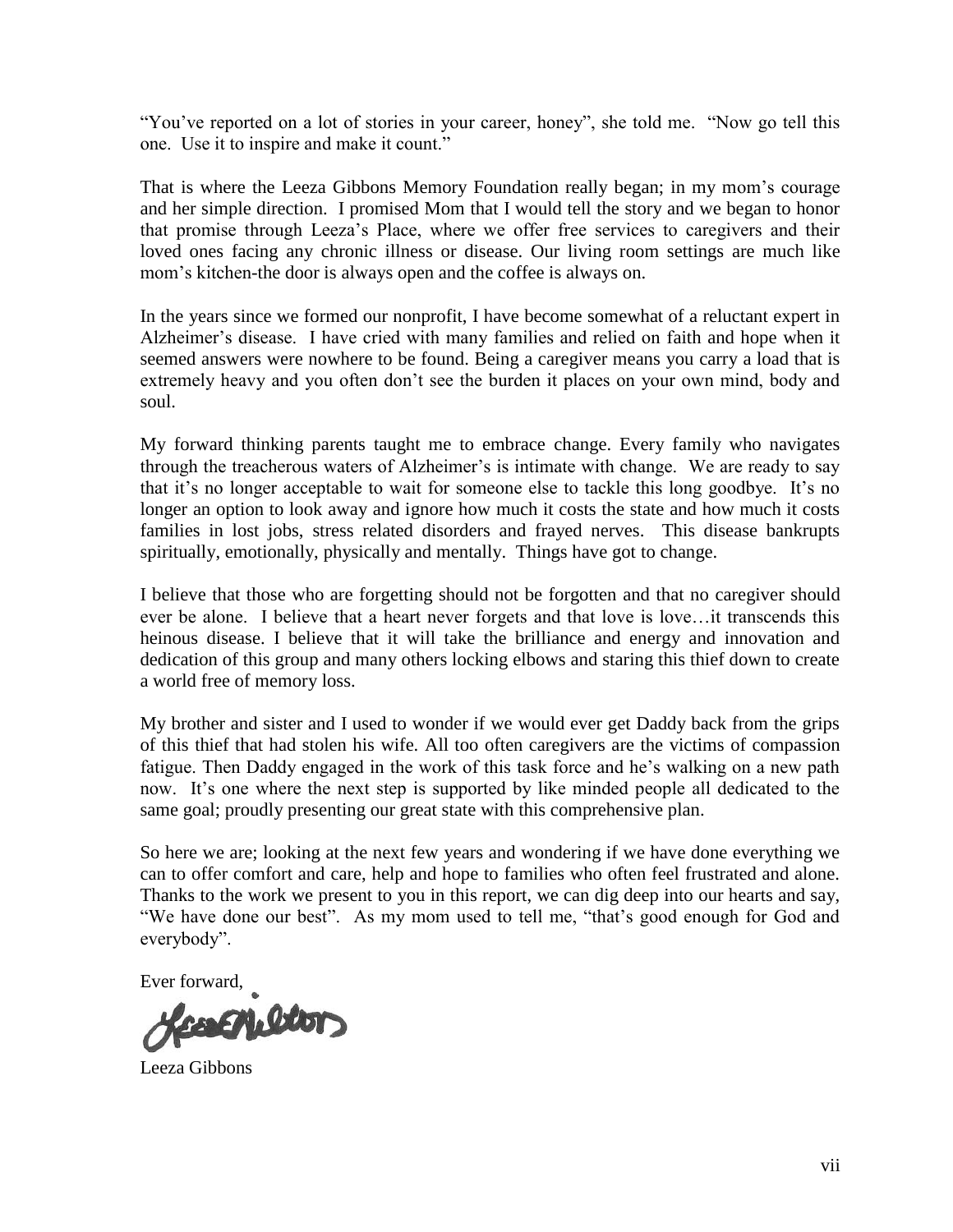# **Table of Contents**

| Background, Prevalence, and Impact on South Carolina Residents                  |  |
|---------------------------------------------------------------------------------|--|
|                                                                                 |  |
| Programs, Services and Research Opportunities Currently Available to the Public |  |
|                                                                                 |  |

# **Appendices:**

| A Concurrent Resolution to request the Lieutenant Governor's Office on<br>Aging to convene a Purple Ribbon Alzheimer's Task Force to study the<br>current and future impact of Alzheimer's disease in South Carolina and<br>to assess the resources for and needs of persons with Alzheimer's and<br>related disorders so as to develop a state strategy to address this health<br>issue. | 33 |
|-------------------------------------------------------------------------------------------------------------------------------------------------------------------------------------------------------------------------------------------------------------------------------------------------------------------------------------------------------------------------------------------|----|
|                                                                                                                                                                                                                                                                                                                                                                                           |    |
|                                                                                                                                                                                                                                                                                                                                                                                           | 38 |
| Alzheimer's Disease and Related Disorders                                                                                                                                                                                                                                                                                                                                                 |    |

|--|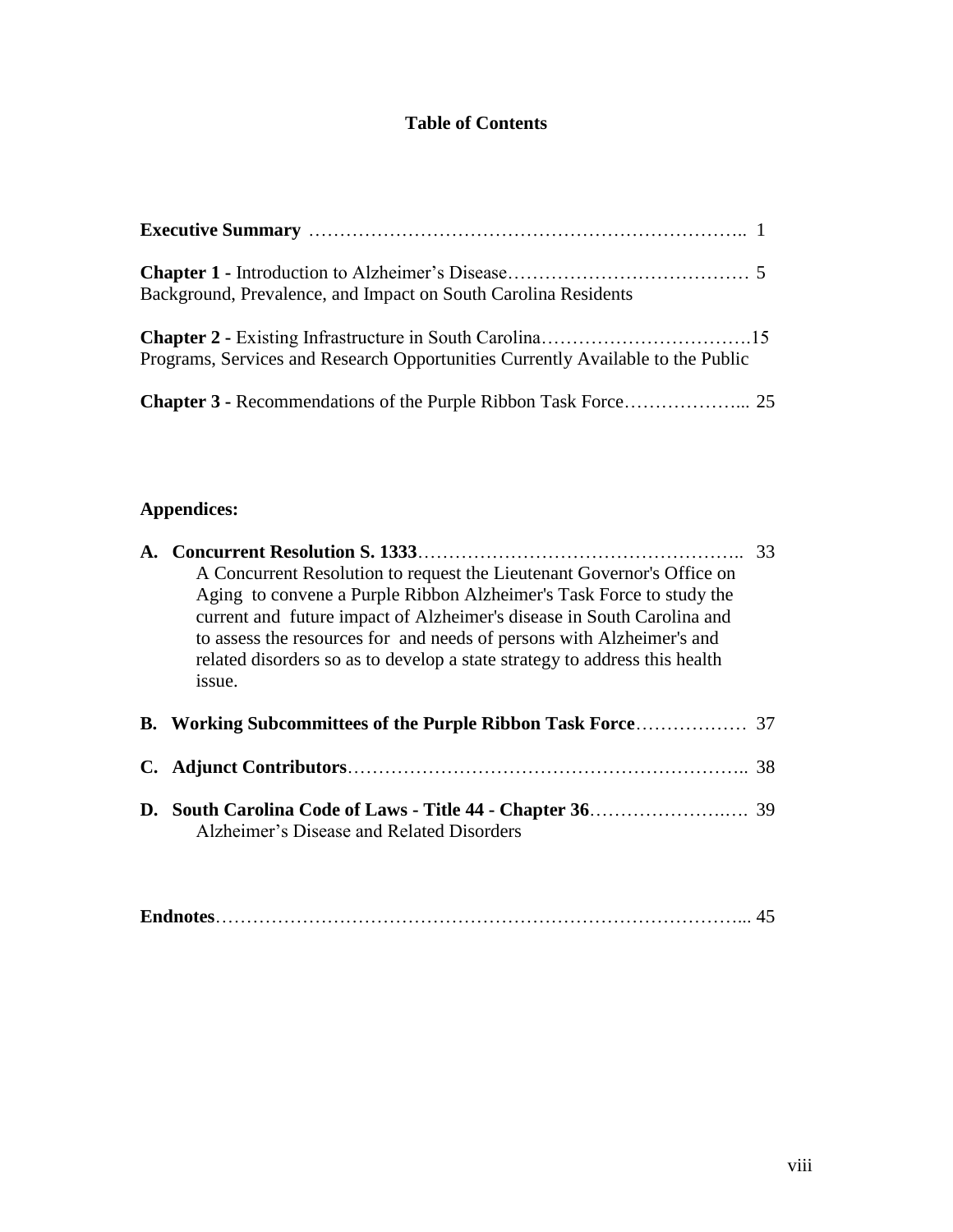#### **EXECUTIVE SUMMARY**

On June 3, 2008 the General Assembly of South Carolina passed a concurrent resolution to form a Purple Ribbon Task Force to study the current and future impact of Alzheimer's disease in South Carolina and to assess the resources for and the needs of persons with Alzheimer's disease and related disorders (ADRD).

Building upon the groundwork laid by the Blue Ribbon Task Force in 1993, the Purple Ribbon Task Force studied the current infrastructure of services to Alzheimer's patients, their families and caregivers. Based on this information, the Purple Ribbon Task Force brought forth recommendations to fill gaps in services and to comprehensively address the wide-ranging needs of individuals with Alzheimer's disease, their families and caregivers. Recommendations cover diverse aspects of addressing Alzheimer's disease, as well as an estimated time frame to implement the recommendations and suggested parties to be responsible for implementation.

The most recent estimates from the Alzheimer's Association show that more than 5 million Americans are living with Alzheimer's disease. In South Carolina there are an estimated 67,000 individuals with Alzheimer's disease or a related disorder as of the year 2000. That number is expected to increase by 19% by the year 2010, at which point an estimated 80,000 South Carolinians will be living with the disease. In addition, in 2007 there were 159,221 family caregivers of individuals with dementia in South Carolina<sup>1</sup>.

The impact of Alzheimer's disease is felt beyond those who are directly impacted. Caregivers who have full time employment must often cut their work hours or discontinue working altogether to attend to the needs of their loved ones with ADRD. Nationally, the financial toll taken on Medicare, Medicaid and businesses is estimated by the Alzheimer's Association to be more than \$148 billion annually.

While there are an array of services and facilities in South Carolina, not all provide Alzheimer's specific programs and services. According to the records of the SC Department of Health and Environmental Control, there are currently 195 nursing homes in the state; of those, 28 reportedly provide Alzheimer's care and 18 report having an Alzheimer's unit. Of 488 community residential care facilities, 112 reportedly provide Alzheimer's care and 65 report having an Alzheimer's unit. There are also 97 adult day care centers reported, but no data is available on availability of dementia-related services<sup>2</sup>.

It is also significant to note that 70% of people with ADRD live at home, where family and friends provide most of their care and pay for it out of their own pockets<sup>3</sup>. Caregivers of family members with dementia face an enormous physical, emotional and financial impact associated with caring for a loved one, and local support services are vital to these family caregivers. While many resources are available in the state, it is often difficult for overwhelmed caregivers to identify and access these services.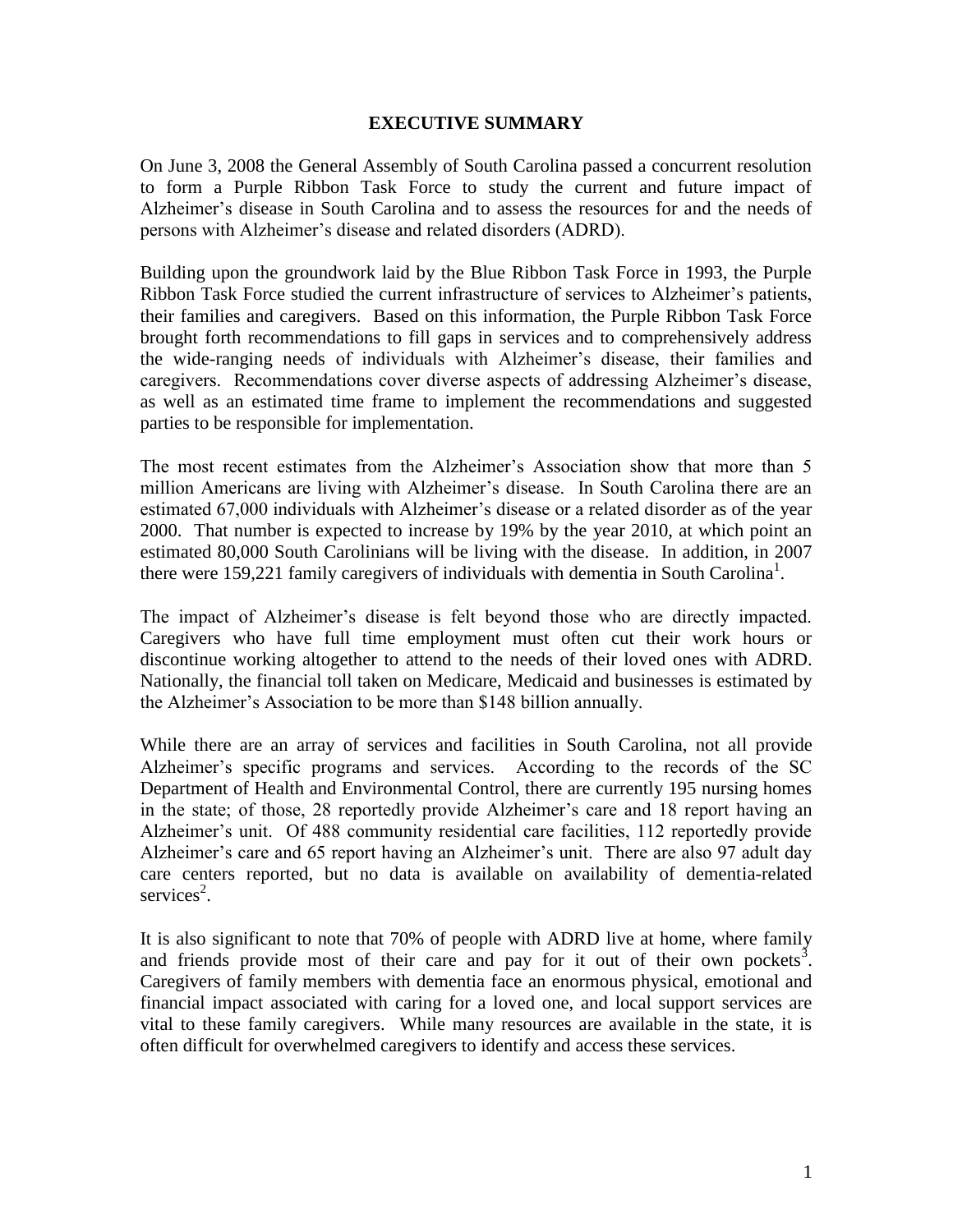The following recommendations were generated by four subcommittees within the Task Force, which focused on the areas of Medical and Long-Term Care, Outreach and Education, Data and Research, and Case Management and Assistance for Caregivers. The recommendations are divided by the suggested time frame for implementation.

The Alzheimer's Resource Coordination Center, housed within the Lt. Governor's Office on Aging, will act as the overall facilitator for the recommendations, with key participants proposed under each recommendation. The term "Responsible Party" identifies suggested agencies or entities that may be appropriate for assuming responsibility for implementation of these recommendations. The parties identified are by suggestion of the Task Force, and the agencies or entities named have not provided a formal review or approval of the recommendations.

*For full details and rationale, please view Chapter 3 of this report.*

# **For implementation in 1-2 years:**

# **Recommendation 1.**

Create a single point of entry for persons seeking assistance with Alzheimer's related needs utilizing a toll free number through the Lt. Governor's Office on Aging.

# **Recommendation 2.**

Provide appropriate referrals for hospice care for people with Alzheimer's disease and aftercare for the caregivers of persons with ADRD.

# **Recommendation 3**.

Expand the scope of data included in the Alzheimer's Disease Registry, to include increased sources of data and result in greater capacity to identify gaps in services available.

# **Recommendation 4.**

Utilize existing health data dissemination infrastructure to integrate information on Alzheimer's disease and related disorders.

# **Recommendation 5.**

Generate state level work with health disparities for minorities that is inclusive of Alzheimer's disease.

# **Recommendation 6.**

Promote education and provide resource protection and tax credits for long term care planning and long term care insurance purchase.

# **Recommendation 7.**

Implement a Silver Alert Program in South Carolina for the rapid recovery of adults with cognitive impairment who may wander and become lost.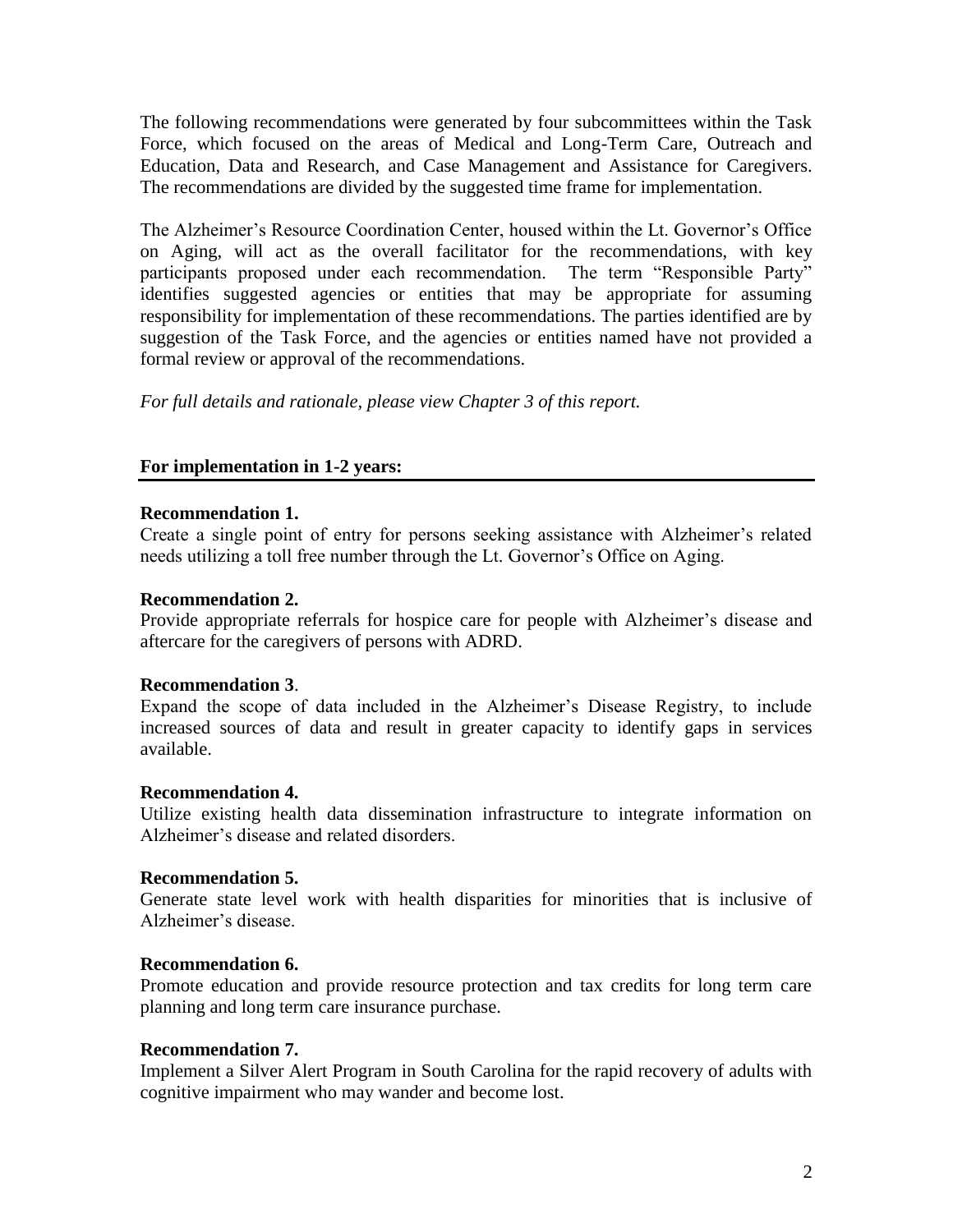#### **Recommendation 8.**

Establish standards for dementia-specific training for staff of any state licensed entity, including but not limited to nursing homes, community residential care facilities, home health agencies, hospice, or adult day care centers that provide for care of individuals with ADRD.

#### **Recommendation 9.**

Promote and support the use of home and community based services that enable families and caregivers to have the option to care for their loved ones with ADRD at home, allowing them to age in place for as long as practicable.

#### **For implementation in 3-5 years:**

#### **Recommendation 10.**

Provide case management and person centered support services to persons with Alzheimer's Disease and related disorders (ADRD) and their caregivers through a local/regional provider network.

#### **Recommendation 11.**

Identify and disseminate research findings on promotion of brain health and reduction of risk factors for Alzheimer's disease.

#### **Recommendation 12.**

Track research being done in the state and educate the public so they will be knowledgeable and can be involved in research if that is their choice. Make available the Alzheimer's disease research directory so that prospective participants could access current information on available opportunities.

#### **Recommendation 13.**

Conduct focus groups across the state with professionals and consumers, to include caregivers, as well as those with early stage Alzheimer's disease so as to determine service needs and recommend system changes.

#### **Recommendation 14.**

Expand training on Alzheimer's disease and related disorders (ADRD) and enhance accessibility for personnel in the justice system as well as first responders (i.e. EMS, firefighters).

#### **Recommendation 15.**

Incorporate mandatory training modules and continuing education on ADRD for medical school students, licensed doctors, and licensed nurses of all disciplines.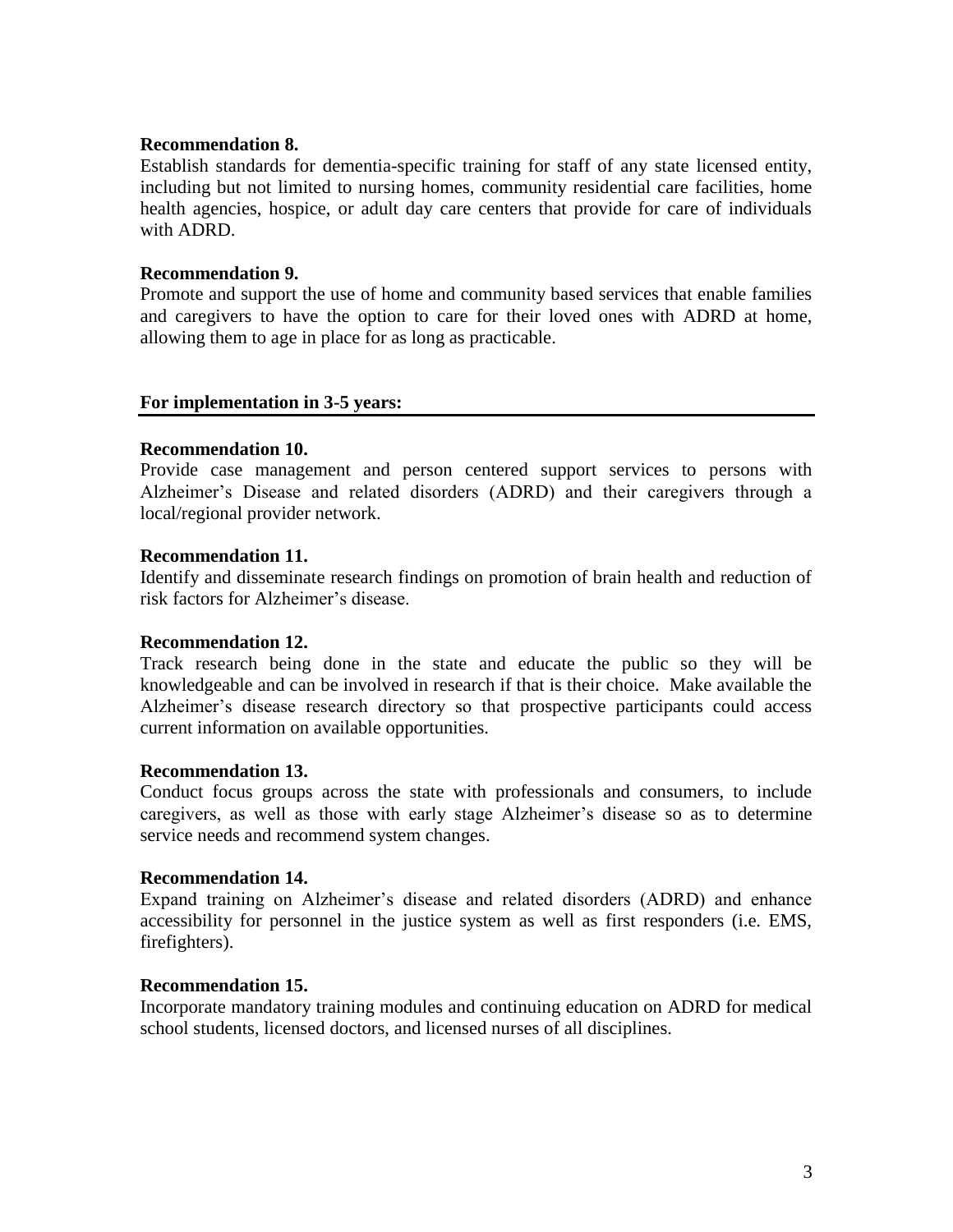# **Recommendation 16.**

Build on existing DHEC reporting requirements for specific criteria for designation as a Special Care Unit.

#### **Recommendation 17.**

Create public service announcements and advertisements to educate and enhance awareness of Alzheimer's disease and available resources.

#### **Recommendation 18.**

Address the unique service needs of persons with ADRD who exhibit combative or other aggressive behaviors, to include:

- The consideration of publicly funded specialized services which meet Medicare standards for persons throughout the state who have a diagnosis of Alzheimer's disease or related disorders (ADRD) and whose assaultive or combative behaviors preclude care in traditional nursing home settings.
- The consideration of an incentive for current providers that offer appropriate settings for short-term stabilization or rehabilitation.

#### **For implementation in 6-10 years:**

#### **Recommendation 19.**

Create a brain bank in South Carolina for research purposes.

#### **Recommendation 20.**

Promote and support private and public sector businesses in addressing the needs of employees who are caregivers to persons with ADRD through the use of on-site respite, support groups, or other initiatives.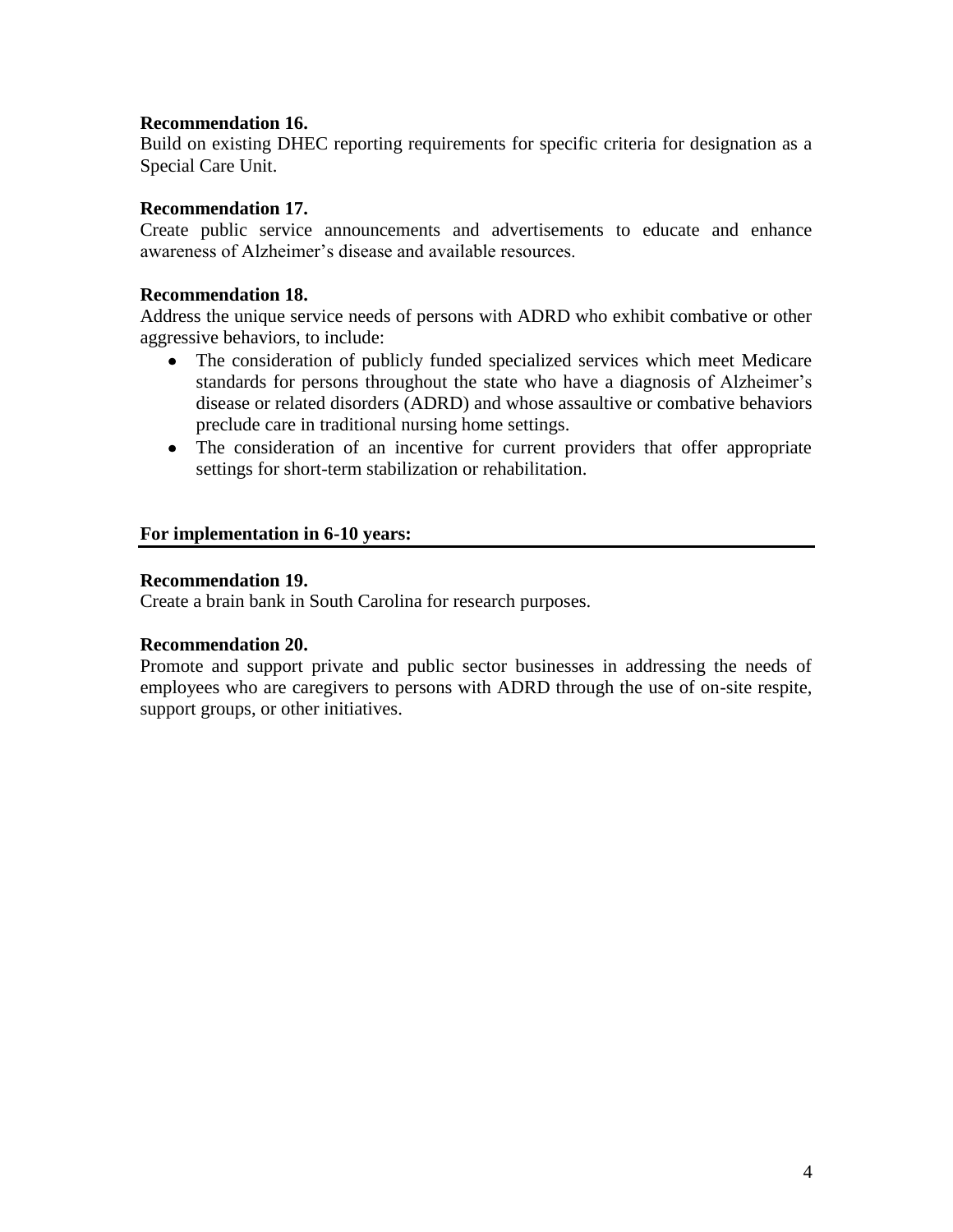# **Chapter 1**

# **Introduction to Alzheimer's Disease Background, Prevalence, and Impact on South Carolina Residents**

# **Background**

Alzheimer's (*AHLZ-high-merz*) disease is a complex, progressive disease that destroys cells in the brain. Contrary to a common misconception, Alzheimer's disease is not a normal part of aging. According to the Alzheimer's Association, common symptoms of the disease include gradual memory loss, problems with reasoning or judgment, disorientation, difficulty in learning, loss of language skills and decline in the ability to perform routine tasks. People with Alzheimer's also experience changes in their personalities and behavior, such as agitation, anxiety, delusions and hallucinations.

Alzheimer's is a terminal illness. The duration of the disease varies from three to 20 years; the average duration is about eight years<sup>4</sup>. The loss of brain cells typically begins with memory centers, gradually leading to the failure of other systems in the body. Eventually, the person with Alzheimer's will need complete care. In the absence of other serious illness, the loss of brain function itself will cause death; however, pneumonia and other illnesses are commonly found to be the primary cause of death for individuals with dementia.

Alzheimer's disease is the most common form of dementia, accounting for 50 to 70 percent of cases<sup>5</sup>. Dementia is a general term for a group of brain disorders that affect memory, judgment, personality and other mental functions. Vascular dementia, another common form, results from reduced blood flow to the brain's nerve cells. In some cases, Alzheimer's disease and vascular dementia can occur together in a condition called "mixed dementia." Other causes of dementia include, but are not limited to, frontotemporal dementia, dementia with Lewy bodies, Creutzfeldt-Jakob disease and Parkinson's disease.

#### **Prevalence**

According to the 2008 Alzheimer's Association *Alzheimer's Disease Facts and Figures,* there are as many as 5.2 million Americans living with Alzheimer's. In 2050, the number of people in the United States with Alzheimer's could reach 16 million. While age is the greatest known risk factor, the development of Alzheimer's disease is not limited to older people: an estimated 500,000 Americans in their 30s, 40s and 50s have Alzheimer's or a related dementia. When Alzheimer's is first recognized in a person under age 65, this is referred to as "early-onset" or "younger-onset" Alzheimer's.<sup>6</sup>

According to the latest statistics from the Centers for Disease Control and Prevention, Alzheimer's disease is currently the sixth-leading cause of death in the United States.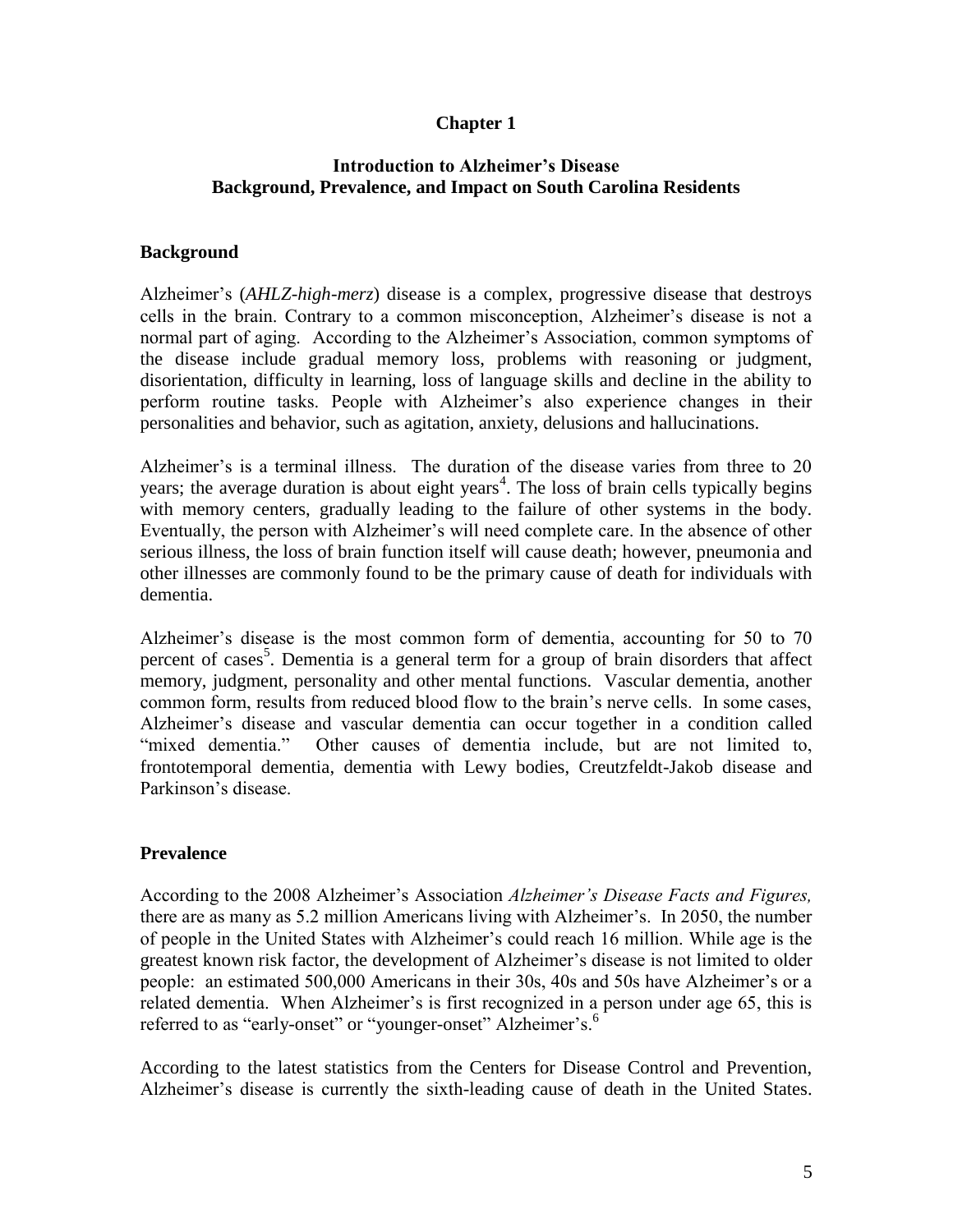From 2000-2005 death rates have declined for most major diseases -- heart disease (-8.6 percent), breast cancer (-.8 percent), prostate cancer (-4.9 percent) and stroke (-14.4 percent), while Alzheimer's disease deaths continue to trend upward, increasing 45 percent during that period<sup>7</sup>.

In the state of South Carolina alone, there were an estimated 67,000 individuals with Alzheimer's or related dementia in the year 2000. It is expected that the number of people impacted will grow 19% by the year 2010, at which point an estimated 80,000 South Carolinians will be living with the disease $8$ .

The South Carolina Alzheimer's Disease Registry, which records diagnosed cases of Alzheimer's disease and related dementia, acknowledges the difficulty of definitively knowing the number of South Carolinians affected. In its 2007 Annual Report, the Registry shows that 56,754 South Carolinians were living with a diagnosis of Alzheimer's or related dementia; the report, however, cites a study suggesting that the total number of individuals who have dementia may be nearly 50% greater than the number that have been diagnosed $^9$ .

The Alzheimer's Association estimates that the direct and indirect costs of Alzheimer's disease and other dementias to Medicare, Medicaid and businesses amount to more than \$148 billion annually. By 2030, when the baby boom generation is over age 65, the number of Americans with Alzheimer's will soar to levels that may exceed our ability to absorb the added cost and bankrupt our health care system $^{10}$ .

# **Causes and Risk Factors of Alzheimer's Disease**

Scientists regard two abnormal microscopic structures called "plaques" and "tangles" as the hallmarks of Alzheimer's disease. Amyloid plaques (AM-uh-loyd plaks) are clumps of protein fragments that accumulate between the brain's nerve cells. Tangles are twisted strands of another protein that form inside brain cells. Scientists have not yet determined the exact role that plaques and tangles may play, but most believe that these proteins play a key role in blocking neuron communication and otherwise disrupting vital cell processes<sup>11</sup>.

As a result, the cause of Alzheimer's disease remains unknown in a vast majority of cases. Most experts agree that Alzheimer's, as with other common, chronic conditions, likely develops as a result of multiple factors rather than a single cause. The greatest risk factor by far is increasing age. Most Americans with Alzheimer's disease are age 65 or older.

When Alois Alzheimer first described Alzheimer's disease in 1906, a person in the United States lived an average of about 50 years<sup>12</sup>. Few people reached the age of greatest risk. As a result, the disease was considered rare and attracted little scientific interest. However, as life span increased, scientists began to realize how often Alzheimer's strikes people in their 70s and 80s. In an analysis of data from 2005, the U.S.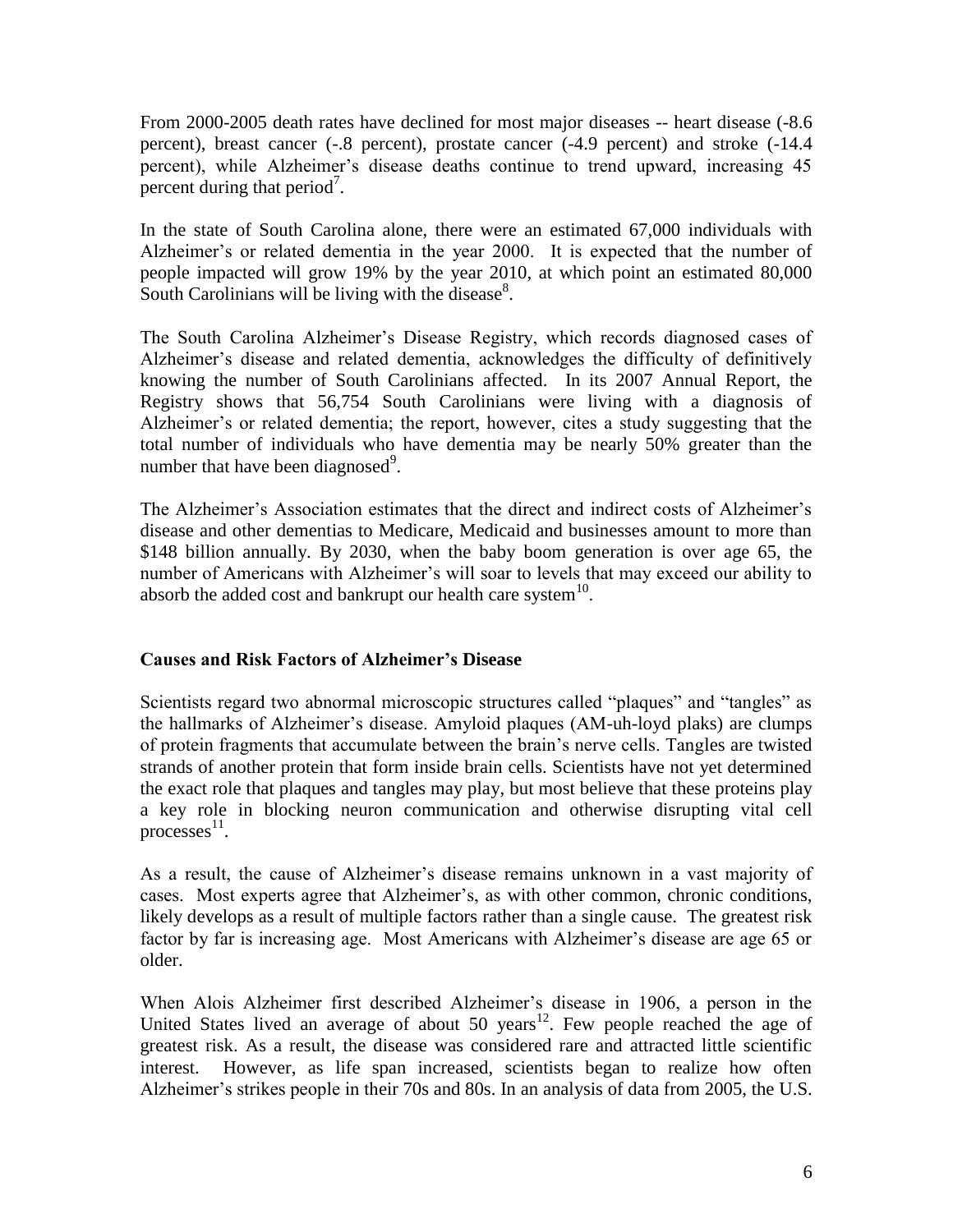Department of Health and Human Services recently estimated average life expectancy to be  $77.8 \text{ years}^{13}$ .

A small percentage of Alzheimer's disease is caused by rare genetic variations found in a few hundred families worldwide. In these inherited forms of Alzheimer's, the disease tends to strike younger individuals. When Alzheimer's is first recognized in a person under age 65, this is referred to as "early-onset" or "younger-onset" Alzheimer's. It is estimated that up to 500,000 Americans are currently living with younger-onset Alzheimer's or another dementia<sup>14</sup>.

Lifestyle choices and chronic health conditions have also been observed to increase an individual's risk of developing Alzheimer's disease or related dementia. In a recent public awareness campaign specifically developed for African-American outreach, the American Heart Association, American Stroke Association, and Alzheimer's Association highlighted the interconnectivity of heart health and brain health. Because African-Americans have an increased risk of developing diabetes, high blood pressure, high cholesterol and stroke, they are also at increased risk of developing Alzheimer's disease and related dementia<sup>15</sup>. The South Carolina Alzheimer's Disease Registry clearly demonstrates the increased risk; African Americans, who comprised nearly 21% of the adult South Carolina population 65 years and older in 2005, made up 43% of documented Vascular dementia diagnoses and 33% of the overall Alzheimer's Disease Registry<sup>16</sup>.

#### **Warning Signs of Alzheimer's Disease**

Some changes in memory are normal as we grow older, but symptoms of Alzheimer's disease are more than simple lapses in memory. Persons with Alzheimer's experience difficulties communicating, learning, thinking, and reasoning – problems severe enough to have an impact on daily life.

The Alzheimer's Association has developed the following checklist of common symptoms to help individuals, family members, and healthcare professionals recognize the warning signs of Alzheimer's $17$ .

**1. Memory loss.** Forgetting recently learned information is one of the most common early signs of dementia. A person begins to forget more often and is unable to recall the information later.

*What's normal? Forgetting names or appointments occasionally.*

**2. Difficulty performing familiar tasks.** People with dementia often find it hard to plan or complete everyday tasks. Individuals may lose track of the steps involved in preparing a meal, placing a telephone call or playing a game.

*What's normal? Occasionally forgetting why you came into a room.*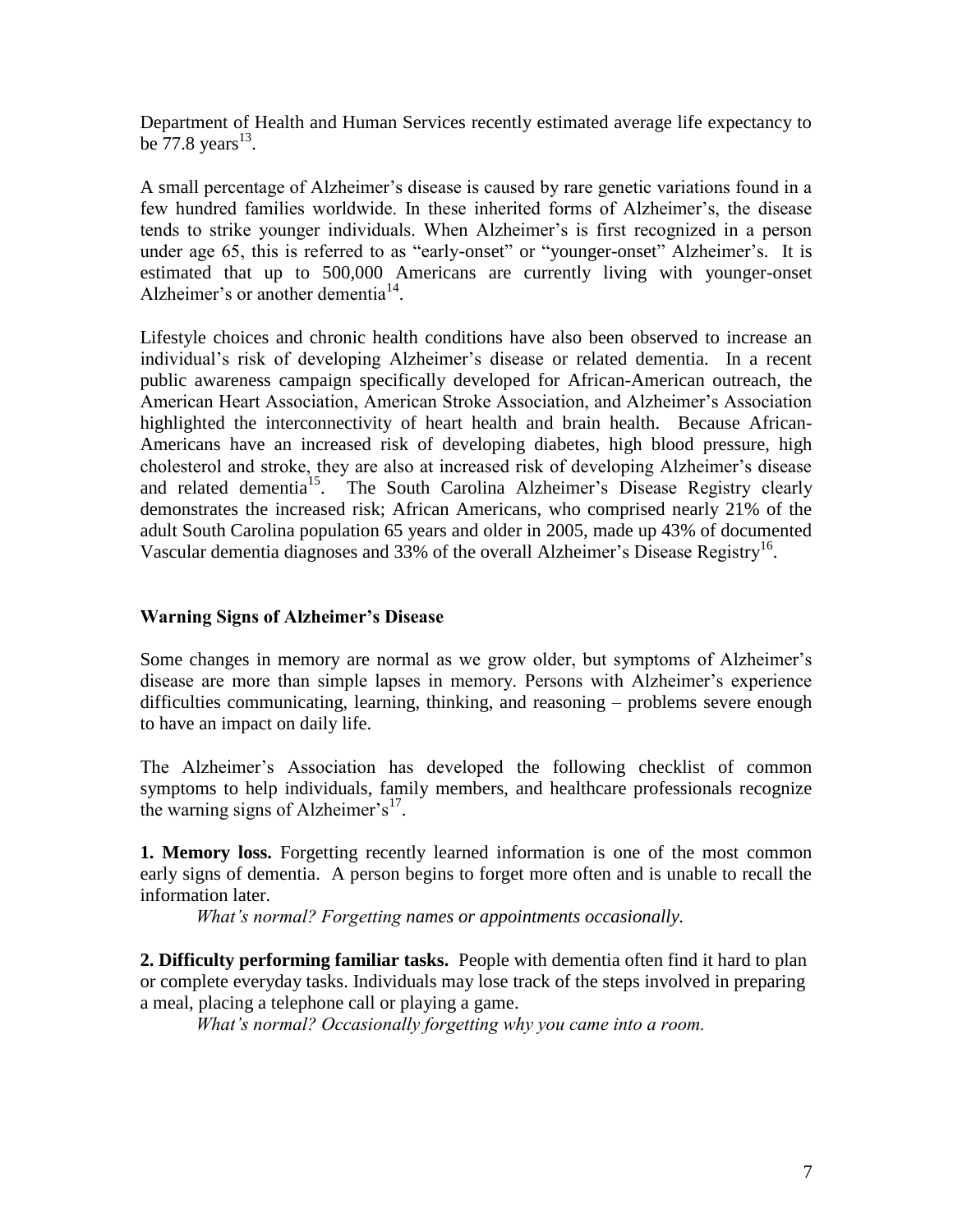**3. Problems with language.** People with Alzheimer's disease often forget simple words or substitute unusual words, making their speech or writing hard to understand. They may be unable to find the toothbrush, for example, and instead ask for "that thing for my mouth."

*What's normal? Sometimes having trouble finding the right word.*

**4. Disorientation to time and place.** People with Alzheimer's disease can become lost in their own neighborhoods, forget where they are and how they got there, and not know how to get back home.

*What's normal? Forgetting the day of the week or where you were going.*

**5. Poor or decreased judgment.** Those with Alzheimer's may dress inappropriately, wearing several layers on a warm day or little clothing in the cold. They may show poor judgment about money, like giving away large sums to telemarketers.

*What's normal? Making a questionable or debatable decision from time to time.*

**6. Problems with abstract thinking.** Someone with Alzheimer's disease may have unusual difficulty performing complex mental tasks, like forgetting what numbers are and how they should be used.

*What's normal? Finding it challenging to balance a checkbook.*

**7. Misplacing things.** A person with Alzheimer's disease may put things in unusual places: an iron in the freezer or a wristwatch in the sugar bowl.

*What's normal? Misplacing keys or a wallet temporarily.*

**8. Changes in mood or behavior.** Someone with Alzheimer's disease may show rapid mood swings – from calm to tears to anger – for no apparent reason. *What's normal? Occasionally feeling sad or moody.*

**9. Changes in personality.** The personalities of people with dementia can change dramatically. They may become extremely confused, suspicious, fearful or dependent on a family member.

*What's normal? People's personalities do change somewhat with age.*

**10. Loss of initiative.** A person with Alzheimer's disease may become very passive, sitting in front of the TV for hours, sleeping more than usual or not wanting to do usual activities.

*What's normal? Sometimes feeling weary of work or social obligations.*

#### **Diagnosing Alzheimer's Disease**

Early and accurate diagnosis of Alzheimer's disease or other dementias is an important step to getting the right treatment, care and support. Timely identification enables individuals to take an active role in treatment decisions and planning for the future.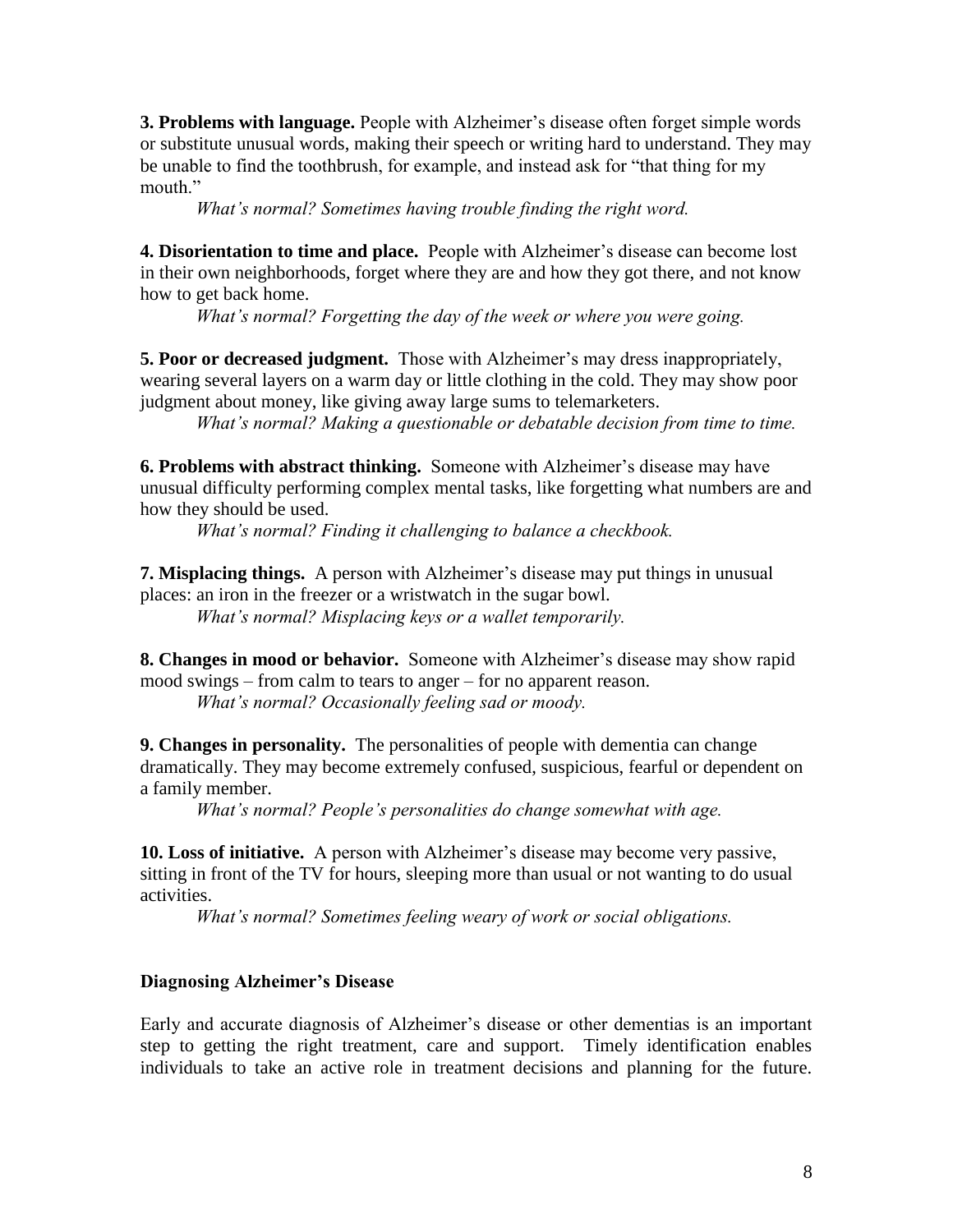Available treatment options also offer the best possible quality of life when implemented early in the course of the disease.

Experts estimate that a doctor experienced in diagnosing Alzheimer's can make a diagnosis with more than 90 percent accuracy<sup>18</sup>. Because there is no single test for Alzheimer's, diagnosis usually involves a thorough medical history and physical examination as well as tests to assess memory and the overall function of the mind and nervous system. The doctor may ask a family member or close friend about any noticeable change in the individual's memory or thinking skills. Most diagnostic uncertainty arises from occasional difficulty distinguishing Alzheimer's disease from a related dementia.

It is important to consult a physician when there are memory concerns, because it is possible that symptoms may be due to a condition other than Alzheimer's. Depression, medication side effects, certain thyroid conditions, excess use of alcohol and nutritional imbalances are all potentially treatable disorders that may sometimes impair memory or other mental functions.

# **Impact of Living with Alzheimer's Disease**

Due to changes in the brain, people with Alzheimer's will eventually lose sense of who they are and the ability to care for themselves. The disease affects independence, relationships and the ability to express oneself. Individuals in the early stages of the disease often have difficulty coping with the diagnosis, and many experience periods of depression and denial.

Younger individuals who are diagnosed with the disease can also face other issues. If employed, the individual may have to reduce work hours or quit, leaving a gap in the family income and losing insurance coverage. Insurance and other benefits may be more difficult to get to help pay for care, due to age-minimums and mandatory waiting periods for program access. These difficulties are compounded when dependent children are still living at home.

#### **Caring for Persons with Alzheimer's Disease**

Caregivers of family members with dementia face an enormous physical, emotional and financial impact associated with caring for a loved one. Seventy percent of people with Alzheimer's disease live at home, where family and friends provide most of their care and pay for it out of their own pockets.

In South Carolina alone, there were 159,221 family caregivers of individuals with dementia in the year 2007. These caregivers provided an estimated 137,439,556 hours of unpaid care for their loved ones, at a cumulative value of  $$1,454,110,507^{19}$ .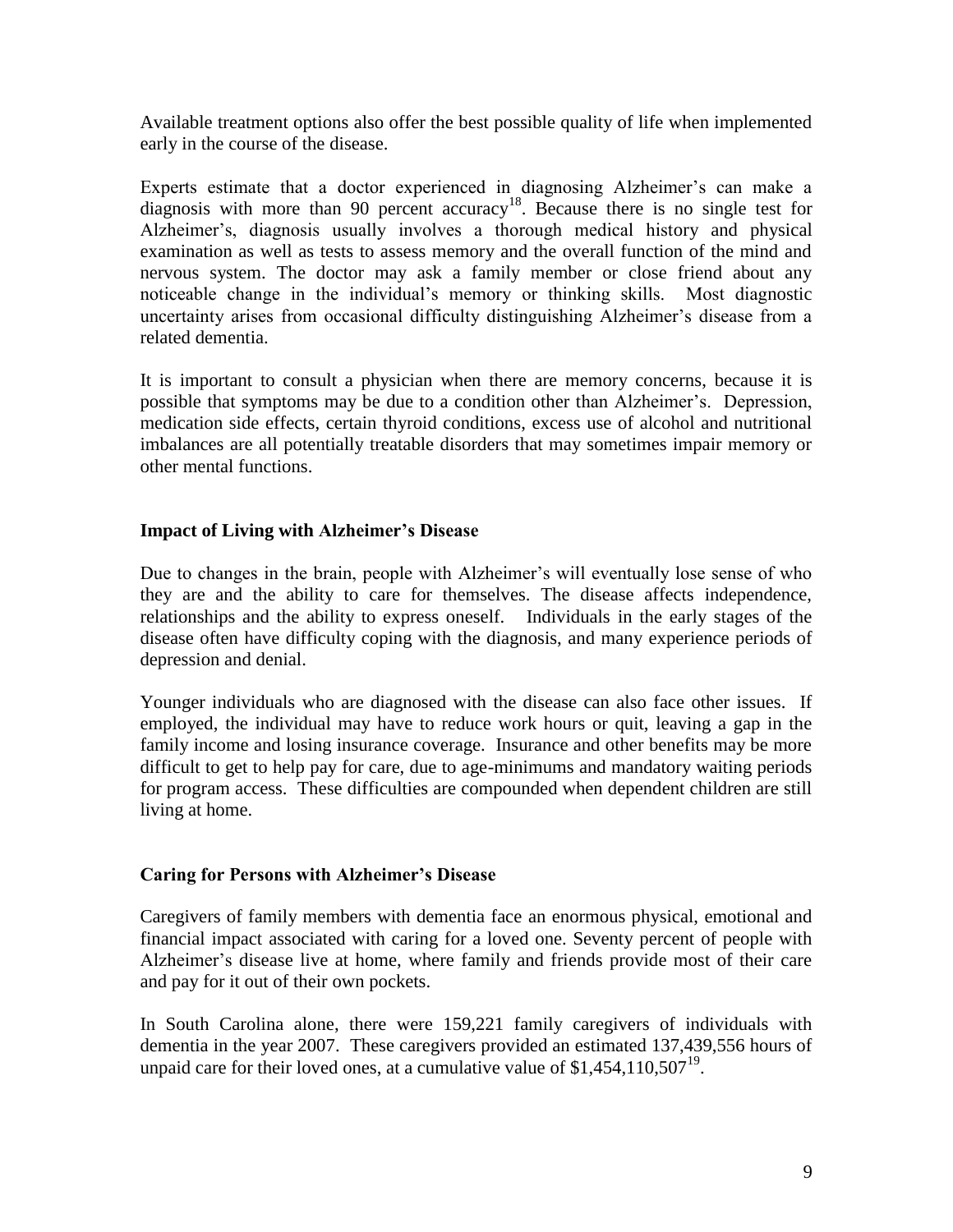Caring for a person with Alzheimer's disease or another dementia poses unique challenges, with individuals requiring increasing levels of supervision and personal care. Many family caregivers commit multiple years to providing care, often to the detriment of their own physical, emotional and mental well-being. The *2008 Alzheimer's Disease Facts and Figures Report* found that one-third of these family caregivers have symptoms of depression, and that all were at increased risk to have high levels of stress hormones, reduced immune function, slow wound healing, new hypertension and new coronary heart disease. Caregiver stress, especially stress related to behavioral symptoms of the person with dementia, has been associated with nursing home placement<sup>20</sup>.

As Alzheimer's disease progresses, most families find that their loved ones require fulltime professional care. According to the 2008 Alzheimer's Association *Alzheimer's Disease Facts and Figures Report*, there were 36,035 individuals living in skilled nursing facilities in South Carolina in the year 2006. Of those residents, 72 percent of them had some form of cognitive impairment<sup>21</sup>.

The US Census estimates that by 2015 South Carolina's elder population will increase by 45.6%. As the state's population ages, the demand for skilled care, whether in-home or residential, will grow tremendously. However, the Paraprofessional Healthcare Institute projects that by 2016, women aged 25–54 (the traditional labor pool for direct care workers) is projected to increase by less than 1 percent, down from over 18 percent just two decades  $ago^{22}$ . With the number of those with some degree of cognitive impairment continuing to escalate, the need for direct care workers in the future will be more urgent than ever.

#### **Stages of Alzheimer's Disease**

The general progression of Alzheimer's disease may be tracked by common patterns of symptoms and behaviors. While each person with Alzheimer's disease or related dementia will experience a unique progression of cognitive loss, generalized "scaling" methods have been developed that follow the progression of nerve cell degeneration.

The following stages of Alzheimer's disease progression are based on a system developed by Barry Reisberg, M.D., Clinical Director of the New York University School of Medicine's Silberstein Aging and Dementia Research Center, and are currently used by the Alzheimer's Association<sup>23</sup>.

#### **Stage 1: No cognitive impairment**

Unimpaired individuals experience no memory problems and none are evident to a health care professional during a medical interview.

#### **Stage 2: Very mild decline**

Individuals at this stage feel as if they have memory lapses, forgetting familiar words or names or the location of keys, eyeglasses or other everyday objects. But these problems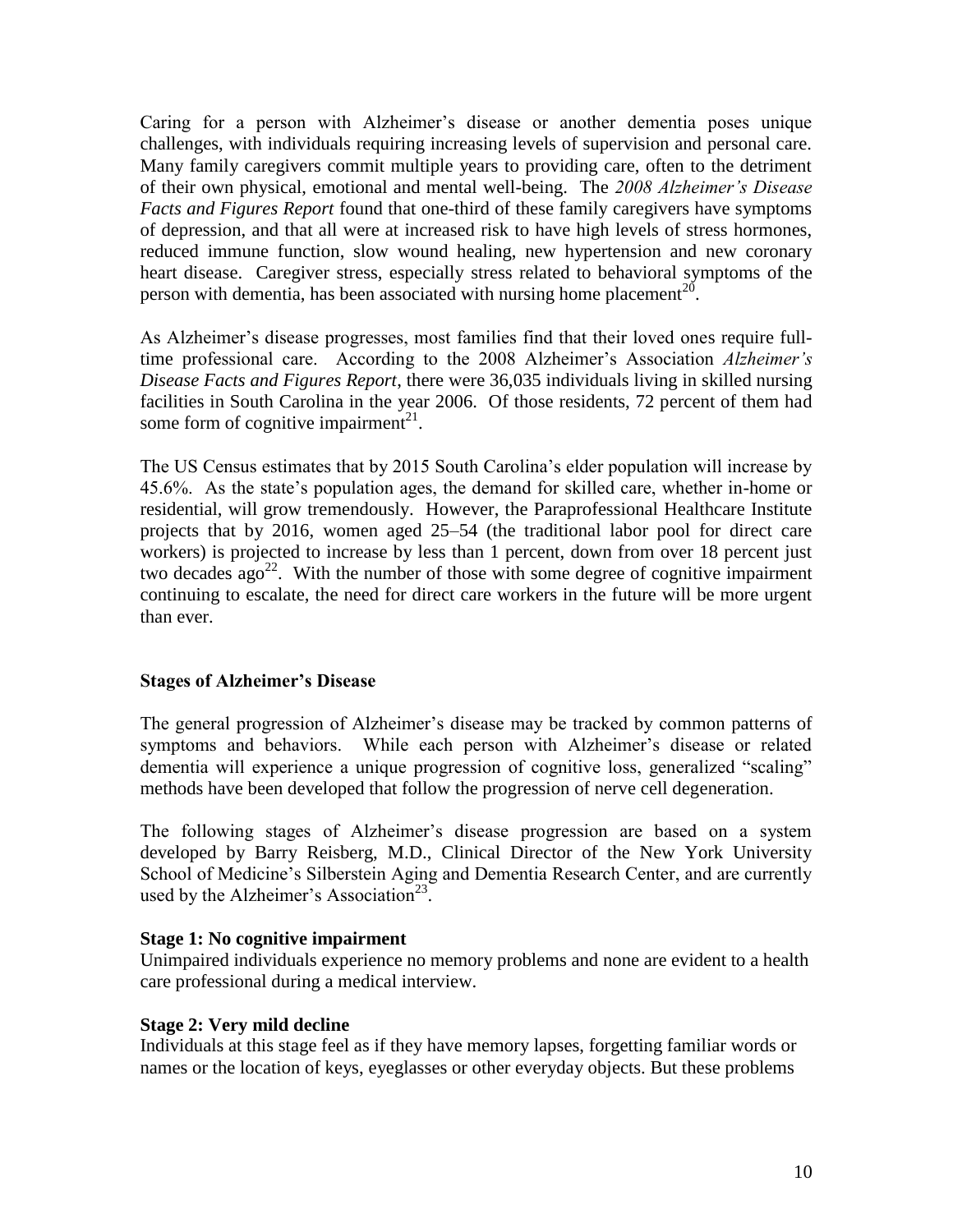are not evident during a medical examination or apparent to friends, family or coworkers.

# **Stage 3: Mild cognitive decline**

Early-stage Alzheimer's can be diagnosed in some, but not all, individuals with these symptoms:

Friends, family or co-workers begin to notice deficiencies. Problems with memory or concentration may be measurable in clinical testing or discernible during a detailed medical interview. Common difficulties include:

- Word- or name-finding problems noticeable to family or close associates
- Decreased ability to remember names when introduced to new people
- Performance issues in social and work settings noticeable to others
- Reading a passage and retaining little material
- Losing or misplacing a valuable object
- Decline in ability to plan or organize

# **Stage 4: Moderate cognitive decline**

(Mild or early-stage Alzheimer's disease)

At this stage, a careful medical interview detects clear-cut deficiencies in the following areas:

- Decreased knowledge of recent events
- Impaired ability to perform challenging mental arithmetic. For example, to count backward from 100 by 7s
- Decreased capacity to perform complex tasks, such as marketing, planning dinner for guests, or paying bills and managing finances
- Reduced memory of personal history
- The affected individual may seem subdued and withdrawn, especially in socially or mentally challenging situations

# **Stage 5: Moderately severe cognitive decline**

(Moderate or mid-stage Alzheimer's disease)

Major gaps in memory and deficits in cognitive function emerge. Some assistance with day-to-day activities becomes essential. At this stage, individuals may:

- Be unable during a medical interview to recall such important details as their current address, their telephone number, or the name of the college or high school from which they graduated
- Become confused about where they are or about the date, day of the week or season
- Have trouble with less challenging mental arithmetic; for example, counting backward from 40 by 4s or from 20 by 2s
- Need help choosing proper clothing for the season or the occasion
- Usually retain substantial knowledge about themselves and know their own names and the names of their spouse or children
- Usually require no assistance with eating or using the toilet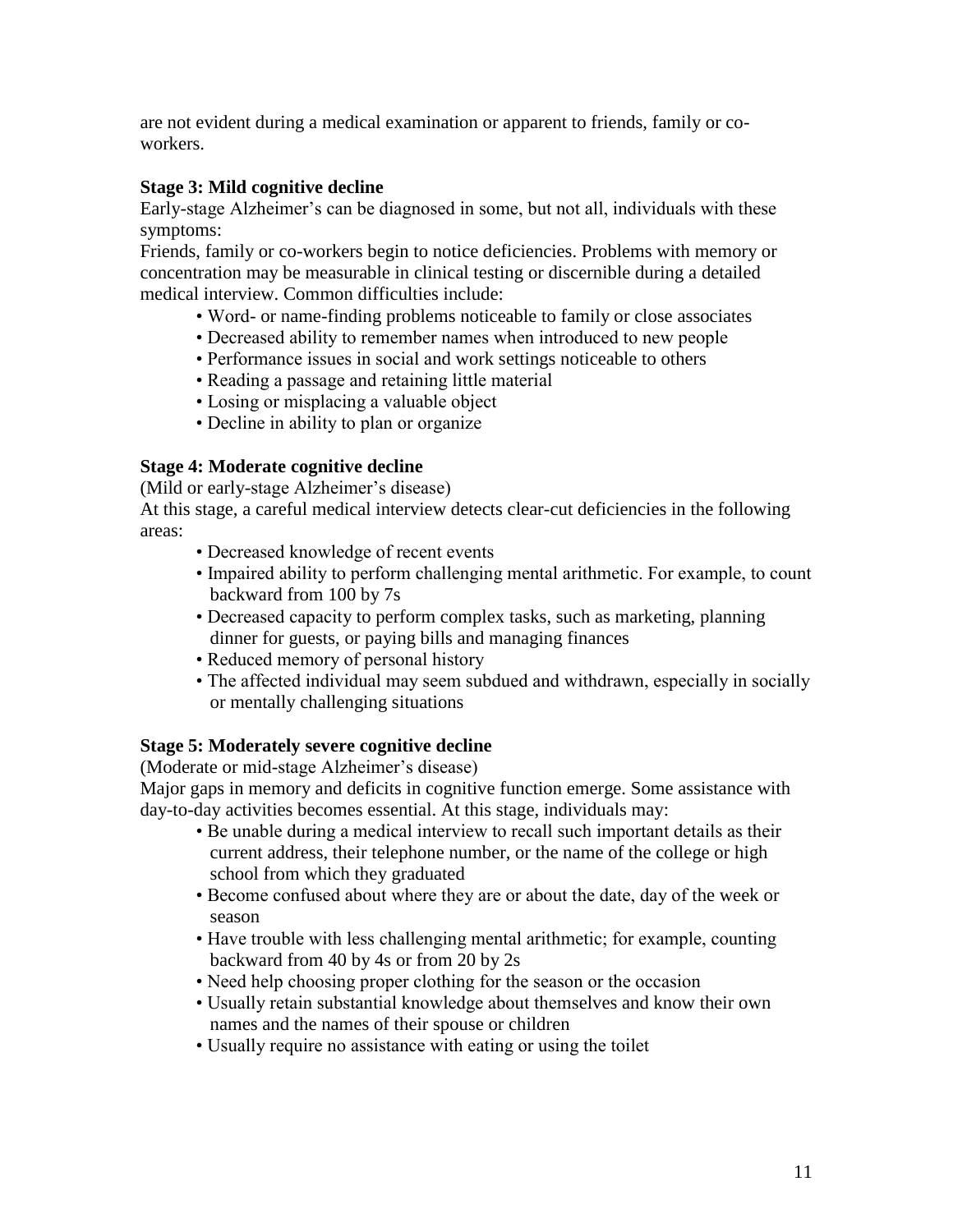# **Stage 6: Severe cognitive decline**

(Moderately severe or mid-stage Alzheimer's disease)

Memory difficulties continue to worsen, significant personality changes may emerge, and affected individuals need extensive help with daily activities. At this stage, individuals may:

- Lose most awareness of recent experiences and events as well as of their surroundings
- Recollect their personal history imperfectly, although they generally recall their own names
- Occasionally forget the name of their spouse or primary caregiver but generally can distinguish familiar from unfamiliar faces
- Need help getting dressed properly; without supervision, may make such errors as putting pajamas over daytime clothes or shoes on wrong feet
- Experience disruption of their normal sleep/waking cycle
- Need help with handling details of toileting (flushing toilet, wiping and disposing of tissue properly)
- Have increasing episodes of urinary or fecal incontinence
- Experience significant personality changes and behavioral symptoms, including suspiciousness and delusions (for example, believing that their caregiver is an impostor); hallucinations (seeing or hearing things that are not really there); or compulsive, repetitive behaviors such as hand-wringing or tissue shredding
- Tend to wander and become lost

# **Stage 7: Very severe cognitive decline**

(Severe or late-stage Alzheimer's disease)

This is the final stage of the disease when individuals lose the ability to respond to their environment, the ability to speak, and, ultimately, the ability to control movement.

- Frequently individuals lose their capacity for recognizable speech, although words or phrases may occasionally be uttered
- Individuals need help with eating and toileting and there is general incontinence
- Individuals lose the ability to walk without assistance, then the ability to sit without support, the ability to smile, and the ability to hold their heads up
- Reflexes become abnormal and muscles grow rigid
- Swallowing is impaired

# **Treatment and Prevention of Alzheimer's Disease**

There is currently no cure for Alzheimer's, but new treatments are on the horizon as a result of accelerating insight into the biology of the disease. The following medications approved by the U.S. Food and Drug Administration (FDA) may temporarily delay memory decline and treat Alzheimer's symptoms for some individuals, but none of the currently approved drugs is known to stop or prevent the disease.

Cholinesterase inhibitors are designed to prevent the breakdown of acetylcholine, a chemical messenger important for memory and learning. By keeping levels of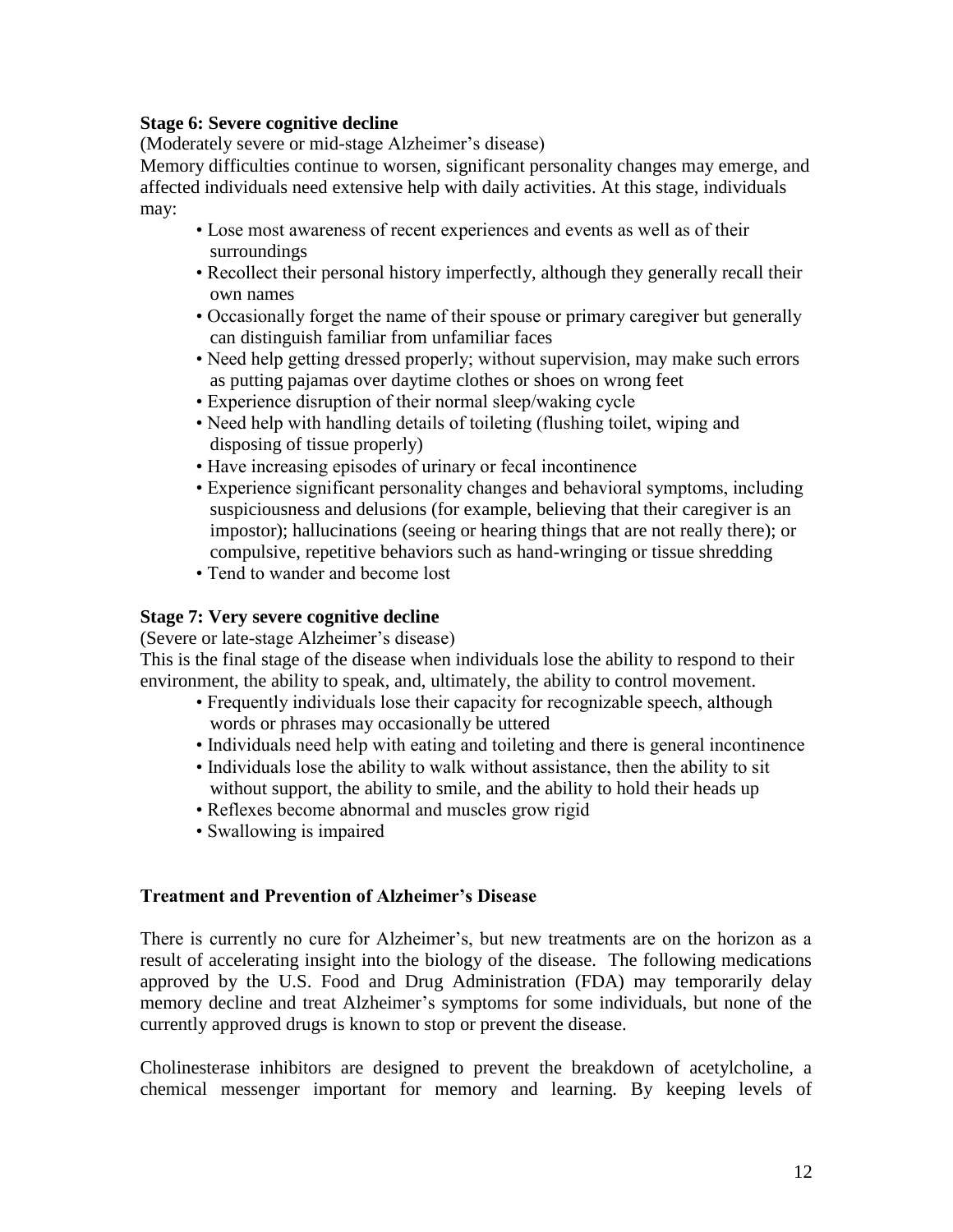acetylcholine high, these drugs support communication among nerve cells. They delay worsening of symptoms for six to 12 months for about half of the people who take them<sup>24</sup>. Three cholinesterase inhibitors are commonly used to treat mild to moderate Alzheimer's:

Donepezil (Aricept®), FDA approved in 1996 Rivastigmine (Exelon®), FDA approved in 2000 Galantamine (Razadyne®), FDA approved in 2001

Another type of drug works by regulating the activity of glutamate, a different messenger chemical involved in information processing. Memantine (Namenda®) was approved by the FDA in 2003, and it is currently the only available drug in this class. Approved for treatment of moderate to severe Alzheimer's disease, memantine may also temporarily delay the worsening of symptoms for some people<sup>25</sup>.

Research has also shown that effective care and support can improve quality of life for individuals and their caregivers over the course of the disease from diagnosis to the end of life. An essential part of treatment is supportive care that helps individuals and their families come to terms with the diagnosis; obtain information and advice about treatment options; and maximize quality of life through the course of the illness.

An accelerating worldwide effort is under way to find better ways to treat the disease, delay its onset or prevent it from developing. Several drugs are in Phase III clinical trials, and many show great promise at slowing or stopping the progression of Alzheimer's disease. Some trials are being conducted locally in South Carolina, and opportunities are available for volunteers to participate in these studies (more information in Chapter 2).

# **Risk Reduction and Possible Prevention**

Many scientists consider the emerging field of prevention one of the most exciting recent developments in dementia research. Some of the most exciting preliminary evidence suggests that strategies for general healthy aging may also help reduce the risk of developing Alzheimer's. These measures include controlling blood pressure, weight and cholesterol levels; exercising both body and mind; eating a brain-healthy diet that is low in fat and includes fruits and vegetables; and staying socially active.

The Alzheimer's Association has developed Maintain Your Brain®, a public health and education campaign designed to help the public understand steps they can take now to make brain health part of their overall goals for healthy aging. These lifestyle changes boost mental health and may also reduce an individual's risk of developing Alzheimer's disease and other dementias. While there is strong evidence pointing to ways to support brain health and possibly reduce risk of dementia, there is currently no definitive way to prevent Alzheimer's, and these brain health tips cannot guarantee disease prevention. **<sup>26</sup>**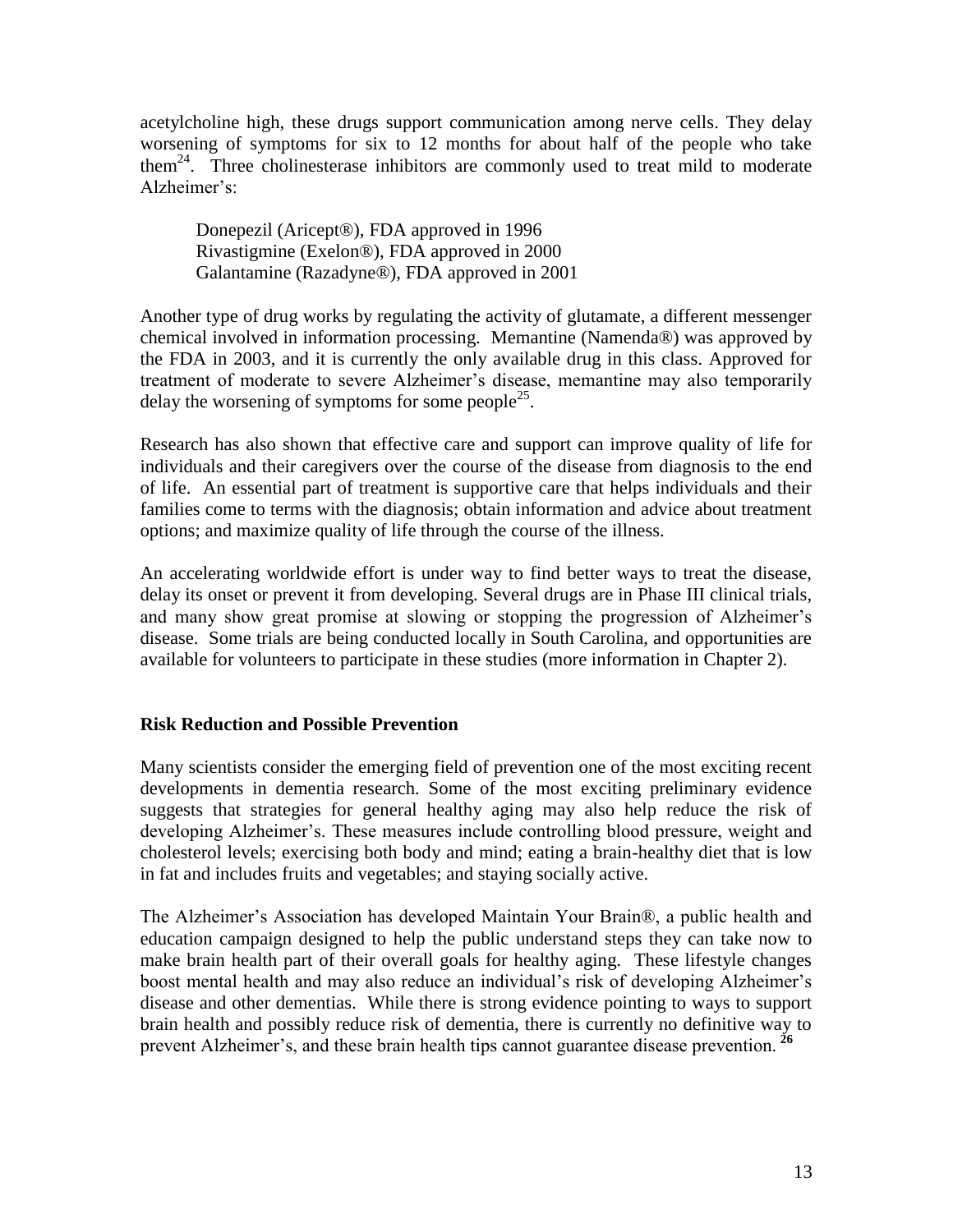# **10 ways to Maintain Your Brain®**

# **1. Head first**

Good health starts with your brain. It's one of the most vital body organs, and it needs care and maintenance.

# **2. Take brain health to heart**

What's good for the heart is good for the brain. Do something every day to prevent heart disease, high blood pressure, diabetes and stroke — all of which can increase your risk of Alzheimer's.

#### **3. Your numbers count**

Keep your body weight, blood pressure, cholesterol, and blood sugar levels within recommended ranges.

# **4. Feed your brain**

Research suggests that a diet rich in dark vegetables and fruits may help protect brain cells. Eat less fat and more antioxidant-rich foods.

# **5. Work your body**

Physical exercise keeps the blood flowing to the brain and may encourage new brain cells. Walking just 30 minutes a day can help keep both body and mind active.

#### **6. Jog your mind**

Keeping your brain active and engaged strengthens brain cells and the connections between them, and may even trigger growth of new cells. Read, write, play games, learn new things, do crossword puzzles.

#### **7. Connect with others**

Leisure activities that combine physical, mental and social elements may be most likely to prevent dementia. Be social, converse, volunteer, join a club or take a class.

#### **8. Heads up! Protect your brain**

Take precautions against head injuries. Always wear a seat belt; unclutter your house to avoid falls; and wear a helmet when cycling.

#### **9. Use your head**

Avoid unhealthy habits. Don't smoke, drink excessive alcohol or use street drugs.

#### **10. Think ahead – start today!**

You can do something today to protect your tomorrow.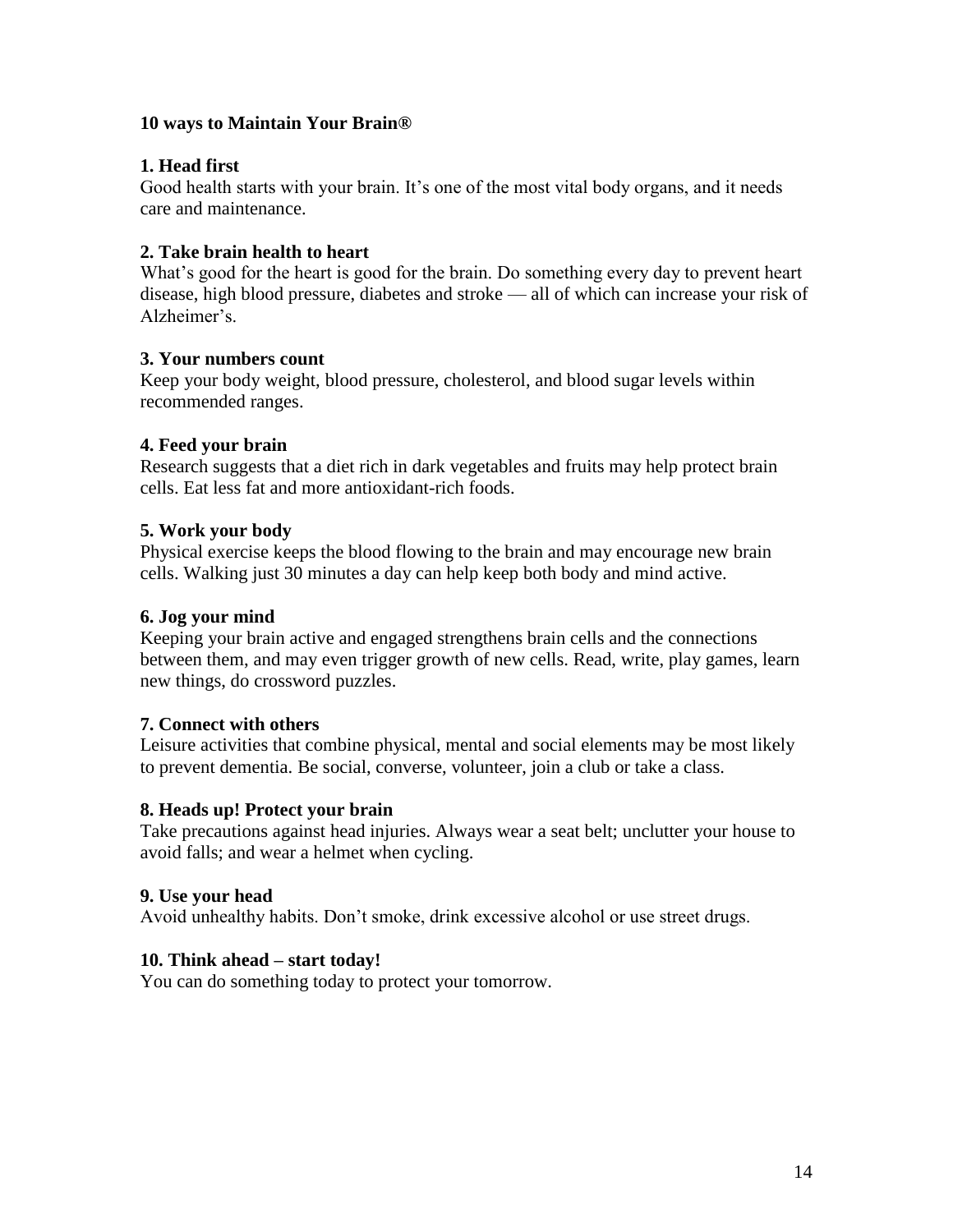# **Chapter 2**

# **Existing Infrastructure in South Carolina Programs, Services and Research Opportunities Currently Available to the Public**

# **State Role and Infrastructure**

In order to chart a future course to address Alzheimer's disease in South Carolina, it is vital to recognize the strides we have already made, as well as the tools currently available to face the journey ahead.

On April 22, 1993 Governor Carroll A. Campbell, Jr. signed Act 195 of the General Assembly, creating the Blue Ribbon Task Force. The Task Force was created to study the planning, coordination and delivery of services for individuals with Alzheimer's disease, their families and caregivers. Their work culminated in submission of the first state plan, "Gray Plague of the Twenty-first Century: Meeting the Needs of Individuals with Alzheimer's Disease, Their Families and Caregivers."

In this report, the Blue Ribbon Task Force identified five goals<sup>27</sup>:

- 1. To establish a single entry which shall facilitate the assessment, planning, and coordination of services to individuals with Alzheimer's disease and related disorders (ADRD), their caregivers and families.
- 2. To promote a comprehensive service system, with emphasis on community services in the least restrictive environment, meeting individual needs and maximizing independence. Services and strategies should be consumer focused and based on cultural sensitivity with knowledge of individual and caregiver needs.
- 3. To enhance data collection and utilization in order to improve the service delivery system and provide information for policy development.
- 4. To increase the numbers and training of professional caregivers with expertise in geriatrics and ADRD.
- 5. To assure that administrators of health care facilities and service providers utilize the appropriate staff and facility resources and provide staff training and continuing education relating to the special needs of ADRD individuals.

From the goals and recommendations made by the Blue Ribbon Task Force, legislation was written and enacted, creating the Alzheimer's Disease and Related Disorders Resource Coordination Center (Chapter 36, Title 44 of the 1976 Code of Laws of South Carolina, was amended by adding Article 3, Section 44-36-310 through 44-36-330). The duties of the center include: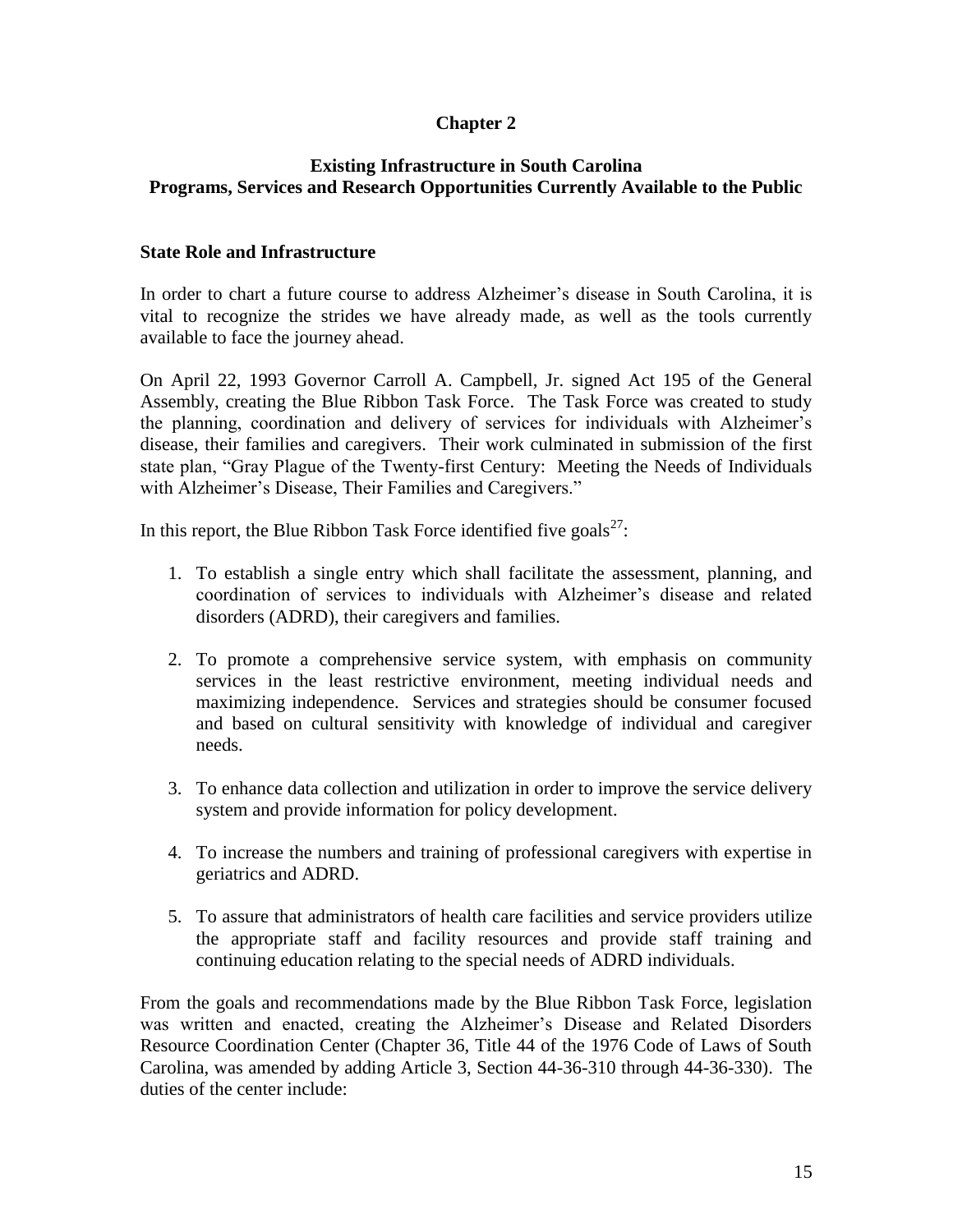- 1. To initiate the development of systems which coordinate the delivery of programs and services;
- 2. To facilitate the coordination and integration of research, program development, planning, and quality assurance;
- 3. To identify potential users of services and gaps in the service delivery system and expand methods and resources to enhance statewide services;
- 4. To serve as a resource for education, research, and training and provide information and referral services;
- 5. To provide technical assistance for the development of support groups and other local initiatives to serve individuals, families, and caregivers;
- 6. To recommend public policy concerning Alzheimer's disease and related disorders to state policy makers;
- 7. To submit an annual report to the Joint Legislative Committee on Aging and to the General Assembly.

The legislation also provided for the development of a grant program to assist communities and other entities in addressing problems relative to Alzheimer's disease and related disorders. It also created an Advisory Council for the Resource Center, comprised of representatives forming a multi-disciplinary approach to addressing Alzheimer's disease (Article 3, Sections 44-36-310 through 44-36-3300). This legislation also established the Special Care Disclosure Act, which states that facilities that provide special Alzheimer's care must provide information distinguishing Alzheimer's care from other levels of care (Article 5, Sections 44-36-510 through 44-36- 520).

*To view the full text of Chapter 36, Title 44 of the 1976 Code of Laws of South Carolina, please see Appendix D.*

# **Existing State Programs**

At the initial meeting of the Purple Ribbon Task Force, an overview of the current infrastructure of aging services was provided. The following agencies, programs, and services were considered as they relate to the provision of services for individuals with Alzheimer's disease, their families and caregivers.

#### **SC Access:**

SC Access, [www.scaccesshelp.org,](http://www.scaccesshelp.org/) is an internet-based information resource designed to assist seniors, adults with disabilities, and their caregivers in locating a variety of services in their area and provide educational material on numerous issues. Ten regional Information and Referral Specialists, located at the Area Agencies on Aging provide personal assistance by phone or in person.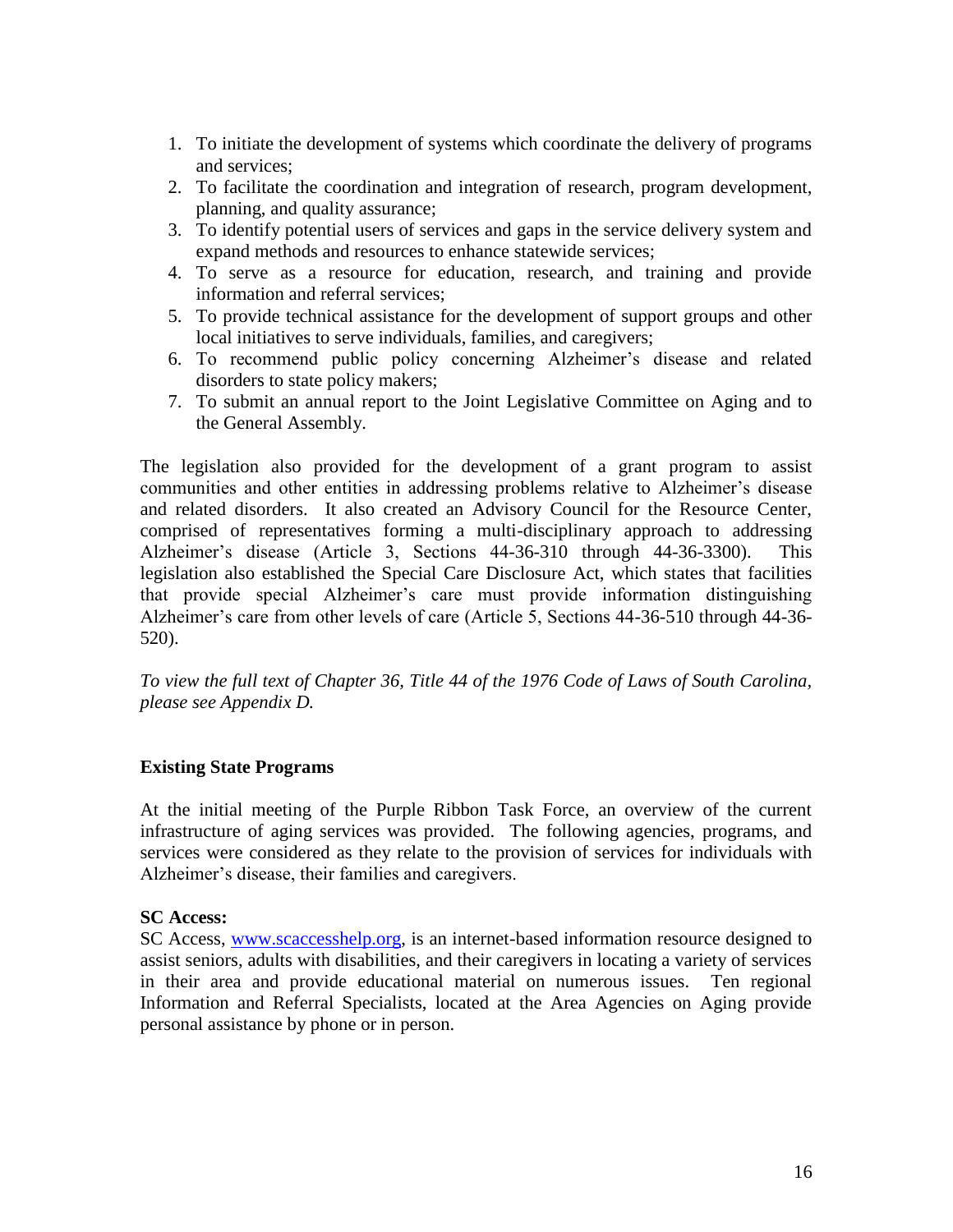# **Aging and Disability Resource Centers:**

Created through a grant program, this cooperative effort of the Administration on Aging and the Centers for Medicare and Medicaid Services assists states in their efforts to create a single, coordinated system of information and access for all persons seeking long term support to minimize confusion, enhance individual choice, and support informed decision- making. ADRCs provide:

- Awareness & Information
	- o Public Education
	- o Information on Options
- **•** Assistance
	- o Referral
	- o Crisis Intervention
	- o Options Counseling
	- o Benefits Counseling
	- o Planning for Future Needs
	- o Employment Options Counseling
- Access
	- o Eligibility Screening
	- o Private Pay Services
	- o Comprehensive Assessment
	- o Programmatic Eligibility Determination
	- o Medicaid Financial Eligibility Determination
	- o One-Stop Access to all public programs

There are currently five ADRCs in South Carolina, with offices in the following regions:

- Lower Savannah: Aiken, Allendale, Bamberg, Barnwell, Calhoun, Orangeburg
- Santee Lynches: Clarendon, Lee, Kershaw, Sumter
- Appalachia: Anderson, Cherokee, Greenville, Oconee, Pickens, Spartanburg
- Trident: Berkeley, Charleston, Dorchester
- Pee Dee: Chesterfield, Darlington, Dillon, Florence, Marlboro, Marion

#### **Area Agencies on Aging:**

The Older Americans Act intends that the Area Agency on Aging (AAA) shall be the leader relative to all aging issues on behalf of all older persons in the planning and service areas  $(45CFR1321.53(c))$ . The AAA shall proactively carry out, under the leadership of the State Unit on Aging, a wide range of functions related to advocacy, planning, coordination, inter-agency linkages, information sharing, brokering, monitoring and evaluation, designed to create a comprehensive and coordinated community-based system. There are currently ten Area Agencies located throughout the state.

#### **Family Caregiver Support Program:**

Administered through the Lt. Governor's Office on Aging and South Carolina's Area Agencies on Aging, the Family Caregiver Support Program provides services to help the caregiver with information, planning, problem solving, caregiver training, support groups, finding ways to take a break from caregiving (respite) and other services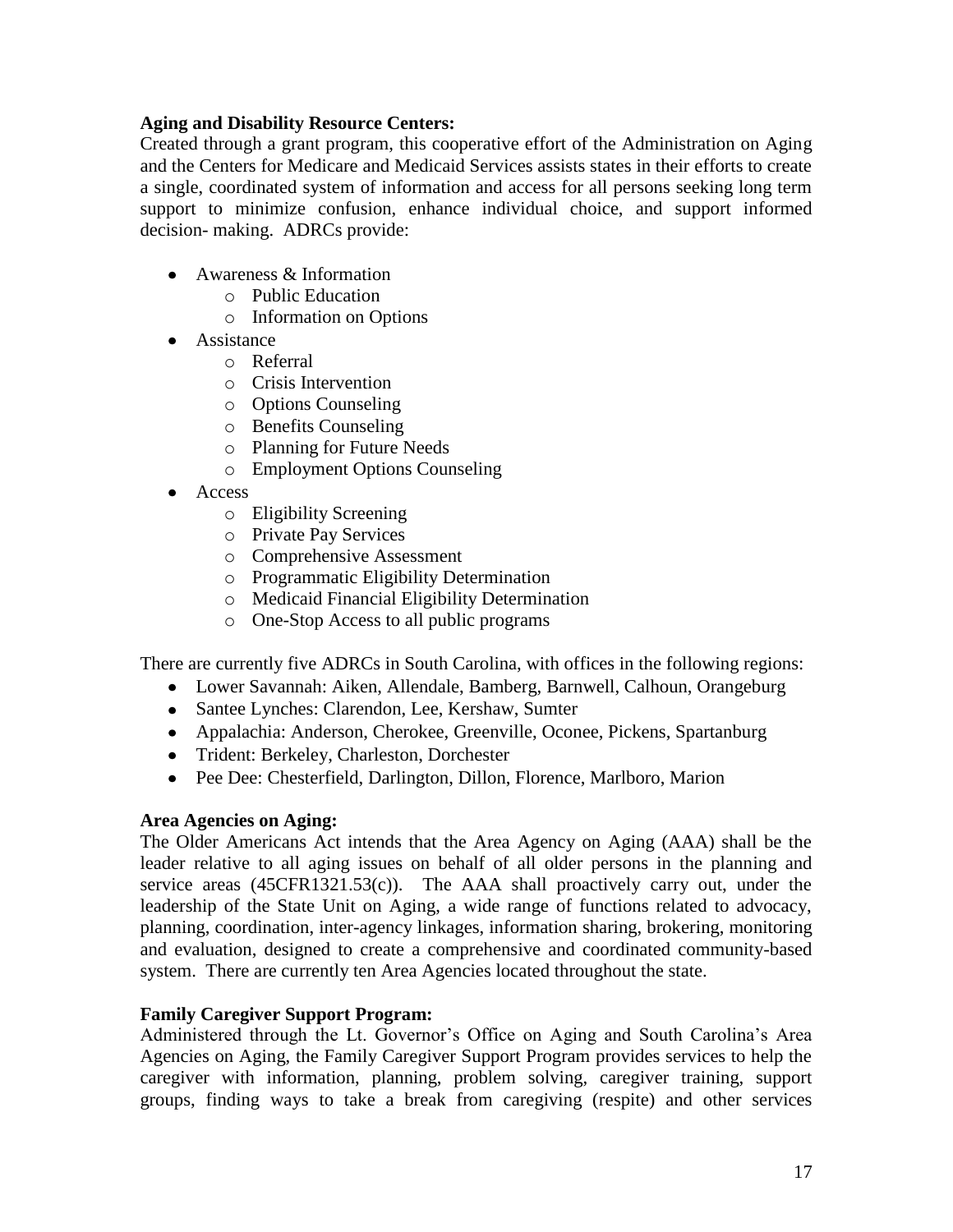designed to make caregiving a little easier, less stressful and more rewarding. The Family Caregiver Support Program helps unpaid family caregivers of adults age 60 and over; caregivers of adults with Alzheimer's disease; grandparents (55 or older) raising a grandchild under 19; and grandparents caring for an adult grandchild with a disability.

# **Long Term Care Ombudsman:**

Investigates complaints and advocates for residents' rights in nursing homes, assisted living and residential care facilities as well as facilities operated or contracted for operation by the Department of Disabilities and Special Needs or the Department of Mental Health. The Friendly Visitor Program allows for "friendly visits" to residents of the facilities above who may have no family or friends.

# **Community Long Term Care:**

South Carolina has provided Home and Community Based Services to older persons under the Community Long Term Care (CLTC) program since 1983. The CLTC program is housed within the SC Department of Health and Human Services, Bureau of Long Term Care Services. Community Long Term Care (CLTC) operates home and community-based waiver programs for persons eligible for institutional care such as nursing home care but who prefer to receive their services in the community. Through a process of case management and an individualized service package, waiver clients are able to successfully remain at home at a cost to Medicaid that is substantially less than the cost of institutional care.

#### **Alzheimer's Disease Demonstration Grant to States Project:**

In 2007, the SC Lieutenant Governor's Office on Aging received a federal grant from the Administration on Aging to provide outreach and services to individuals with Alzheimer's disease, their families and caregivers, targeting minority and/or rural populations in Charleston, Berkeley, and Dorchester counties. Outreach was focused on faith-based communities and volunteer Family Consultants were recruited to act as a bridge between the congregants and the grant partners to facilitate access to services for these minority populations. In 2008, a second federal grant was received to continue the services outlined above, as well as expand these services to provide outreach and education to primary care physicians who frequently represent the first point of contact for a newly diagnosed Alzheimer's patient.

# **Alzheimer's Association - South Carolina Chapter:**

The Alzheimer's Association - South Carolina Chapter is a non-profit voluntary health organization providing resources for Alzheimer care, support and research. The mission of the Alzheimer's Association is to eliminate Alzheimer's disease through the advancement of research; to provide and enhance care and support for all affected; and to reduce the risk of dementia through the promotion of brain health.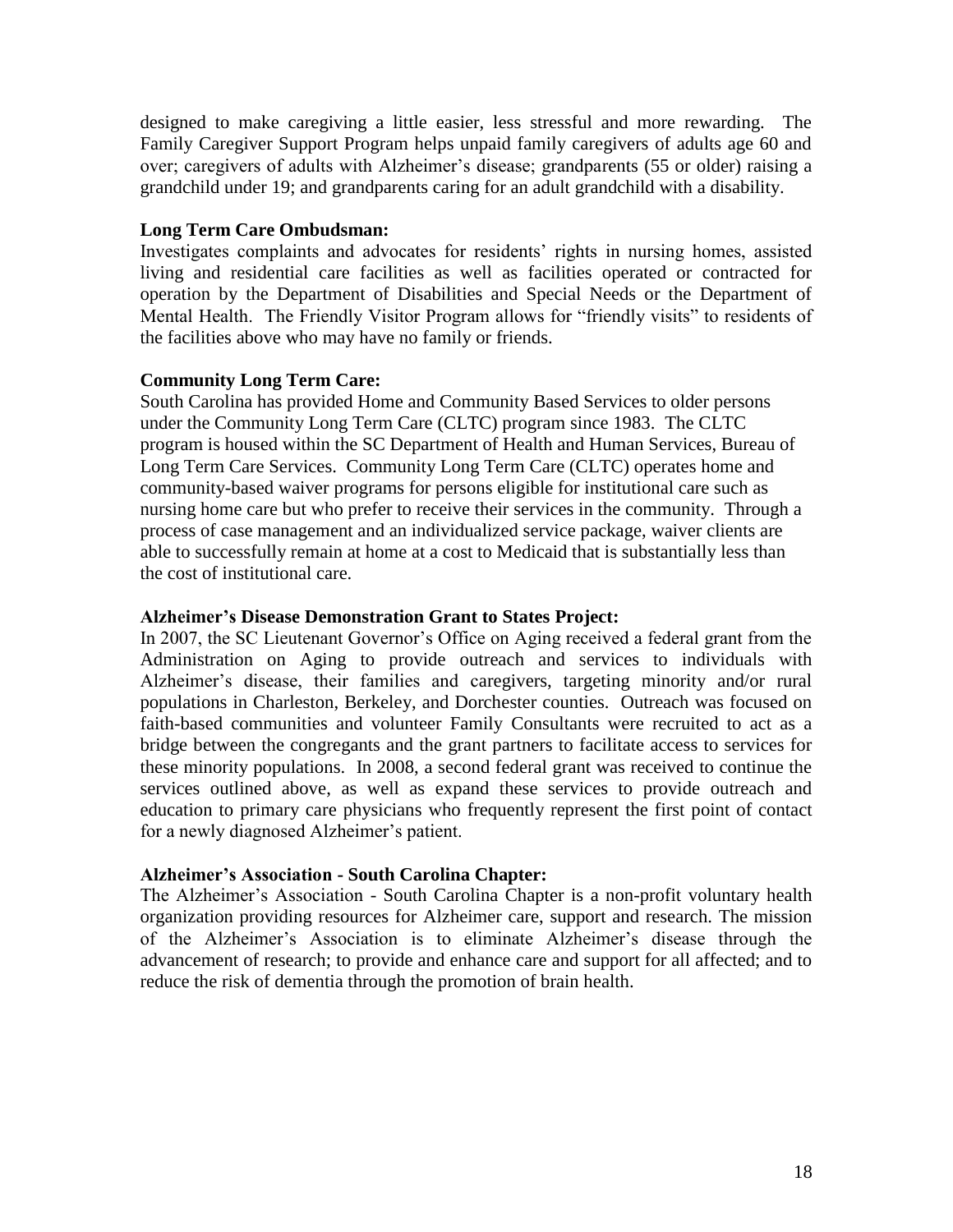The South Carolina Chapter has eight offices located throughout the state, providing:

- A 24-hour helpline  $(1-800-273-2555)$
- Information and referral
- $\bullet$  90+ Caregiver support groups
- Early stage dementia support groups
- MedicAlert + Safe Return, a wanderers' safety and identification program
- Community and professional education
- Care consultation
- State and federal advocacy
- Promotion of brain health

Additionally, the Alzheimer's Association –South Carolina Chapter provides respite vouchers for full-time family caregivers through a grant from the Department of Mental Health. This program serves nearly 1500 families each year, allowing overburdened family members to take a temporary break and reduce their stress levels. Caregiver stress, especially stress related to behavioral symptoms of the person with dementia, has been associated with nursing home placement<sup>28</sup>. The goal of this program is to help fulltime caregivers take needed short-term breaks, resulting in better health and, consequently, a better quality of life, both for themselves and for the individuals receiving care. By promoting the health and well-being of family caregivers, it is believed that persons with dementia will receive greater benefit from their companionship and assistance with activities of daily living.

The Alzheimer's Association website provides extensive information, including information on applying for caregiver respite: [www.alz.org/sc.](http://www.alz.org/sc)

#### **South Carolina Alzheimer's Disease Registry:**

The Alzheimer's Disease Registry was established in 1988 to record specific information about South Carolinians who develop Alzheimer's disease and related disorders (ADRD). As the nation's most comprehensive registry of its kind, the Alzheimer's Disease Registry has maintained a record of diagnosed cases of ADRD in the state since 1988. On May 31, 1990, Governor Carroll A. Campbell, Jr., signed a state law authorizing the Registry. This law (R653, H4924) amended Title 44, Code of Laws of South Carolina 1976, relating to health, by adding Chapter 36 establishing a voluntary Statewide Alzheimer's Disease and Related Disorders Registry in the Arnold School of Public Health. The law has strict confidentiality requirements but does allow registry staff to contact the families and physicians of persons diagnosed as having Alzheimer's disease or a related disorder to collect relevant data and to provide information about public and private health care resources available to them<sup>29</sup>.

The Registry is maintained by the Arnold School of Public Health at the University of South Carolina, in cooperation with the SC Department of Health and Human Services, the SC Department of Mental Health, the USC School of Medicine, and the SC Office of Budget and Control. It draws from multiple data sources, including inpatient hospitalizations, mental health records, Medicaid, emergency departments, memory clinics, chart abstracts, vital records, and long-term care evaluations.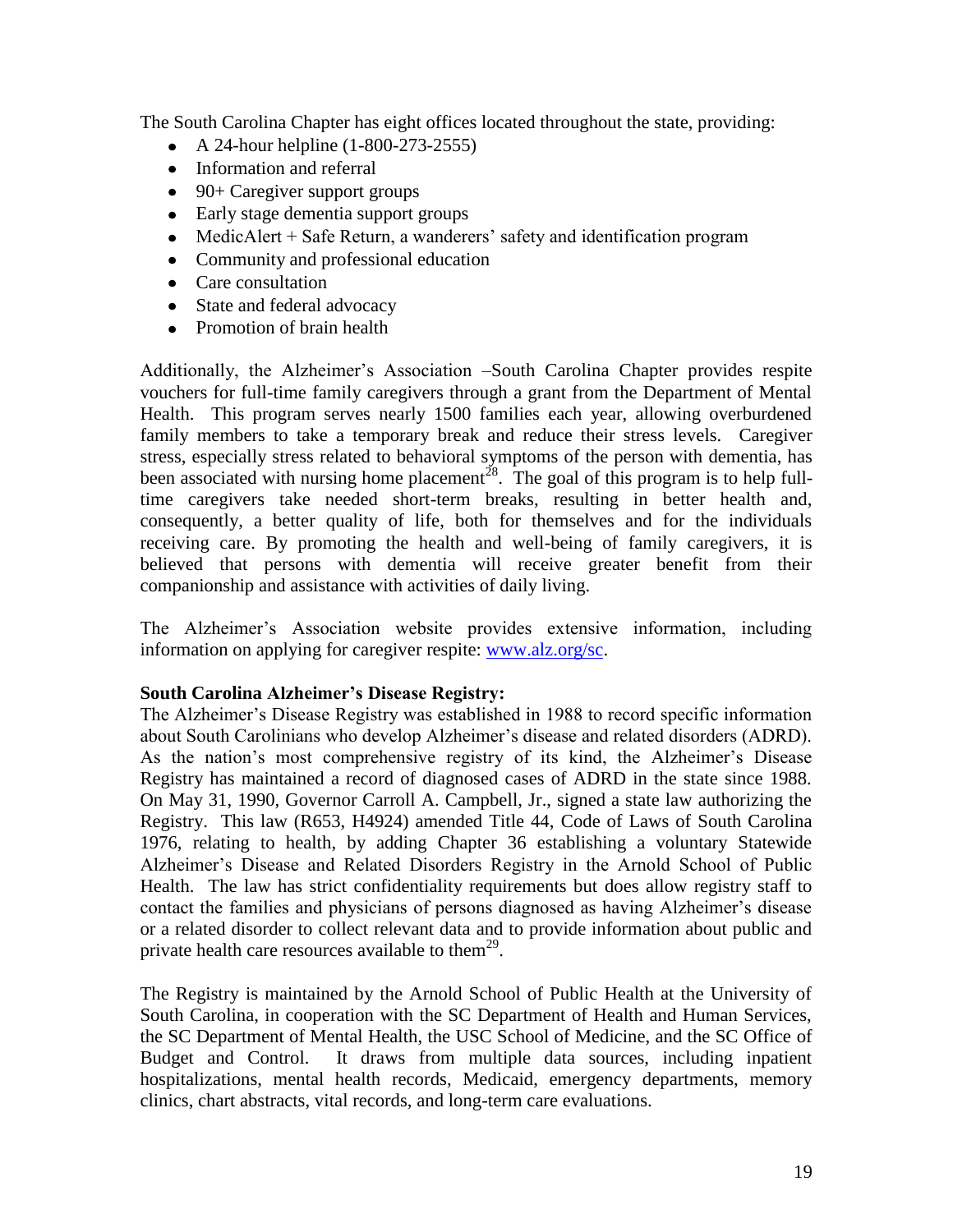# **Alzheimer's Resource Coordination Center:**

The Alzheimer's Resource Coordination Center (ARCC) was created through legislation as a result of the Blue Ribbon Task Force report on Alzheimer's disease in 1993. The ARCC is guided by an Advisory Council and, in addition to serving as a clearinghouse for information on Alzheimer's disease and related disorders, manages a grant program to fund respite and education programs for individuals with Alzheimer's disease, their families and caregivers.

# **South Carolina State Plan on Aging, 2009-2012**

The Lieutenant Governor's Office on Aging, as the designated State Unit on Aging under the federal Older Americans Act, has in place a comprehensive State Plan on Aging, 2009-2012, which was submitted to the U.S. Administration on Aging. It builds on the U.S. Administration on Aging's Strategic Action Plan for FY 2007-2012 and addresses how South Carolina as a state will meet the five key goals of this plan:

- **Goal 1:** Empower older people, their families, and other consumers to make informed decisions about, and be able to easily access existing health and long term care options
- **Goal 2:** Enable seniors to remain in their own homes with high quality of life for as long as possible through the provision of home and community-based services, including supports for family caregivers
- **Goal 3:** Empower older people to stay active and healthy through Older Americans Act services and the new prevention benefits under Medicare
- **Goal 4:** Ensure the rights of older people and prevent their abuse, neglect and exploitation
- **Goal 5:** Maintain effective and responsive management.

Within the State Plan on Aging is the plan to provide enhanced services and assistance for individuals with Alzheimer's disease and their families. The proposed strategies are:

- Expansion of the scope and mission of the ARCC to fulfill duties specified in original legislation.
- Continued funding to provide seed grants for education and/or respite programs, targeting underserved communities.
- Collaboration with the SC Alzheimer's Association on a state plan to assess current levels of activities and develop future strategies based on a global perspective of stakeholders.
- Collaboration with the Family Caregiver Support Program to obtain a comprehensive view of the need for assistance for caregivers specifically dealing with Alzheimer's disease.
- Collaboration with Aging and Disability Resource Centers to coordinate centralized service delivery for persons with Alzheimer's disease and their caregivers.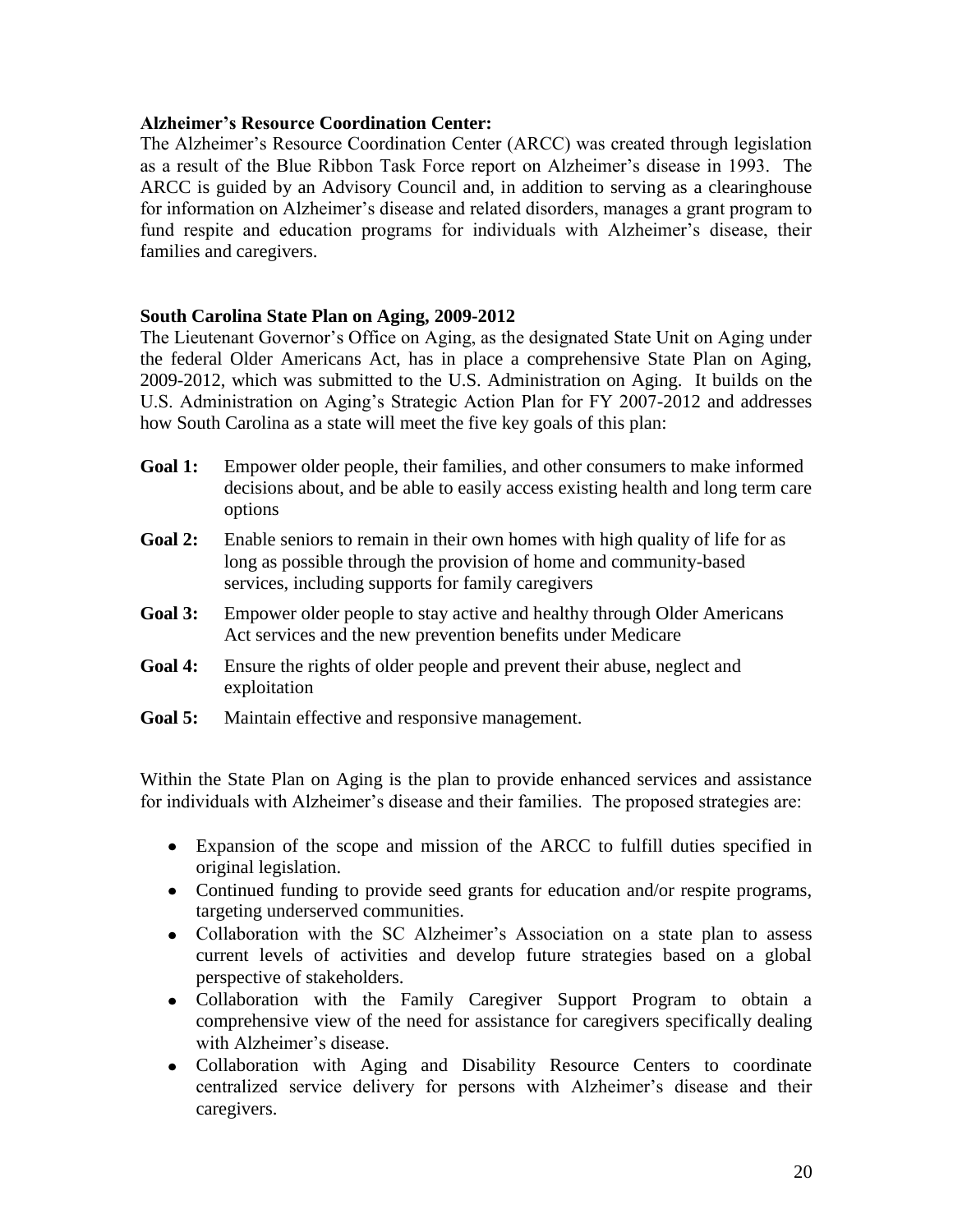# **Type and Availability of Existing Dementia Services**

While there are an array of services and facilities in South Carolina, not all provide Alzheimer's specific programs and services. The following chart outlines the total numbers of nursing homes, community residential care facilities, and adult day care centers. Those facilities with an Alzheimer's unit or that provide Alzheimer's care are so designated.

| Service Venue            | Total # Served | # Facilities | Alzheimer's | Alzheimer's |
|--------------------------|----------------|--------------|-------------|-------------|
|                          |                |              | Care        | Units       |
| <b>Nursing Homes</b>     | 19,647         | 195          | 28          | 18          |
| Community                | 16, 375        | 488          | 112         | 65          |
| <b>Residential Care</b>  |                |              |             |             |
| <b>Facilities (CRCF)</b> |                |              |             |             |
| <b>Adult Day Care</b>    | 3,684          | 97           | N/A         | N/A         |
| Centers                  |                |              |             |             |

Table 1. Dementia-Related Services Available In South Carolina<sup>30</sup>

In addition to established facilities in South Carolina, the Alzheimer's Resource Coordination Center administers the seed grant program to fund respite centers and/or education programs for individuals with Alzheimer's disease, their caregivers and families. Table 2 shows the current grant recipients for the 2008-2009 grant year.

**Table 2.** Alzheimer's Resource Coordination Center seed grant service providers

| Name of Provider                                | Type of Grant       |
|-------------------------------------------------|---------------------|
| Catawba Area Agency on Aging                    | Education           |
| Golden Care Adult Day Care                      | <b>Respite Care</b> |
| Alzheimer's Family Services of Greater Beaufort | <b>Respite Care</b> |
| South Santee Senior and Community Center        | <b>Respite Care</b> |
| The ARK                                         | Education           |
| <b>Edisto Island Outreach Center</b>            | <b>Respite Care</b> |
| <b>Low Country Management Services</b>          | Education           |
| <b>SC Respite Coalition</b>                     | Education           |
| Zion's Hill Missionary Baptist Church           | <b>Respite Care</b> |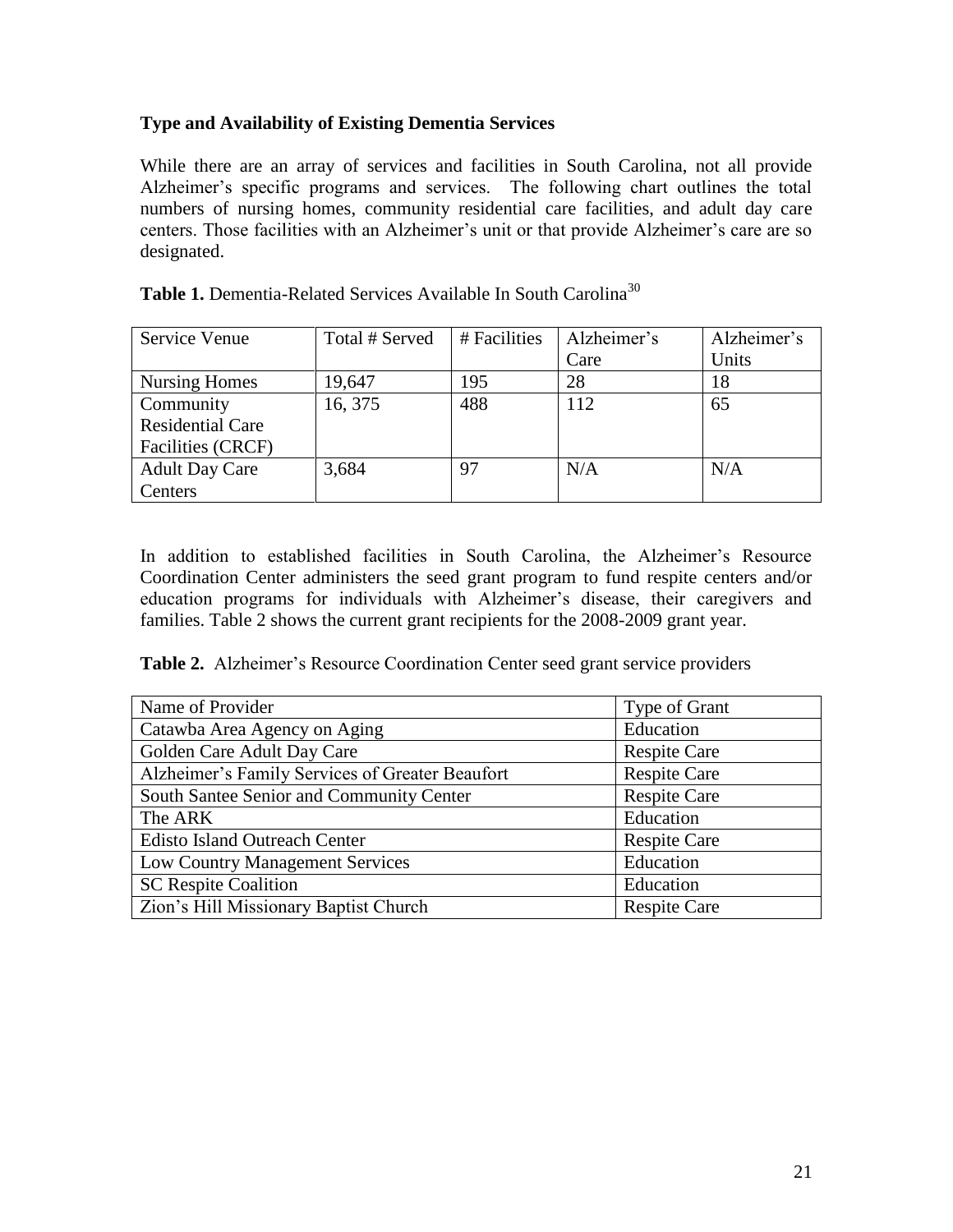# **Capacity of Public Safety and Law Enforcement to Respond to Persons with Dementia**

There is currently no mandatory uniform training for personnel in the criminal justice system. However, the South Carolina Criminal Justice Academy, in cooperation with the Alzheimer's Association –South Carolina Chapter, has implemented a training program for certified law enforcement officers in South Carolina. A three-hour film has been developed for training and includes information on how to approach and speak with persons with Alzheimer's disease and their families and satisfactorily resolve calls for service. The training encompasses sections on the basics of dementia as well as specific situational episodes, with response analysis. It is anticipated that this training film will be shown to 12,000 law enforcement officers in its initial release, along with 75 additional law enforcement departments.

# **Research Activities in the State**

As of January 2009, South Carolina was participating in fifteen research activities. Following is a listing of each research project, along with its sponsors and collaborators, and its location in South Carolina. All information was obtained from the National Institute on Aging (NIA) through their website at

[http://nia.nih.gov/Alzheimer's/ResearchInformation/ClinicalTrials.](http://nia.nih.gov/Alzheimer)

- 1. Valproate in Dementia (VALID) Sponsors and Collaborators: National Institute on Aging (NIA), Alzheimer's Disease Cooperative Study (ADCS) Location: Medical University of South Carolina (MUSC) – North Charleston, Columbia, Florence
- 2. Observational Study on Costs and Caregiver Burden in Alzheimer's Disease Sponsors and Collaborators: AstraZeneca and i3 Innovus Location: Beaufort and Summerville
- 3. Depression in Alzheimer's Disease 2 (DIADS 2) Sponsors and Collaborators: National Institute of Mental Health (NIMH) Location: MUSC – North Charleston
- 4. A Phase 3 Study Evaluating Safety and Effectiveness of Immune Globulin Intravenous (IGVI 10%) for the Treatment of Mild to Moderate Alzheimer's Disease Sponsors and Collaborators: Baxter Healthcare Corporation, Alzheimer's Disease Cooperative Study (ADCS) Location: MUSC- North Charleston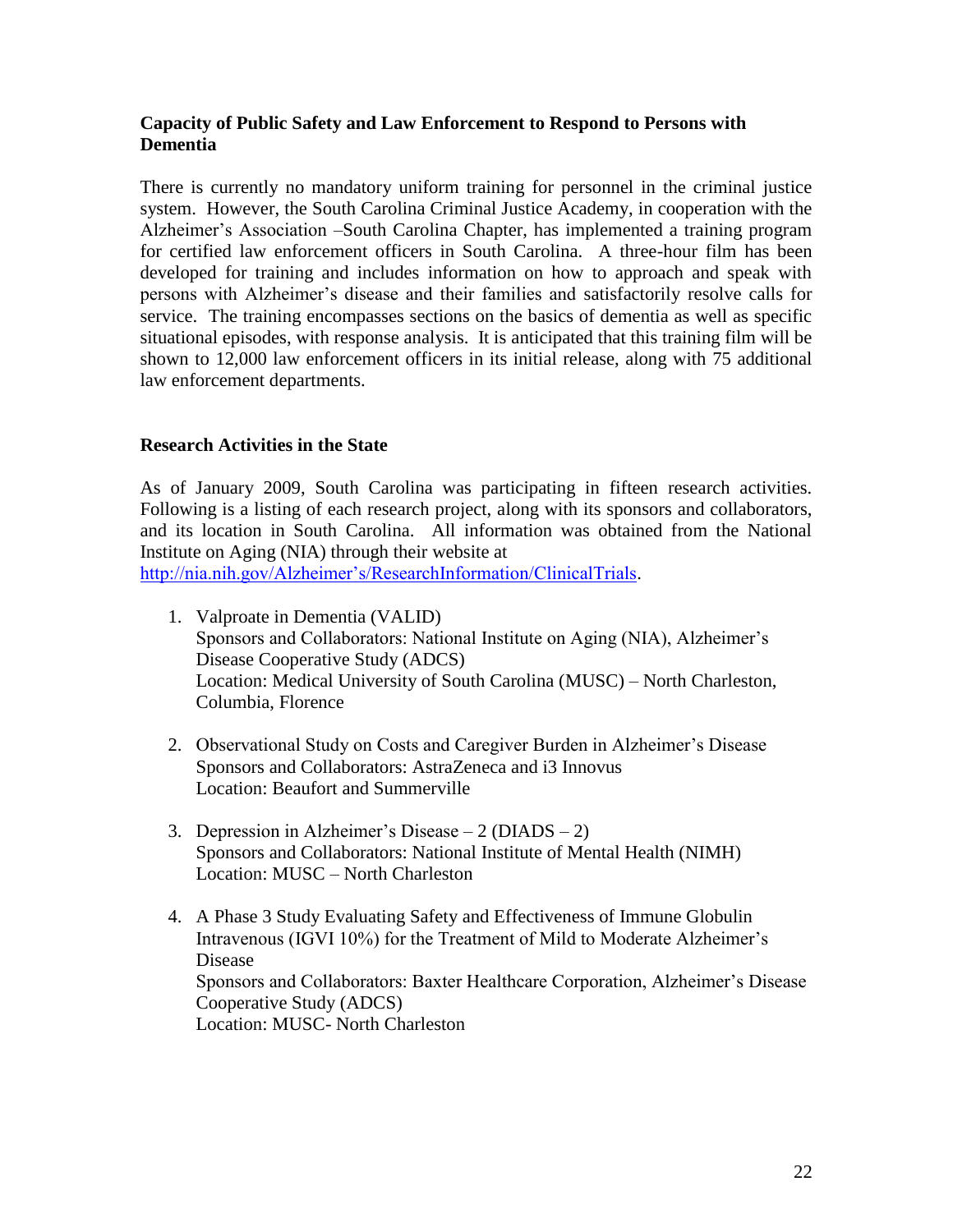- 5. Rosiglitazone (Extended Release Tablets) as Adjunctive Therapy in Subjects with Mild to Moderate Alzheimer's Disease Sponsors and Collaborators: GlaxoSmithKline Location: GSK Clinical Trials Call Center, Greer
- 6. Comparative Efficacy, Safety, and Tolerability of Rivastigmine 10 and 15 cm 2 Patch in Patients with Alzheimer's Disease (AD) Showing Cognitive Decline Sponsors and Collaborators: Novartis Location: Dorchester Medical Associates, Summerville; Coastal Neurology, **Beaufort**
- 7. Bapineuzumab in Patients with Mild to Moderate Alzheimer's Disease Sponsors and Collaborators: Elan Pharmaceuticals Location: MUSC – North Charleston
- 8. DHA (Docosahexaenoic Acid), An Omega 3 Fatty Acid, In Slowing the Progression of Alzheimer's Disease Sponsors and Collaborators: National Institute on Aging (NIA) and Martek Biosciences Corporation Location: MUSC – North Charleston
- 9. ADNI: Alzheimer's Disease Neuroimaging Initiative Sponsors and Collaborators: National Institute on Aging (NIA), National Institute for Biomedical Imaging and Bioengineering (NIBIB), Foundation for the National Institutes of Health, Alzheimer's Drug Discovery Foundation, and Alzheimer's Association Location: MUSC – North Charleston
- 10. Anti-Psychotic Discontinuation in Alzheimer's Disease Sponsors and Collaborators: National Institute on Aging (NIA), New York State Psychiatric Institute, Columbia University Location: MUSC – North Charleston
- 11. Evaluation of 3APS in Patients with Mild to Moderate Alzheimer's Disease Sponsors and Collaborators: Bellus Health, Inc. Location: MUSC – North Charleston
- 12. ELND005 in Patients with Mild to Moderate Alzheimer's Disease Sponsors and Collaborators: Elan Pharmaceuticals, Transition Therapeutics Location: Absher Neurology, Greenville
- 13. A Randomized, Clinical Trial of Vitamin E and Memantine in Alzheimer's Disease (TEAM – AD) Sponsors and Collaborators: Department of Veterans Affairs, Forest Laboratories, DSM Nutritional Products, Inc. Location: VA Medical Center – Charleston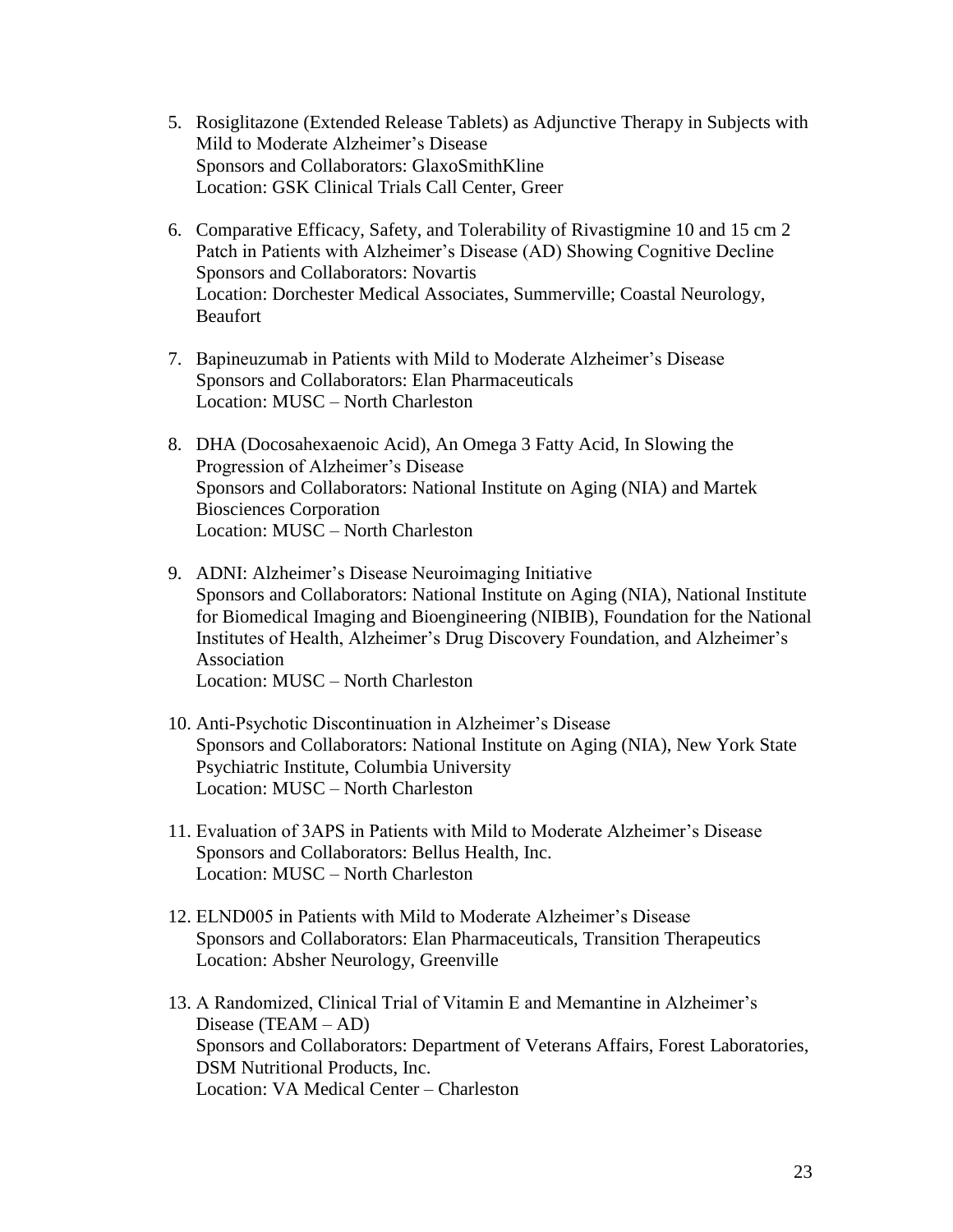- 14. A Phase 2 Study Evaluating the Efficacy and Safety of PF 04494700 in Mild to Moderate Alzheimer's Disease Sponsors and Collaborators: Pfizer, Alzheimer's Disease Cooperative Study (ADCS) Location: Pfizer Investigational Site, North Charleston
- 15. Effect of LY450139 on the Long Term Progression of Alzheimer's Disease Sponsors and Collaborators: Eli Lilly and Company Location: North Charleston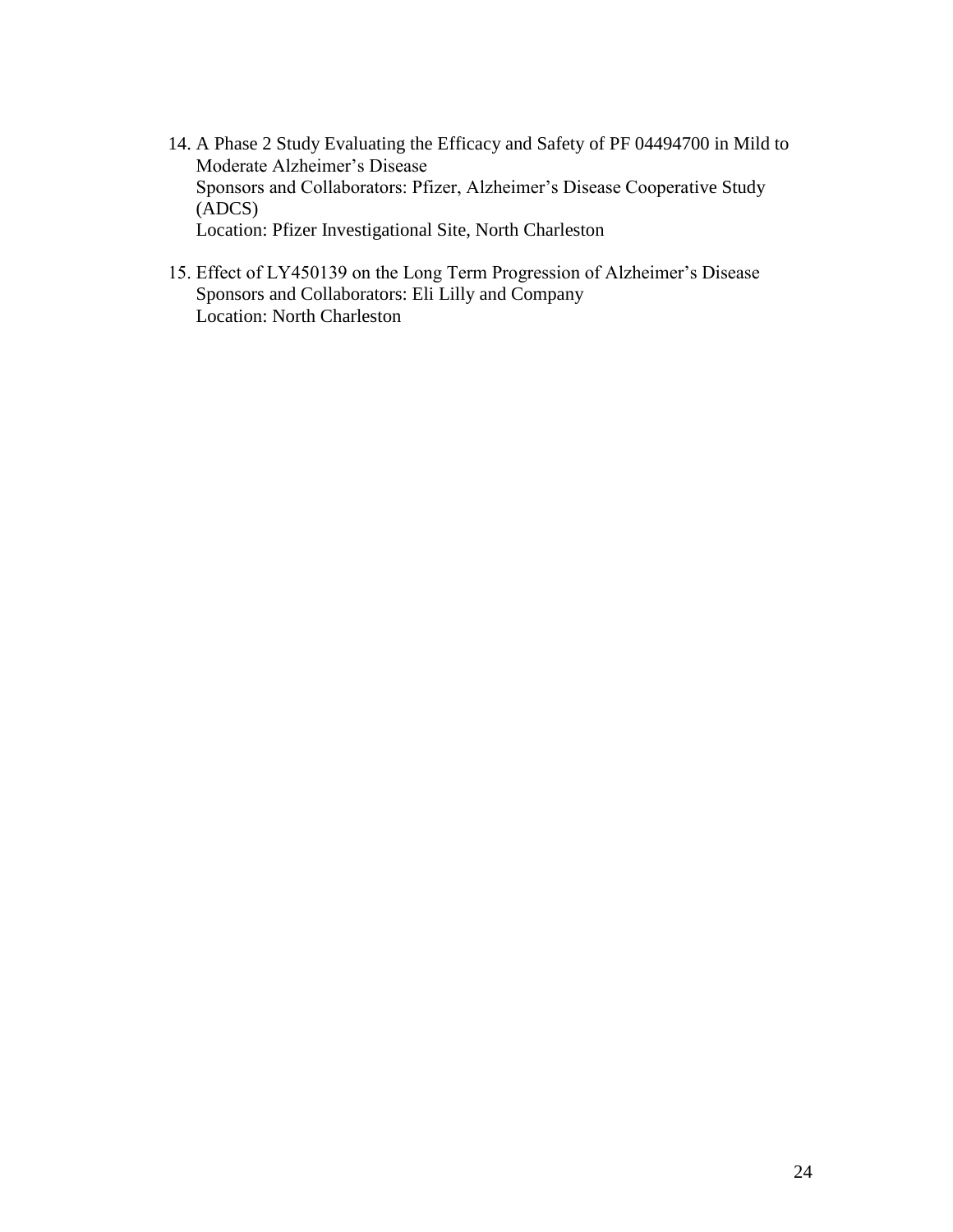# **Chapter 3**

# **Purple Ribbon Task Force Recommendations**

The Purple Ribbon Task Force convened in August, 2008, and consensus was reached on the creation of subcommittees to address four aspects critical to provision of services to individuals with Alzheimer's disease, their families, and caregivers. The subcommittees created were Outreach and Education, Case Management and Assistance for Caregivers, Medical and Long Term Care, and Data & Research. Task Force members chose their respective subcommittees and each was responsible for bringing recommendations before the full task force.

The following recommendations, with their accompanying rationale, are the product of the four subcommittees with input from the full task force. The recommendations are divided by the suggested time frame for implementation.

The Alzheimer's Resource Coordination Center, housed within the Lt. Governor's Office on Aging, will act as the overall facilitator for the recommendations, with key participants proposed under each recommendation. The term "Responsible Party" identifies suggested agencies or entities that may be appropriate for assuming responsibility for implementation of these recommendations. The parties identified are by suggestion of the Task Force, and the agencies or entities named have not provided a formal review or approval of the recommendations.

#### **For implementation in 1-2 years:**

#### **Recommendation 1.**

Create a single point of entry for persons seeking assistance with Alzheimer's related needs utilizing a toll free number through the Lt. Governor's Office on Aging.

**Rationale:** While many resources are available throughout the state, there is currently no publicized central public access point for consumers to obtain information about services and/or referrals. Families affected by Alzheimer's need a simple method to ascertain what assistance is available and how to gain access to these resources.

**Responsible Party:** Lt. Governor's Office on Aging, Area Agencies on Aging

#### **Recommendation 2.**

Provide appropriate referrals for hospice care for people with Alzheimer's disease and aftercare for the caregivers of persons with ADRD.

**Rationale:** Many caregivers need assistance adjusting to dramatic life changes when their loved ones with ADRD are placed in a facility and/or enter the end stages of the disease process. Likewise, caregivers could benefit from bereavement services following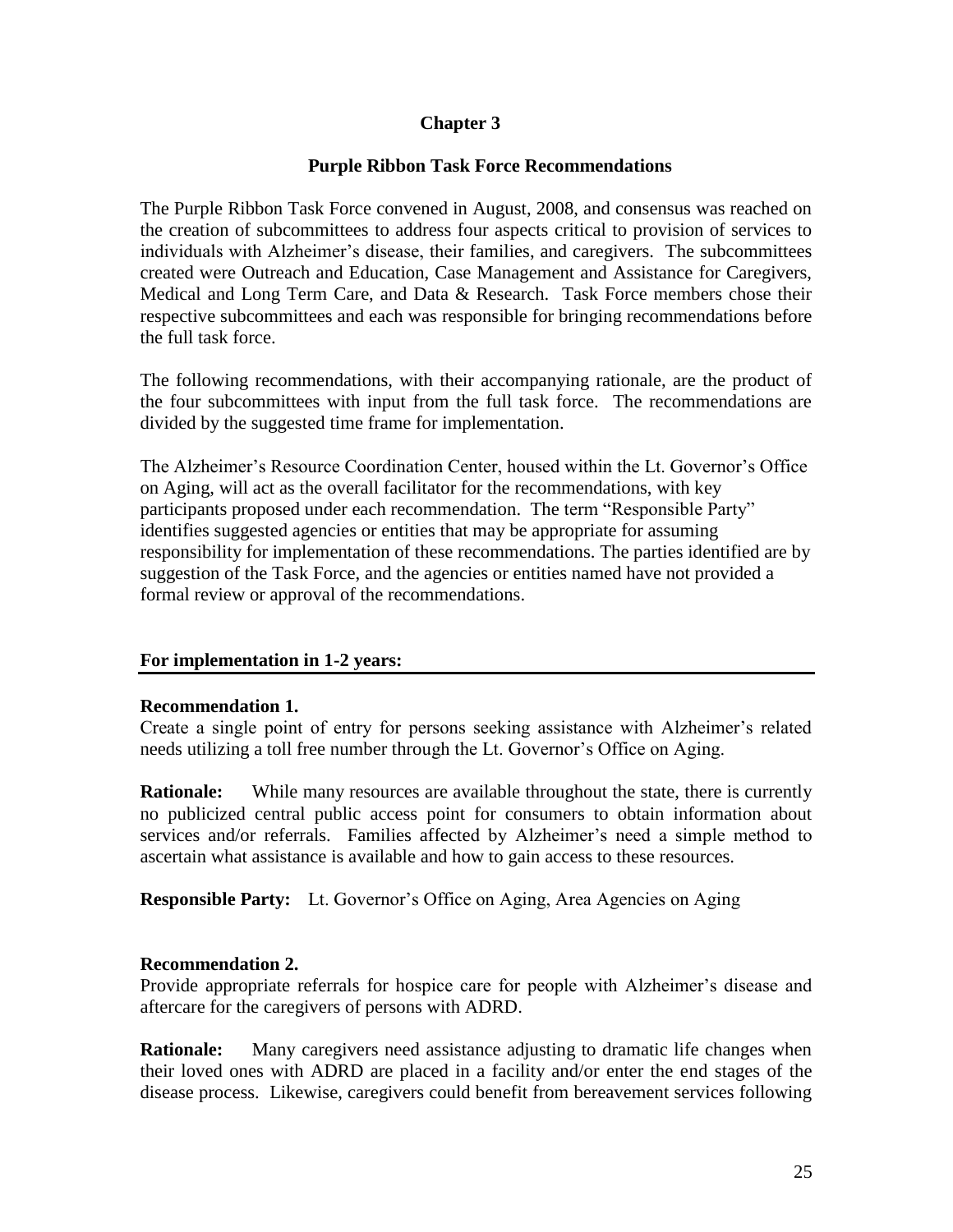the death of their loved ones with ADRD. To this end, caregivers should have information on the availability and benefits of hospice care.

**Responsible Party:** Area Agencies on Aging

#### **Recommendation 3.**

Expand the scope of data included in the Alzheimer's Disease Registry, to include increased sources of data, resulting in greater capacity to identify gaps in services available.

**Rationale:** There currently exist several state databases which collect and store key information that may contribute to the accuracy and breadth of the Alzheimer's Disease Registry. However, these databases are not currently integrated to include all sources of information. Such an integration of information will not only ensure maximum accuracy of all data, but will also assist in identifying gaps in services by overlaying areas of population with services available.

**Responsible Party:** Alzheimer's Disease Registry, South Carolina Health Integrated Data Services (SCHIDS)

#### **Recommendation 4.**

Utilize existing health data dissemination infrastructure to integrate information on Alzheimer's disease and related disorders.

**Rationale:** The development of Alzheimer's disease has been shown to be strongly linked to cardiovascular disease as well as metabolic health. Current dissemination includes information on cardiovascular disease and metabolic disorders, but does not incorporate vital information about Alzheimer's disease and risk reduction. As this infrastructure is currently in use, this initiative would require no new money for outreach.

**Responsible Party:** Office of Research and Statistics, SC Health Integrated Data Services (SCHIDS)

#### **Recommendation 5.**

Generate state level work with health disparities for minorities that is inclusive of Alzheimer's disease.

**Rationale:** There currently exists a federal program through the US Health Resources and Services Administration to address health disparities but it does not include Alzheimer's disease. South Carolina legislators could approach our U.S. representatives to add Alzheimer's disease to the legislation, which in turn would provide access to monies not currently available for research.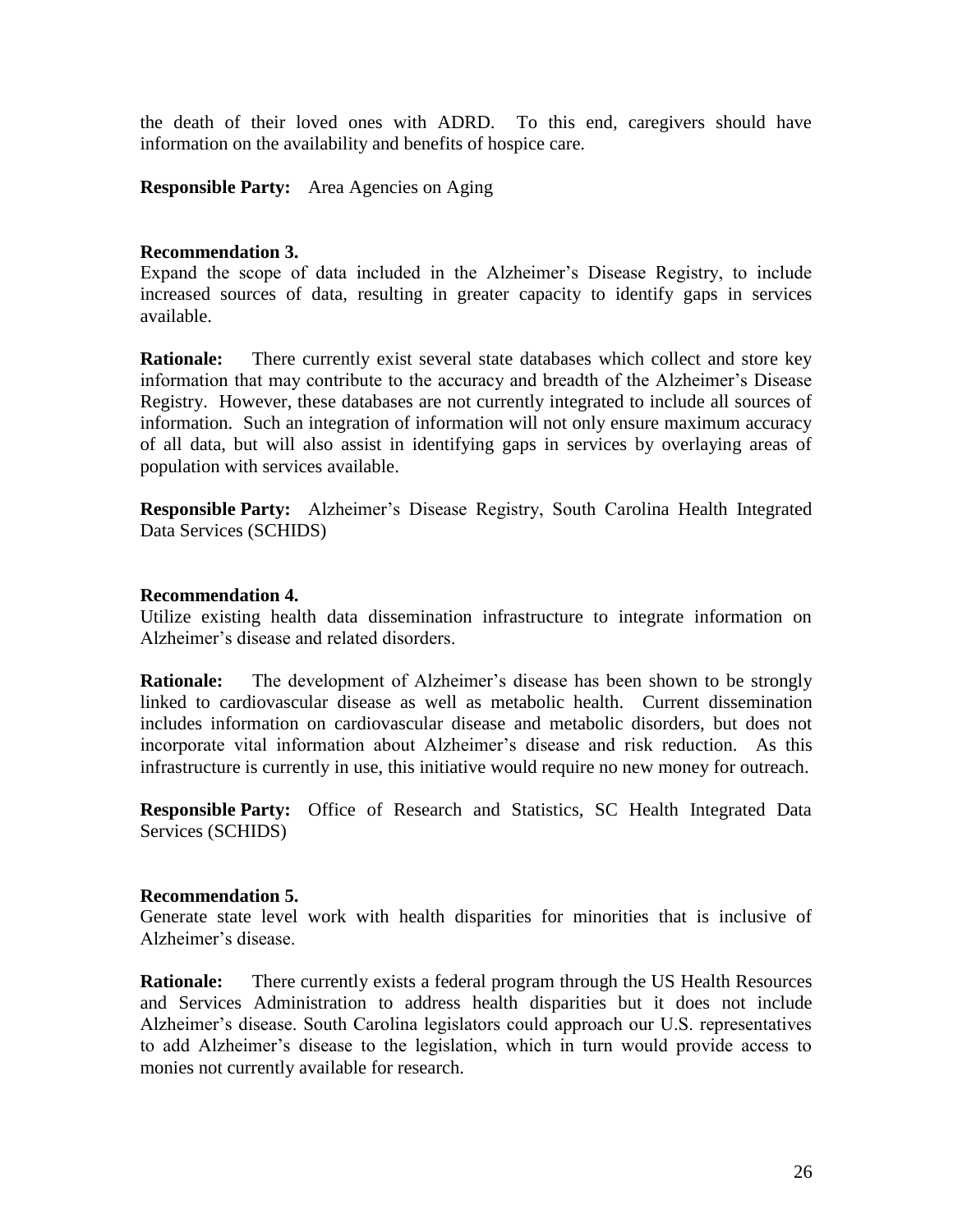**Responsible Party:** South Carolina General Assembly, Prevention Partners

# **Recommendation 6.**

Promote education and provide resource protection and tax credits for long term care planning and long term care insurance purchase.

**Rationale:** Most consumers do not know that Medicare does not provide for anticipated long term care needs. Only 37% of adults report they have developed a plan to pay for long term care needs<sup>31</sup> and approximately 60% of adults over age 65 will require at least some type of long term care service during their lifetimes  $32$ . As many families spend down to Medicaid, there is increasing dependence on the already-strained Medicaid system to cover the costs of long term care.

**Responsible Party:** SC Department of Health and Human Services, SC Department of Insurance, Lt. Governor's Office on Aging, long term care providers

# **Recommendation 7.**

Implement a Silver Alert Program in South Carolina for the rapid recovery of adults with cognitive impairment who may wander and become lost.

**Rationale:** Alzheimer's patients are at great risk for wandering: six out of ten persons with dementia will wander at some point in the disease progression, and many will wander repeatedly. Up to fifty percent of wanderers may succumb to serious injury or death if not found within 24 hours<sup>33</sup>. There is minimal cost for implementation within existing infrastructure.

**Responsible Party:** SC General Assembly**,** Silver Haired Legislature, Lt. Governor's Office on Aging, SC Alzheimer's Association, State Law Enforcement Division, local law enforcement agencies

#### **Recommendation 8.**

Establish standards for dementia-specific training for staff of any state licensed entity, including but not limited to nursing homes, community residential care facilities, home health agencies, hospice, or adult day care centers that provide for care of individuals with ADRD

**Rationale:** There is currently no standard curriculum for staff working with Alzheimer's patients. Consistent training will enhance delivery of care to Alzheimer's patients.

**Responsible Party:** SC Alzheimer's Association, SC Department of Health and Environmental Control, long term care providers, SC Technical College System, SC Department of Health and Human Services, USC Office for the Study of Aging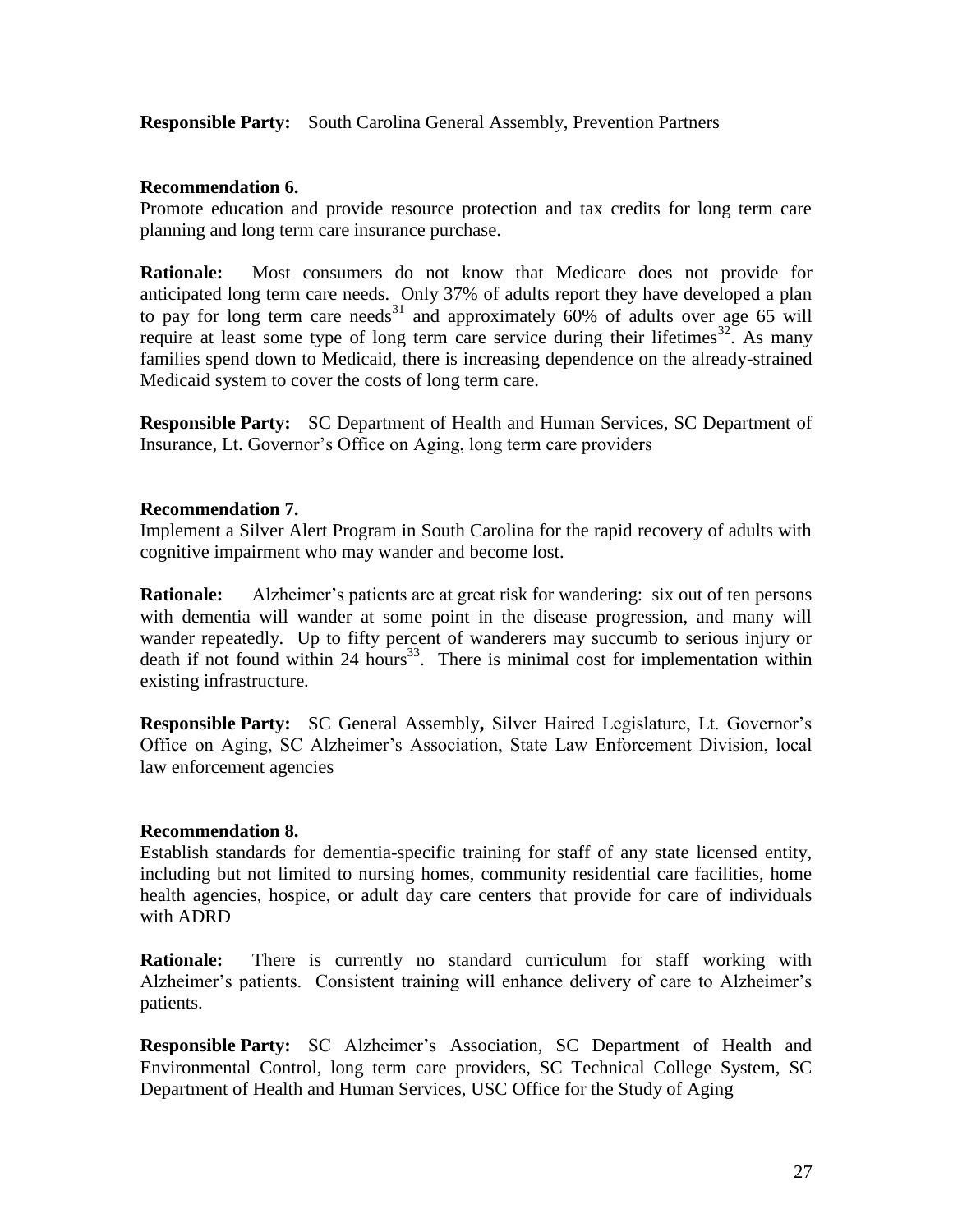#### **Recommendation 9.**

Promote and support the use of home and community based services that enable families and caregivers to have the option to care for their loved ones with ADRD at home, allowing them to age in place for as long as practicable.

**Rationale:** Persons with ADRD, their families and caregivers should have choices about where they receive services. Most people with ADRD prefer to remain in their own homes for as long as possible. At any one time 70% of people with ADRD are living at home<sup>34</sup>. Aging in place reduces the need for relocation to a different living arrangement, and it is often a cost-effective option both for families and for public programs funding long term care.

**Responsible Party**: SC Department of Health and Environmental Control, SC Department of Health and Human Services/Community Long Term Care, Area Agencies on Aging, SC Alzheimer's Association, SC AARP

# **For implementation in 3-5 years:**

#### **Recommendation 10.**

Provide case management and person centered support services to persons with Alzheimer's Disease and related disorders (ADRD) and their caregivers through a local/regional provider network.

**Rationale:** Persons with Alzheimer's disease and related disorders and their caregivers frequently present compound critical needs, which are not necessarily limited to needs directly related to the disease. Publicly accessible case management is needed to provide comprehensive support services for persons with ADRD and their caregivers, ensuring that clients receive appropriate services through a process of ongoing assessment and coordination of resources. Ideally, such a system may be implemented within existing infrastructure.

**Responsible Party:** Area Agencies on Aging/Aging and Disability Resource Centers

#### **Recommendation 11.**

Identify and disseminate research findings on promotion of brain health and reduction of risk factors for Alzheimer's disease.

**Rationale:** Diabetes, hypertension, heart disease, and obesity increase the risk of Alzheimer's disease. Physical activity and mental activity are significant to maintaining brain health. Good nutrition is an integral component to overall physical health. Area libraries enable dissemination at no cost.

**Responsible Party:** Lt. Governor's Office on Aging, Office of Research and Statistics, SC Alzheimer's Association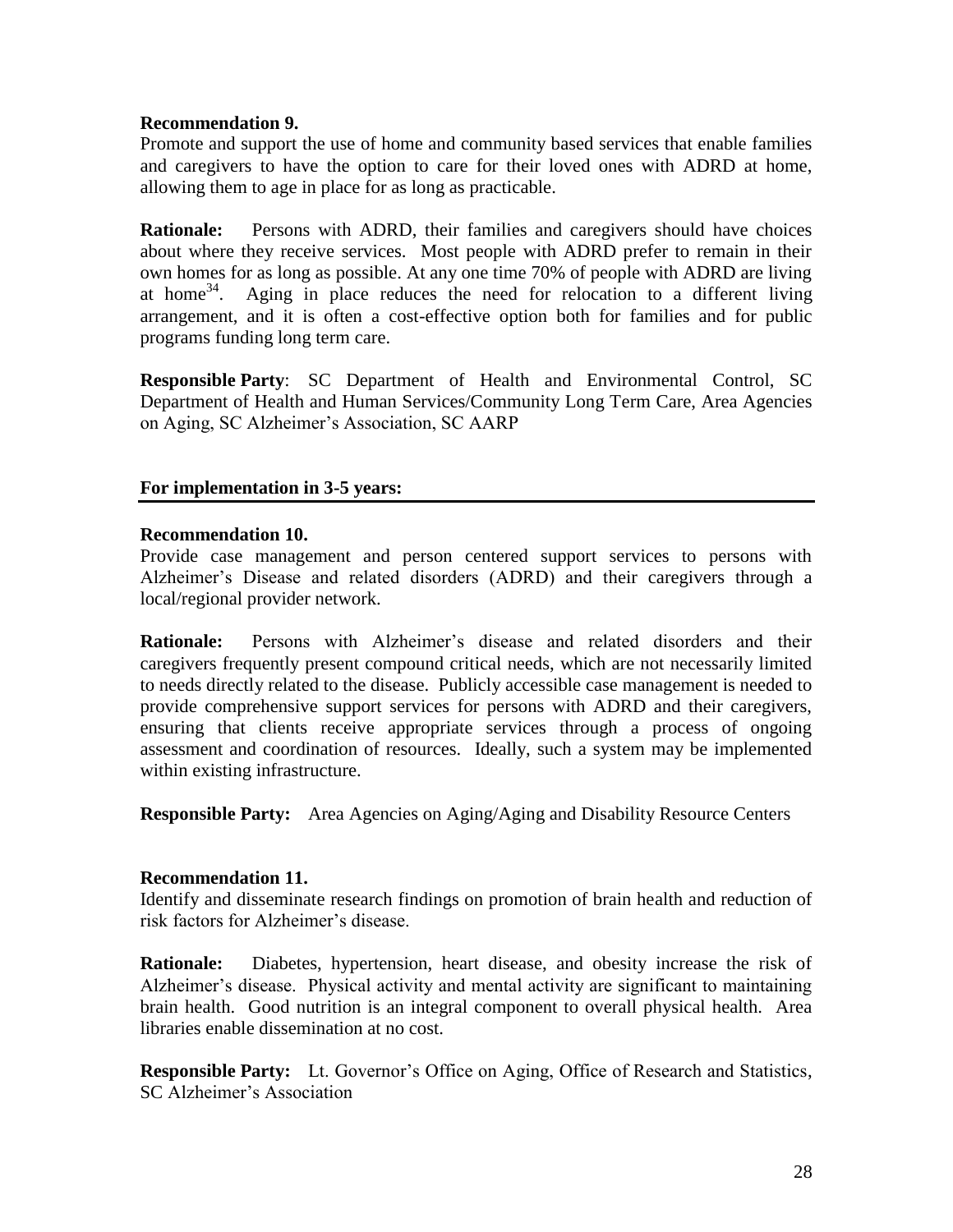#### **Recommendation 12.**

Track research being done in the state and educate the public so they will be knowledgeable and can be involved in research if that is their choice. Make available the Alzheimer's disease research directory so that prospective participants could access current information on available opportunities.

**Rationale:** The general public is not always aware of research opportunities. Persons with Alzheimer's disease and related disorders (ADRD) and their families may not be aware of research taking place in other parts of the state. Many persons with dementia and their families are acutely interested in gaining access to potential treatments through clinical trials.

**Responsible Party:** Medical University of South Carolina (MUSC), SC Alzheimer's Association, SC Access database

#### **Recommendation 13.**

Conduct focus groups across the state with professionals and consumers, to include caregivers, as well as those with early stage Alzheimer's disease so as to determine service needs and recommend system changes.

**Rationale:** Caregivers have direct knowledge of what is lacking and what is needed in service to Alzheimer's patients and their caregivers. Early stage Alzheimer's patients provide personal experience on what is most needed from service providers. Physicians will provide feedback on what they need to address the needs of Alzheimer's patients from initial point of diagnosis.

**Responsible Party:** SC Alzheimer's Association partnering with appropriate institutes as well as the Lt. Governor's Office on Aging and the Area Agencies on Aging

#### **Recommendation 14.**

Expand training on Alzheimer's disease and related disorders (ADRD) and enhance accessibility for personnel in the justice system as well as first responders (i.e. EMS, firefighters).

**Rationale:** Persons with ADRD may display disruptive behaviors that are misunderstood by law enforcement officers, solicitors, judges, and/or corrections officers and first responders. Current training on ADRD in these fields is very limited.

**Responsible Party:** SC Medical Association, SC Bar Association, SC Criminal Justice Academy, SC Summary Court Judges Association, SC Alzheimer's Association, SC Technical College System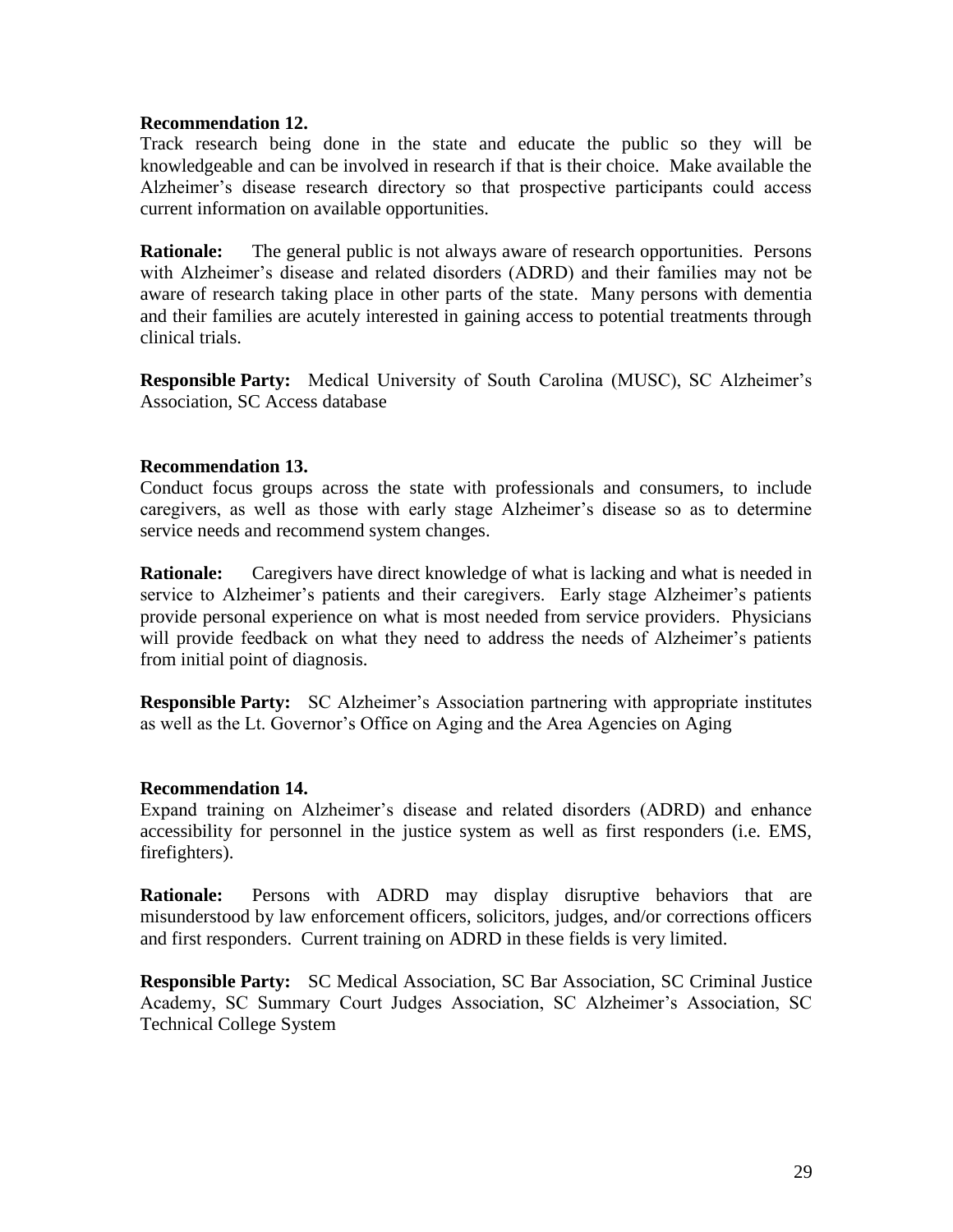#### **Recommendation 15.**

Incorporate mandatory training modules and continuing education on ADRD for medical school students, licensed doctors, and licensed nurses of all disciplines.

**Rationale:** There is limited mandatory training on dementia for physicians and health professionals; however, the field of dementia is continually changing, and patients rely on physicians and health professionals to provide them with up-to-date information, diagnostic tools and treatment options. As physicians frequently represent the initial point of entry for persons with ADRD, opportunities for continuing education on dementia will increase patient access to an accurate diagnosis and appropriate referrals. In addition, existing senior mentoring programs may be an appropriate vehicle for additional training on ADRD for medical students.

**Responsible Party:** SC Medical Association, SC Nurses Association, Medical University of South Carolina, USC School of Medicine, SC Technical College System, Primary Care Association with facilitation through the SC Alzheimer's Association and the Lt. Governor's Office on Aging

#### **Recommendation 16.**

Build on existing DHEC reporting requirements for specific criteria for designation as a Special Care Unit.

**Rationale:** The current DHEC definition does not include specific criteria for designation of an Alzheimer's facility, but relies on self-reporting. "Alzheimer's care" designation denotes the facility is stating they have sufficient staff to supervise Alzheimer's patients. "Alzheimer's unit" means the facility has a unit specifically designed to care for Alzheimer's patients, without stipulating what that design entails  $35$ .

**Responsible Party:** SC Alzheimer's Association, SC Department of Health and Environmental Control, long term care providers

#### **Recommendation 17.**

Create public service announcements and advertisements to educate and enhance awareness of Alzheimer's disease and available resources. Include information on minimizing risk factors, targeting at-risk populations to reduce health disparities.

**Rationale:** The number of people in South Carolina age 65 and over with Alzheimer's disease is projected to increase from  $67,000$  in 2000 to an estimated  $80,000$  in  $2010^{36}$ . As of 2007, South Carolina had 159,221 caregivers for persons with Alzheimer's disease<sup>37</sup>. One in 6 women and 1 in 10 men who live to be at least age 55 will develop Alzheimer's disease in their remaining lifetimes<sup>38</sup>. Information needs to be broadly distributed throughout South Carolina.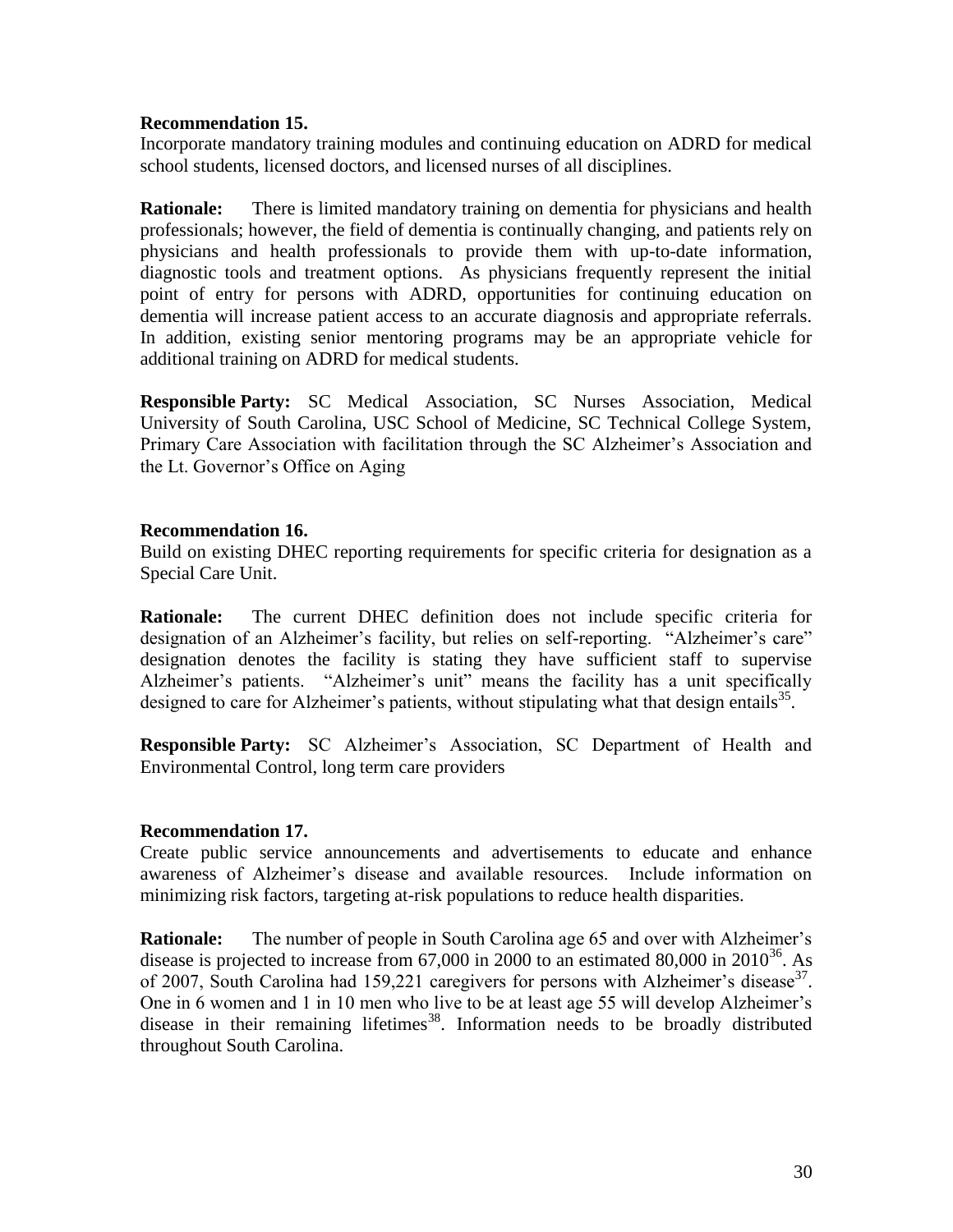**Responsible Party:** Facilitated by the SC Alzheimer's Association and Lt. Governor's Office on Aging

# **Recommendation 18.**

Address the unique service needs of persons with ADRD who exhibit combative or other aggressive behaviors, to include:

- The consideration of publicly funded specialized services which meet Medicare standards for persons throughout the state who have a diagnosis of Alzheimer's disease or related disorders (ADRD) and whose assaultive or combative behaviors preclude care in traditional nursing home settings.
- The consideration of an incentive for current providers that offer appropriate settings for short-term stabilization or rehabilitation.

**Rationale:** Alzheimer's patients who exhibit aggressive behaviors are frequently expelled from traditional residential care, leaving families with very few options for appropriate care. A study of family and other unpaid caregivers of more than 2,000 older people found that caregivers of people who had Alzheimer's or other dementias without behavioral symptoms were 31% more likely than caregivers of other older people to have reduced their hours or quit work<sup>39</sup>. Caregivers of people who had Alzheimer's or other dementias with behavioral symptoms were 68% more likely than caregivers of other older people to have reduced their hours or quit work<sup>40</sup>. Program implementation may be modeled after North Carolina's Black Mountain Center, a state-sponsored facility operated through the NC Division of Mental Health, Developmental Disabilities, and Substance Abuse Services.

**Responsible Party**: SC General Assembly, SC Alzheimer's Association, long term care providers, appropriate governmental agencies

# **For implementation in 6-10 years:**

# **Recommendation 19.**

Create a brain bank in South Carolina for research purposes.

**Rationale:** Post mortem research is crucial for a greater understanding of Alzheimer's disease, and there are currently limited means for South Carolina citizens to designate the donation of one's brain to research upon death. Designation may potentially be incorporated into existing framework of the South Carolina Organ Donor Registry.

**Responsible Party:** Medical University of South Carolina, University of South Carolina School of Medicine, SC Organ Procurement Association, Donate Life South Carolina, SC Alzheimer's Association, SC AARP, appropriate governmental agencies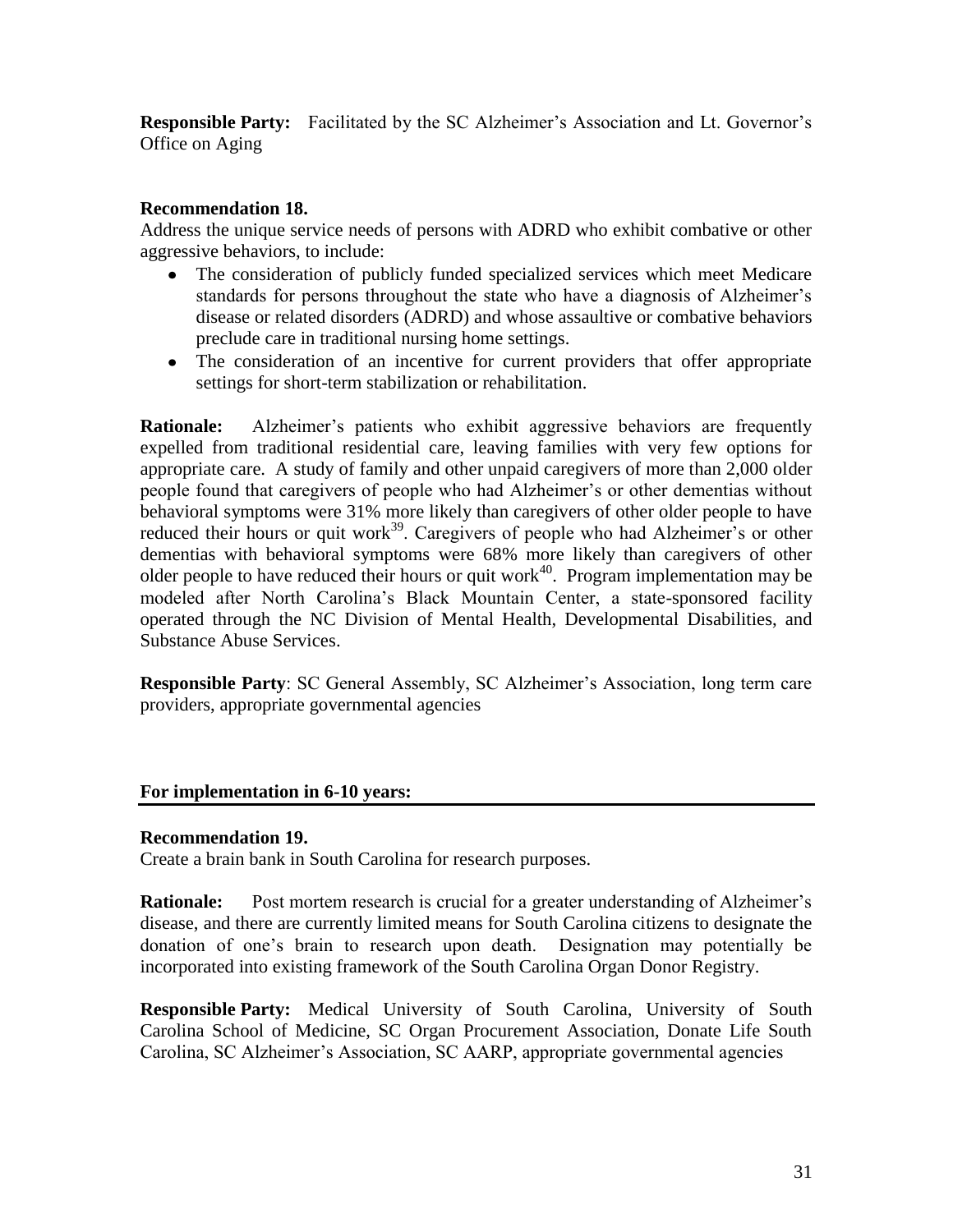#### **Recommendation 20.**

Promote and support private and public sector businesses in addressing the needs of employees who are caregivers to persons with ADRD through the use of on-site respite, support groups, or other initiatives.

**Rationale:** Seventy percent of people with ADRD are living at home, most of whom receive unpaid help from family members<sup>41</sup>. One study of family and other unpaid caregivers of people with ADRD found that 57% were employed full time or part time. Of those who were employed, two-thirds said they had to go in late, leave early or take time off because of caregiving; 18% had to take a leave of absence; 13% had reduced their hours; and 8% had turned down promotions<sup>42</sup>. Eight percent of caregivers in the study had quit work entirely because of caregiving. Another study of family and other unpaid caregivers of more than 2,000 older people found that caregivers of people who had Alzheimer's or other dementias without behavioral symptoms were 31% more likely than caregivers of other older people to have reduced their hours or quit work<sup>43</sup>. Caregivers of people who had Alzheimer's or other dementias with behavioral symptoms were 68% more likely than caregivers of other older people to have reduced their hours or quit work $44$ .

**Responsible Party:** SC Alzheimer's Association, SC Chamber of Commerce, SC Better Business Bureau, SC Technical College System, SC Manufacturers Association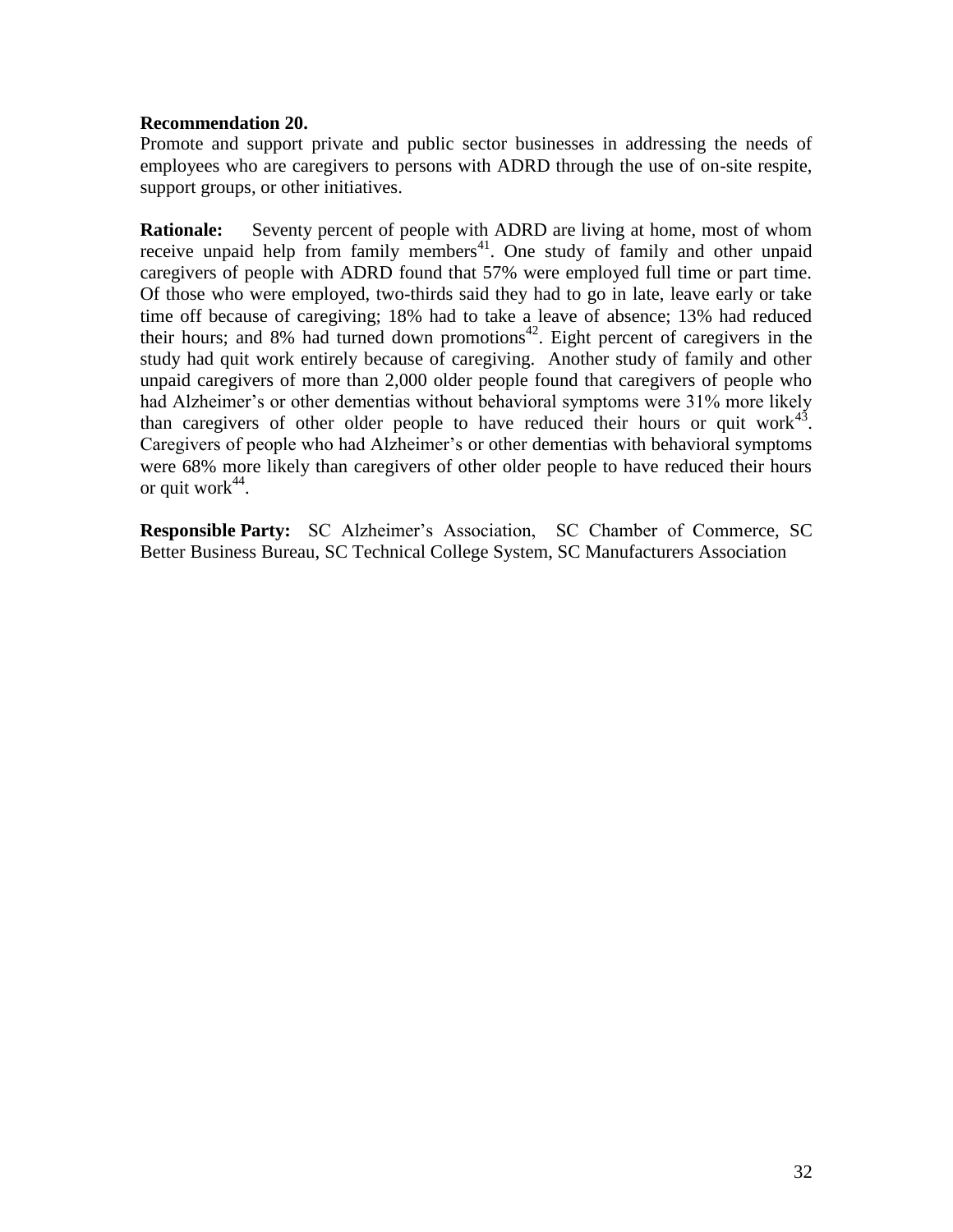#### **South Carolina General Assembly 117th Session, 2007-2008**

#### **S. 1333**

# **STATUS INFORMATION**

Concurrent Resolution Sponsors: Senator Setzler Document Path: l:\council\bills\nbd\12283ac08.doc

Introduced in the Senate on April 29, 2008 Introduced in the House on May 29, 2008 Adopted by the General Assembly on June 3, 2008

Summary: Alzheimer's Task Force

# **HISTORY OF LEGISLATIVE ACTIONS**

| <b>Date</b> | <b>Body</b> | <b>Action Description with journal page number</b>       |
|-------------|-------------|----------------------------------------------------------|
| 4/29/2008   | Senate      | Introduced SJ 5                                          |
| 4/29/2008   | Senate      | Referred to Committee on Medical Affairs SJ 5            |
| 5/28/2008   | Senate      | Committee report: Favorable with amendment Medical       |
|             |             | <b>Affairs</b>                                           |
|             |             | SJ <sub>10</sub>                                         |
| 5/28/2008   | Senate      | Committee Amendment Adopted SJ 10                        |
| 5/28/2008   | Senate      | Adopted, sent to House SJ 10                             |
| 5/29/2008   | House       | Introduced HJ 3                                          |
| 5/29/2008   | House       | Referred to Committee on Medical, Military, Public and   |
|             |             | Municipal                                                |
|             |             | Affairs HJ 3                                             |
| 5/29/2008   | House       | Recalled from Committee on Medical, Military, Public and |
|             |             | Municipal Affairs HJ 21                                  |
| 5/30/2008   |             | Scrivener's error corrected                              |
| 6/3/2008    | House       | Adopted, returned to Senate with concurrence HJ 162      |

View the latest legislative information at the LPITS web site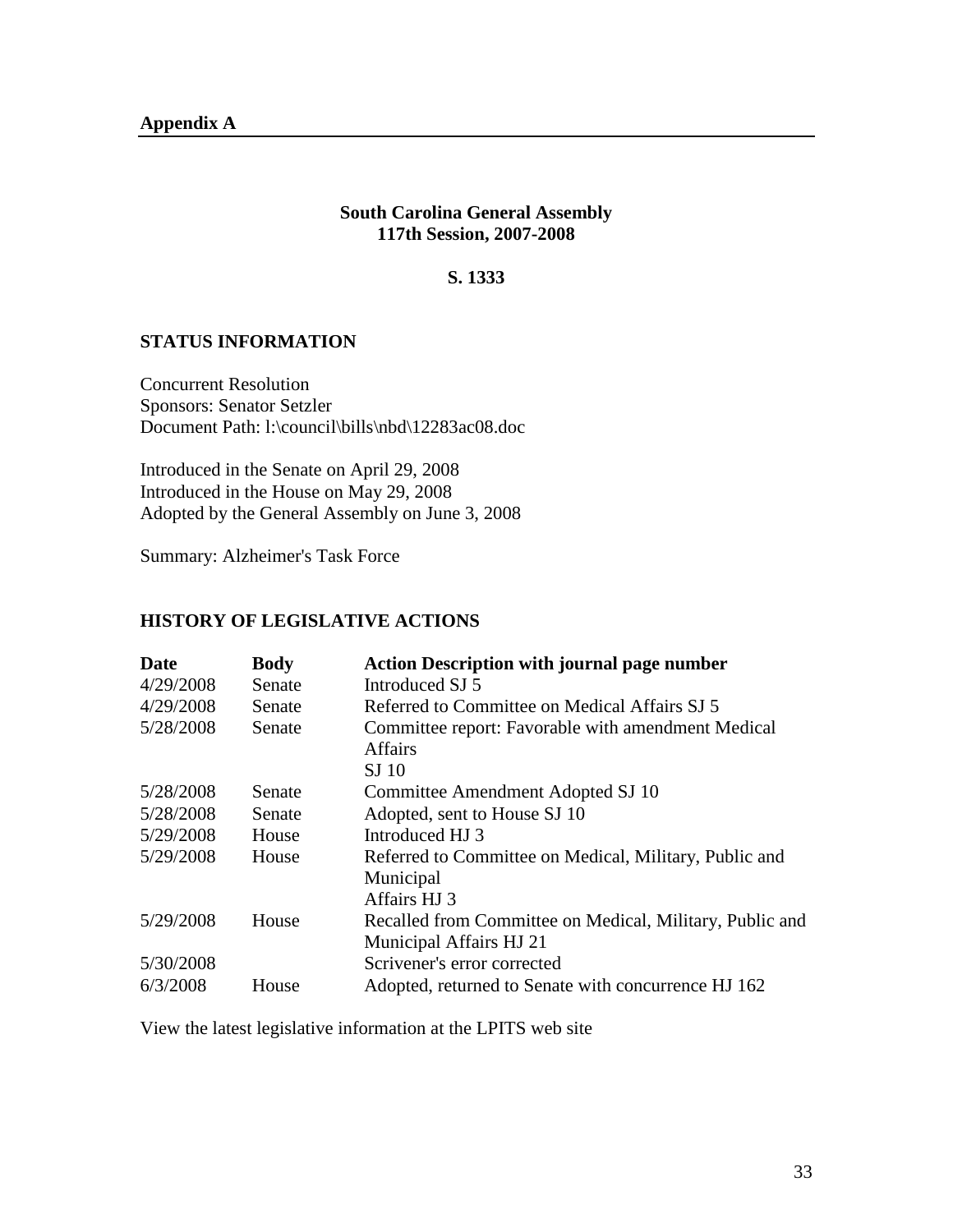# **VERSIONS OF THIS BILL**

4/29/2008 5/28/2008 5/29/2008 5/30/2008

Indicates Matter Stricken Indicates New Matter

RECALLED May 29, 2008

# **S. 1333**

Introduced by Senator Setzler

S. Printed 5/29/08--H.[SEC 5/30/08 3:26 PM] Read the first time May 29, 2008.

#### A CONCURRENT RESOLUTION

TO REQUEST THE LIEUTENANT GOVERNOR'S OFFICE ON AGING TO CONVENE A PURPLE RIBBON ALZHEIMER'S TASK FORCE TO STUDY THE CURRENT AND FUTURE IMPACT OF ALZHEIMER'S IN SOUTH CAROLINA AND TO ASSESS THE RESOURCES FOR AND NEEDS OF PERSONS WITH ALZHEIMER'S AND RELATED DISORDERS SO AS TO DEVELOP A STATE STRATEGY TO ADDRESS THIS HEALTH ISSUE.

Whereas, Alzheimer's disease is a slow, progressive disorder of the brain that results in loss of memory and other cognitive function and, eventually, results in death; and

Whereas, with one in eight people over age sixty five and almost one in every two people over eighty five having Alzheimer's disease and related disorders, the number of South Carolinians with Alzheimer's disease or related dementia (with or without diagnosis) is expected to increase nineteen percent from 67,000 in 2000 to 80,000 in 2010; and

Whereas, an in-depth study of Alzheimer's and the needs and resources required to address this issue has not been conducted in this State in over fourteen years, and, consequently, it is incumbent upon the State to assess the current and future impact of Alzheimer's disease in South Carolina and the programs and services needed to ensure an integrated, comprehensive, coordinated, and up to date strategy to address the needs of this growing segment of the population. Now, therefore,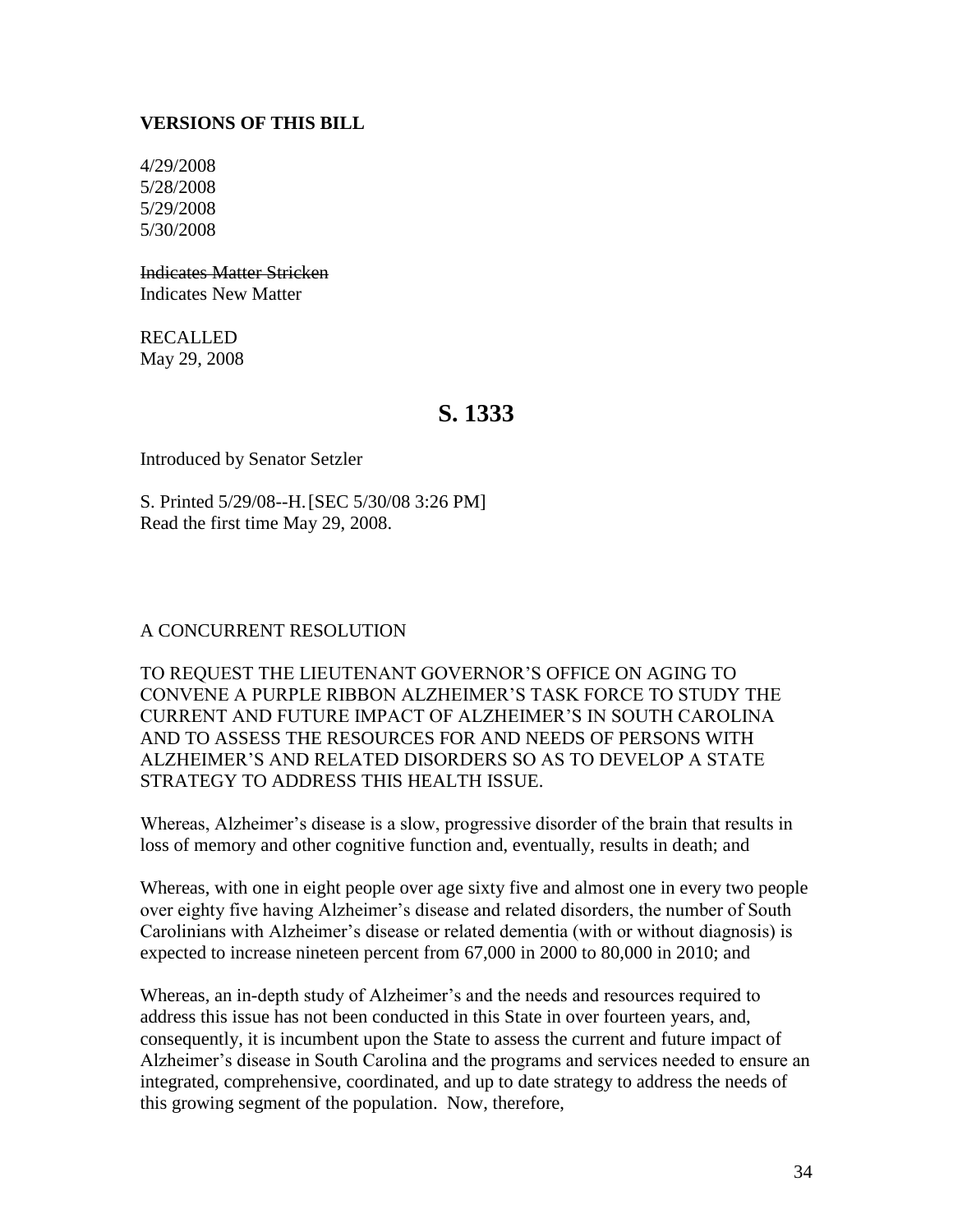Be it resolved by the Senate, the House of Representatives concurring:

That the South Carolina General Assembly, by this resolution, requests the Lieutenant Governor's Office on Aging to convene a Purple Ribbon Alzheimer's Task Force to assess the current and future impact of Alzheimer's disease in South Carolina, to examine the existing services and resources addressing the needs of persons with Alzheimer's, their families and caregivers, and to develop a comprehensive strategy to provide a state response to this public health crisis.

Be it further resolved that the Purple Ribbon Alzheimer's Task Force is composed of 20 members appointed by the Lieutenant Governor to include:

- (1) one member of the South Carolina Senate;
- (2) one member of the South Carolina House of Representatives;
- (3) one person with Alzheimer's disease or a related disorder;
- (4) one caregiver of a person with Alzheimer's disease;
- (5) one member representing the State at-large;
- (6) one member from the nursing facility industry;
- (7) one member from the assisted living industry;
- (8) one member from the adult day services industry;
- (9) one member from the medical care provider community;
- (10) one member from the nursing community;
- (11) one member who specializes in Alzheimer's disease research;
- (12) one member representing the Alzheimer's Disease Registry;
- (13) one member representing the Alzheimer's Association;
- (14) the director of the SC Department of Mental Health or his designee;
- (15) the director of the Department of Disabilities and Special Needs or his

designee;

(16) the director of the Department of Health and Environmental Control or his designee;

(17) the director of the Department of Health and Human Services or his

designee;

- (18) the director of the Lieutenant Governor's Office on Aging;
- (19) one member representing the law enforcement community;
- (20) one member representing labor and workforce development.

The director of the Lieutenant Governor's Office on Aging shall serve as chairman of the task force. Members of the task force shall service without compensation. The Purple Ribbon Alzheimer's Task Force shall be so named for the color of Alzheimer's disease awareness.

Be it further resolved that the Purple Ribbon Alzheimer's Task Force include in its assessment and recommendations an examination of:

(1) the Alzheimer's population needs, including, but not limited to, state policy and the role of the State in meeting these needs;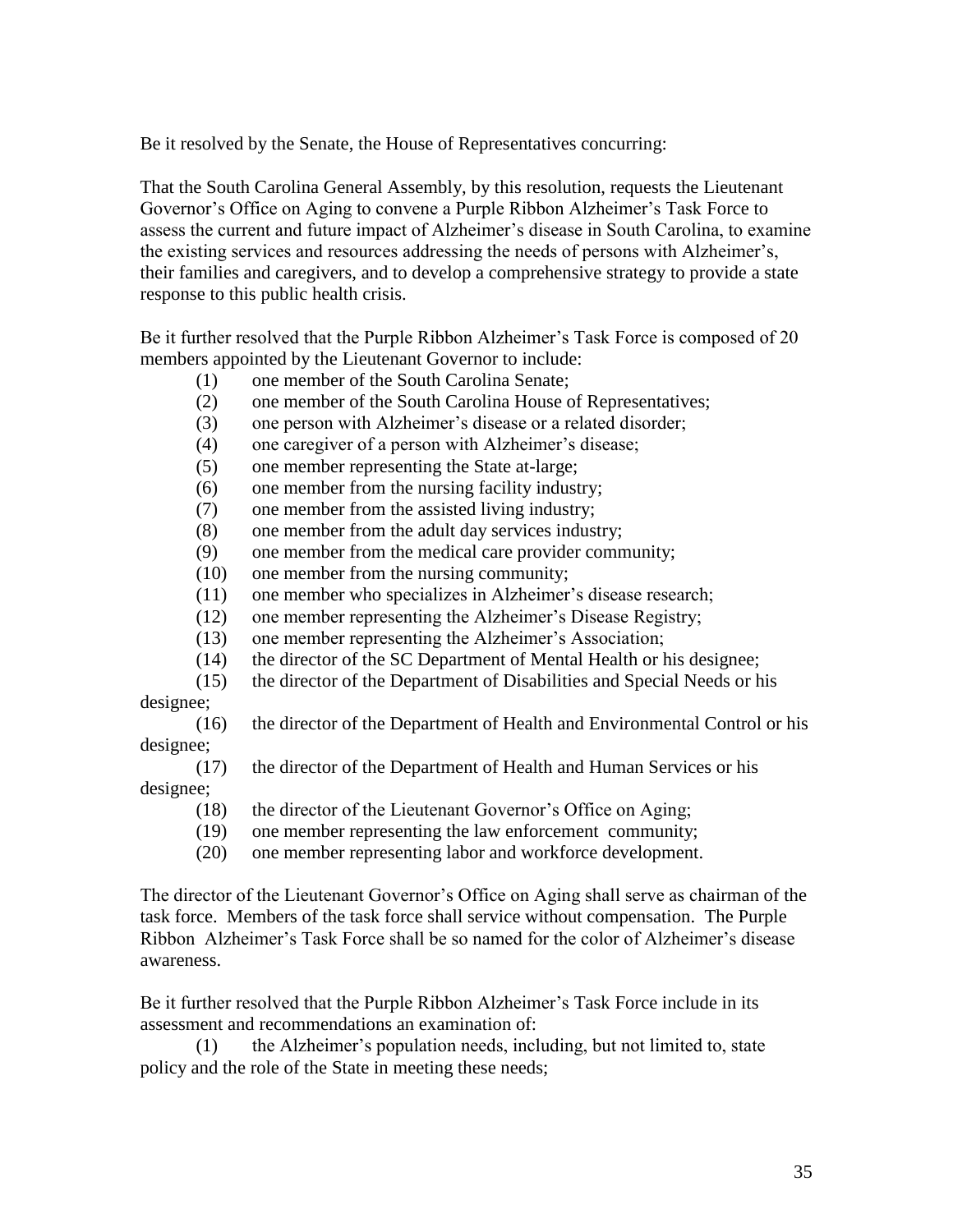(2) existing services, resources, and capacity, for serving persons with Alzheimer's and related disorders;

(3) changes needed to state policies and resources, including, but not limited to, providing coordinated services and support to persons and families living with Alzheimer's and related disorders and strategies to address any identified gaps in services.

Be it further resolved that the Purple Ribbon Alzheimer's Task Force is requested to develop a report and date specific recommendations for responding to the task force findings, which the Office of Aging shall provide to the General Assembly and Governor no later than March 1, 2009, at which time the Office on Aging shall disband the task force.

Be if further resolved that the Office on Aging is requested to monitor the implementation of the recommendations of the Purple Ribbon Alzheimer's Task Force and to keep the General Assembly apprised of the progress of these matters.

XX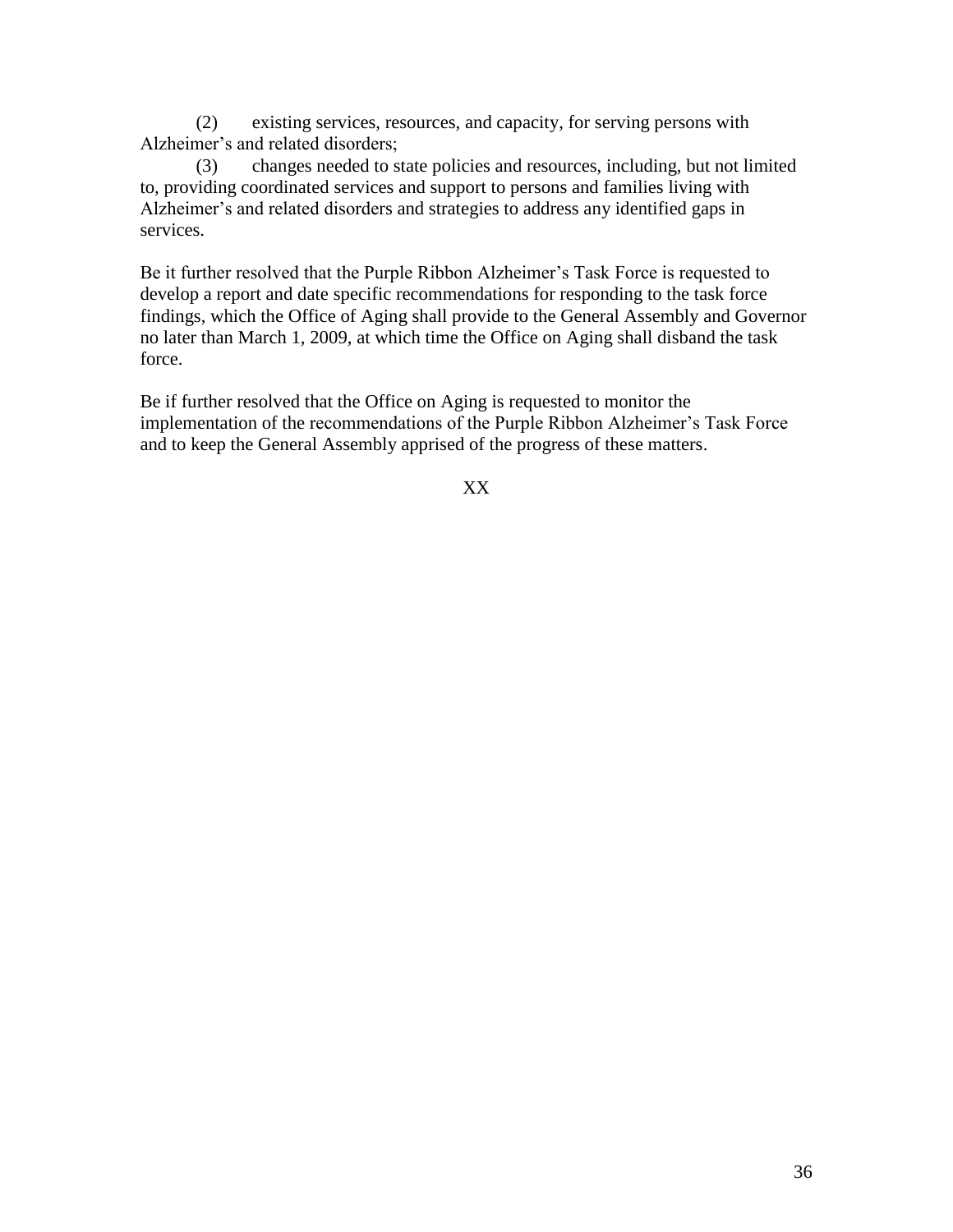#### **Purple Ribbon Task Force Subcommittees**

#### **Outreach and Education**

Dr. Warachal Faison Captain Patsy Lightle Marilynn Koerber Fran Emerson Pierce McNair Kay Hightower

#### **Case Management and Assistance for Caregivers**

Lois Park Mole Brenda Hyleman Dr. Carlos Gibbons Shawn Keith

# **Medical and Long-Term Care**

Scott Middleton Dr. Edgar Weiss Bunny Runge Dr. Paul Switzer Tim Barresi

#### **Data and Research**

Dr. Michael Byrd Candace Porter Senator Mike Fair Representative Gilda Cobb-Hunter Carol Cornman Robert Coaxum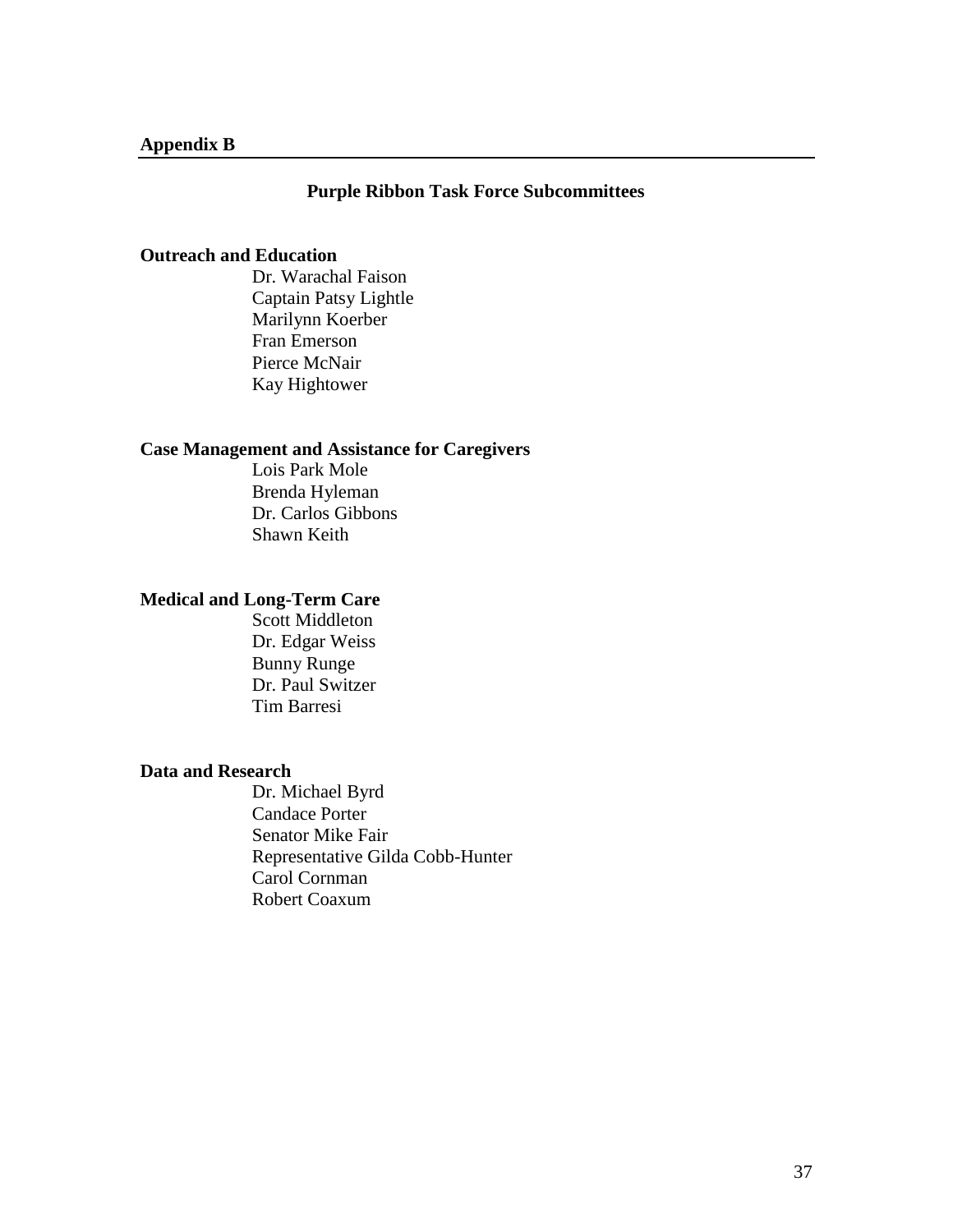#### **Adjunct Contributors**

The following individuals played vital roles in the formation of this state plan:

Catherine Angus Lt. Governor's Office on Aging

Joren Bartlett SC Technical College System

Jean Bridges Silver Haired Legislature

Robert Coaxum SC Health Integrated Data Services

Kay Taylor Hightower, Esq. SC Health Integrated Data Services

Dr. Jacobo Minzter Medical University of South Carolina

Marilyn McManus Lt. Governor's Office on Aging

Dr. David Patterson SC Budget and Control Board Office of Research and Statistics

Maria Patton SC Department of Health and Human **Services** 

Candace Porter Arnold School of Public Health University of South Carolina

Adelle Stanley Alzheimer's Association - SC Chapter Beth Murff Sulkowski Alzheimer's Association - SC Chapter

Susan Theriot Lt. Governor's Office on Aging

Anne Wolf Lt. Governor's Office on Aging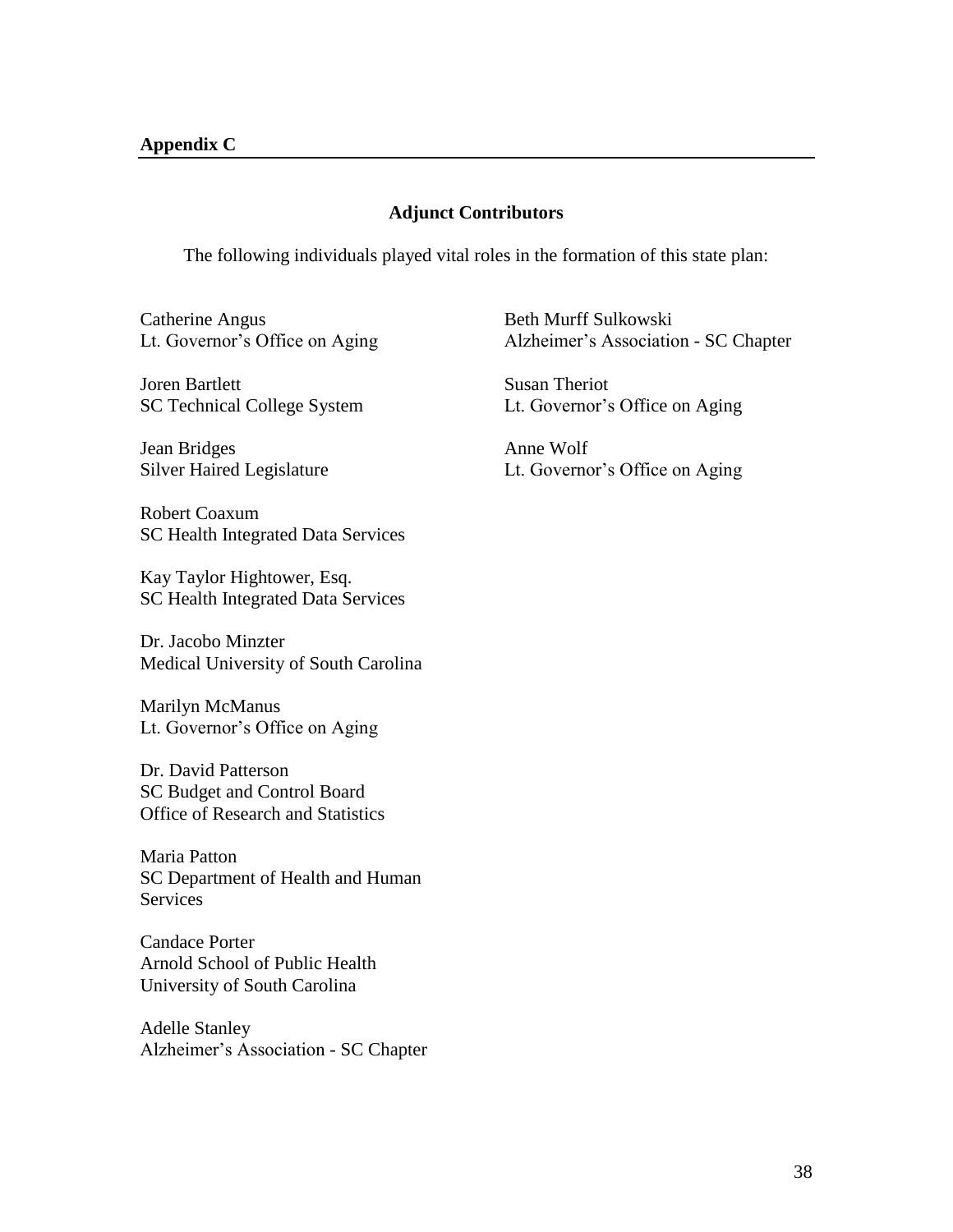# **South Carolina Code of Laws (Unannotated) Current through the end of the 2008 Session**

# **Title 44 - Health**

# **CHAPTER 36. ALZHEIMER'S DISEASE AND RELATED DISORDERS**

# **ARTICLE 1. ALZHEIMER'S DISEASE REGISTRY**

SECTION 44-36-10. Establishment of Registry; purpose and functions; sources of data.

(A) There is established within the University of South Carolina School of Public Health the Alzheimer's Disease Registry to provide a central information data base on individuals with Alzheimer's disease or related disorders to assist in the development of public policy and planning.

(B) The functions of the registry include, but are not limited to:

(1) collecting data to evaluate the prevalence of Alzheimer's disease and related disorders in South Carolina;

(2) providing information for policy planning purposes; and

(3) providing nonidentifying data to support research on Alzheimer's disease and related disorders.

(C) In gathering data the registry shall rely upon, to the extent possible, data from existing sources; however, the registry may contact families and physicians of persons reported to the registry for the purpose of gathering additional data and providing information on available public and private resources. Patient contact following data received from the State Budget and Control Board Office of Research and Statistics must be done in accordance with regulations approved by the South Carolina Data Oversight Council and promulgated by the Office of Research and Statistics.

SECTION 44-36-20. Advisory committee; membership; duties; prohibition against compensation.

(A) The School of Public Health shall appoint an advisory committee to assist in maintaining this registry which must include, but is not limited to, a representative of: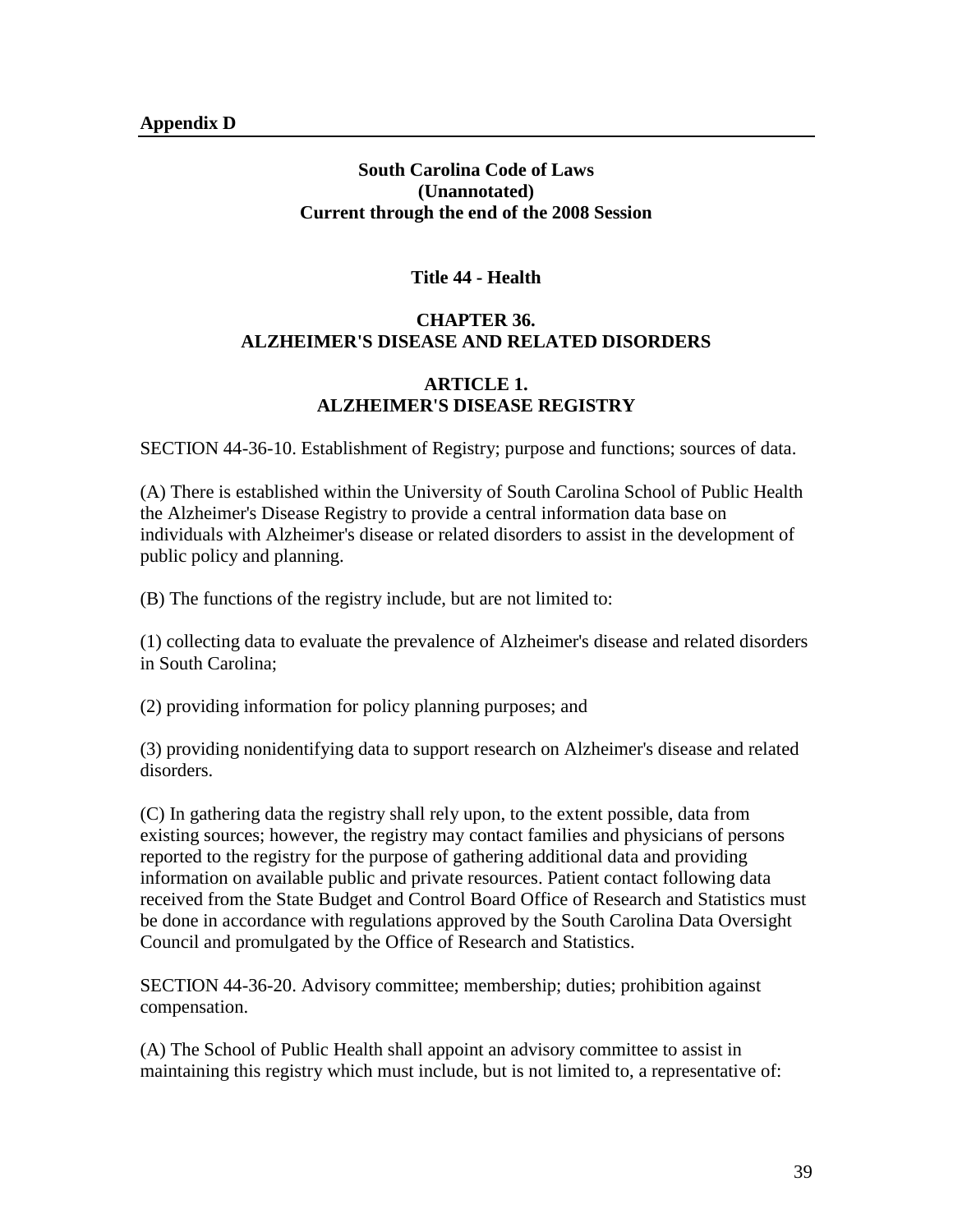- (1) South Carolina Alzheimer's Association chapters;
- (2) American Association of Retired Persons, South Carolina Chapters;
- (3) Clemson University;
- (4) Department of Disabilities and Special Needs;
- (5) Department of Health and Environmental Control;
- (6) Department of Mental Health;
- (7) Department of Social Services;
- (8) Department of Health and Human Services;
- (9) Medical University of South Carolina;
- (10) National Association of Social Workers, South Carolina Chapter;
- (11) South Carolina Adult Day Care Association;
- (12) South Carolina Association of Area Agencies on Aging;
- (13) South Carolina Association of Council on Aging Directors;
- (14) South Carolina Association of Nonprofit Homes for the Aging;
- (15) South Carolina Association of Residential Care Homes;
- (16) South Carolina Health Care Association;
- (17) South Carolina Home Care Association;
- (18) South Carolina Hospital Association;
- (19) South Carolina Medical Association;
- (20) South Carolina Nurses' Association;
- (21) Alzheimer's Disease and Related Disorders Resource Coordination Center, Office of the Governor, Division on Aging;
- (22) University of South Carolina;
- (23) South Carolina State University.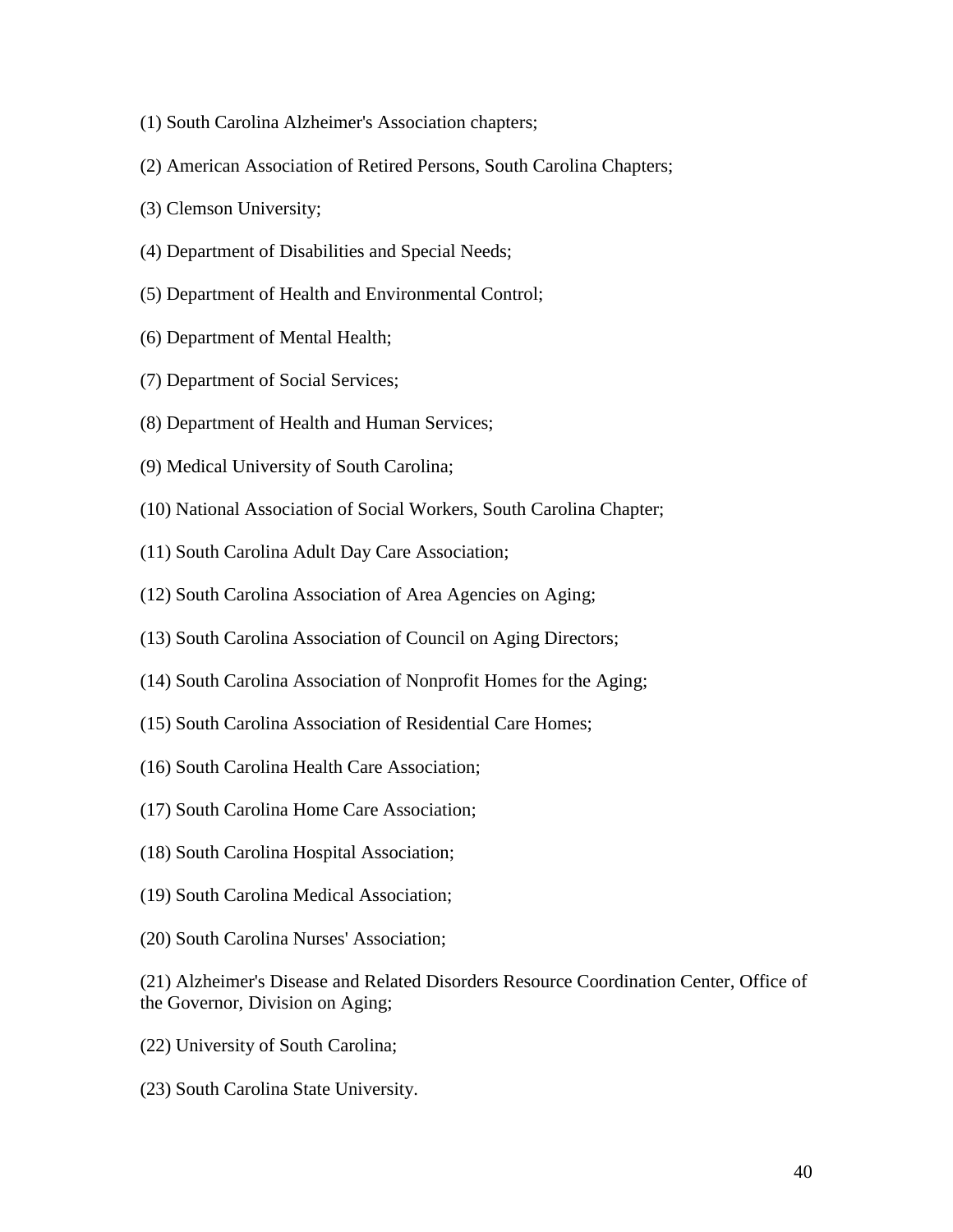(B) The advisory committee shall assist the registry in:

(1) defining the population to be included in the registry including, but not limited to, establishing criteria for identifying patient subjects;

(2) developing procedures and forms for collecting, recording, analyzing, and disseminating data;

(3) developing protocols and procedures to be disseminated to and used by health care providers in identifying subjects for the registry;

(4) developing procedures for approving research projects or participation in research projects.

(C) Members of the advisory committee are not entitled to mileage, per diem, subsistence, or any other form of compensation.

SECTION 44-36-30. Confidentiality; release of identifying information upon consent.

(A) The School of Public Health and all persons to whom data is released shall keep all patient information confidential. No publication of information, biomedical research, or medical data may be made which identifies the patients. For purposes of maintaining this registry, the School of Public Health may access appropriate confidential data reported to the Office of Research and Statistics in accordance with Section 44-6-170.

(B) Except for use in collecting data on deaths from the Bureau of Vital Statistics, Department of Health and Environmental Control, no identifying information collected or maintained by the registry may be released unless consent is obtained from the subject or the subject's legal representative.

SECTION 44-36-40. Immunity from liability for divulging confidential information.

Neither the registry or the School of Public Health nor a person, medical facility, or other organization providing or releasing information in accordance with this article may be held liable in a civil or criminal action for divulging confidential information unless the person or organization acted in bad faith or with malicious purpose.

SECTION 44-36-50. Annual report requirement.

The registry shall submit an annual report to the Office of the Governor, Division on Aging, Alzheimer's Disease and Related Disorders Resource Coordination Center, the Department of Health and Environmental Control, and the Budget and Control Board, Division of Research and Statistics, Health Statistics.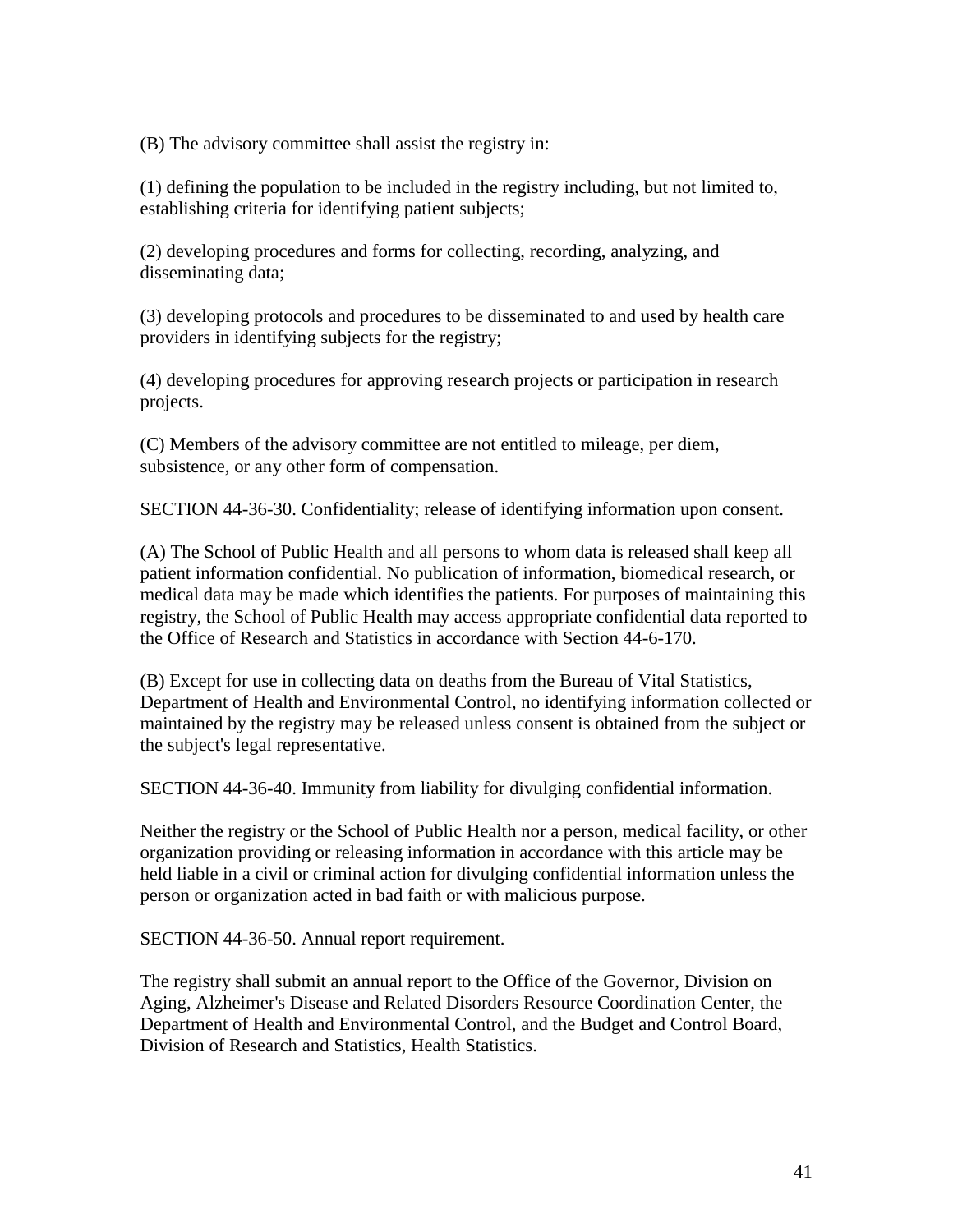# **ARTICLE 3.**

# **ALZHEIMER'S DISEASE AND RELATED DISORDERS RESOURCE COORDINATION CENTER**

SECTION 44-36-310. Alzheimer's Disease and Related Disorders Resource Coordination Center created; purpose.

There is created in the Office of the Governor, Division on Aging, the Alzheimer's Disease and Related Disorders Resource Coordination Center to provide statewide coordination, service system development, information and referral, and caregiver support services to individuals with Alzheimer's disease and related disorders, their families, and caregivers.

SECTION 44-36-320. Duties of Center.

The center shall:

(1) initiate the development of systems which coordinate the delivery of programs and services;

(2) facilitate the coordination and integration of research, program development, planning, and quality assurance;

(3) identify potential users of services and gaps in the service delivery system and expand methods and resources to enhance statewide services;

(4) serve as a resource for education, research, and training and provide information and referral services;

(5) provide technical assistance for the development of support groups and other local initiatives to serve individuals, families, and caregivers;

(6) recommend public policy concerning Alzheimer's Disease and related disorders to state policymakers;

(7) submit an annual report to the Joint Legislative Committee on Aging and to the General Assembly.

SECTION 44-36-325. Grant program development for Alzheimer's Disease and related disorders; condition to receipt of grant.

The Alzheimer's Disease and Related Disorders Resource Coordination Center shall develop a grant program to assist communities and other entities in addressing problems relative to Alzheimer's disease and other related disorders. In awarding grants, consideration must be given to recommendations made by the advisory council to the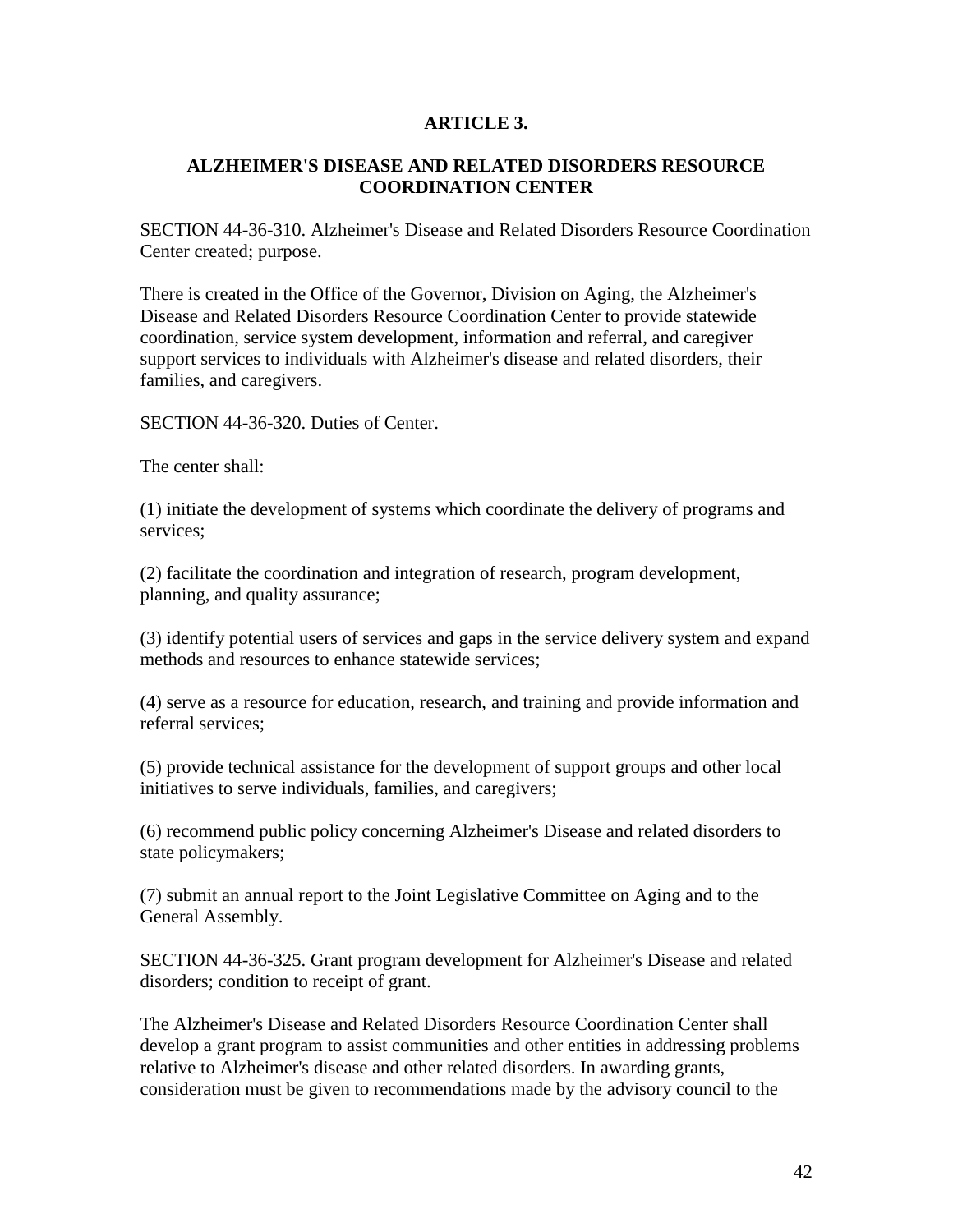Alzheimer's Disease and Related Disorders Resource Coordination Center regarding priority needs and criteria for selecting grant recipients. As a condition to receiving a grant, the community or other entity shall provide matching funds or an in-kind contribution equal to the amount of funds awarded in the grant.

SECTION 44-36-330. Advisory council; membership; compensation of members.

(A) The Alzheimer's Disease and Related Disorders Resource Coordination Center must be supported by an advisory council appointed by the Governor including, but not limited to, representatives of:

- (1) Alzheimer's Association Chapters;
- (2) American Association of Retired Persons;
- (3) Clemson University;
- (4) Department of Disabilities and Special Needs;
- (5) Department of Health and Environmental Control;
- (6) Department of Mental Health;
- (7) Department of Social Services;
- (8) Department of Health and Human Services.
- (9) Medical University of South Carolina;
- (10) National Association of Social Workers, South Carolina Chapter;
- (11) South Carolina Adult Day Care Association;
- (12) South Carolina Association of Area Agencies on Aging;
- (13) South Carolina Association of Council on Aging Directors;
- (14) South Carolina Association of Nonprofit Homes for the Aging;
- (15) South Carolina Association of Residential Care Homes;
- (16) South Carolina Health Care Association;
- (17) South Carolina Home Care Association;
- (18) South Carolina Hospital Association;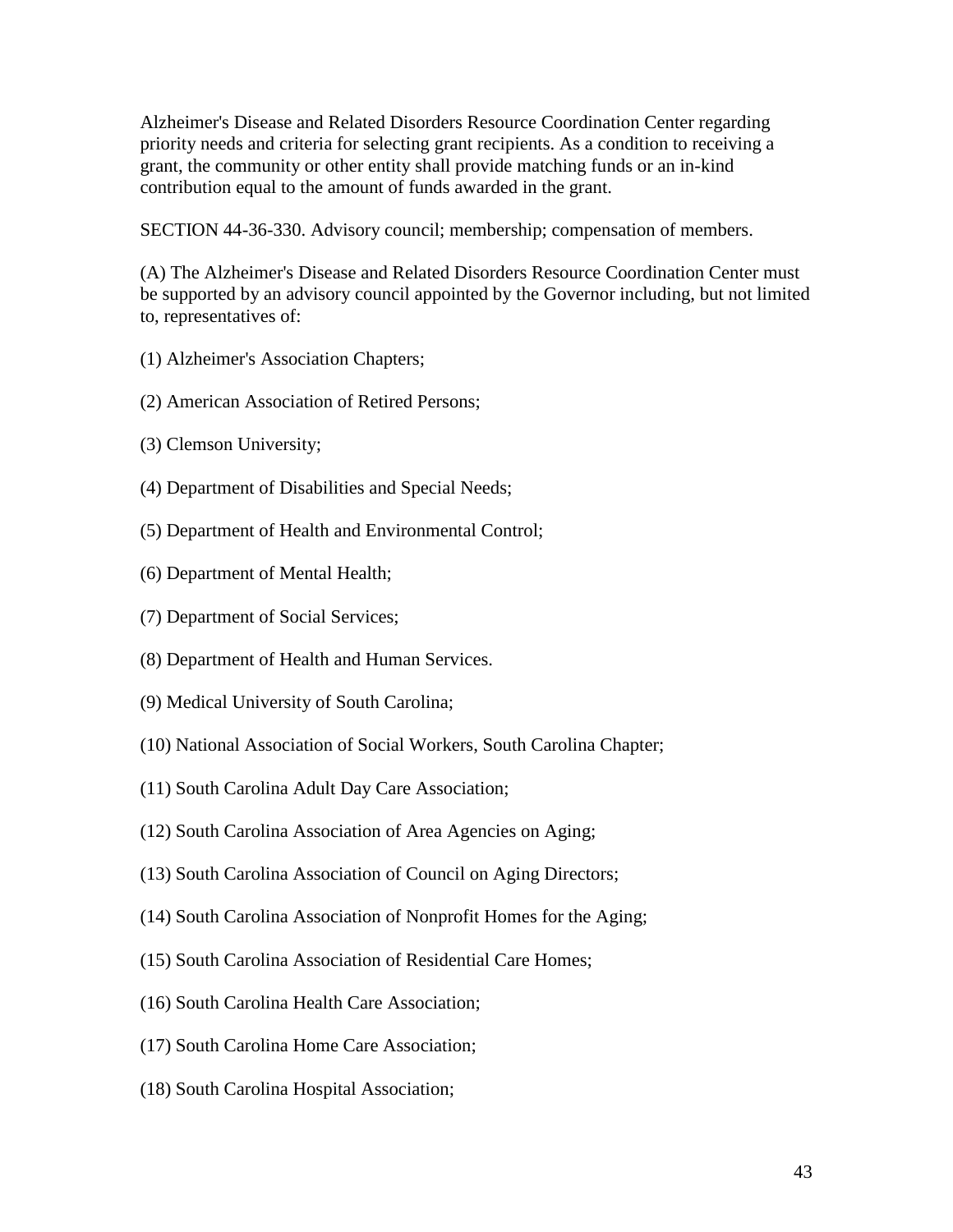- (19) South Carolina Medical Association;
- (20) South Carolina Nurses' Association;

(21) Statewide Alzheimer's Disease and Related Disorders Registry;

- (22) University of South Carolina;
- (23) South Carolina State University.

(B) Members of the advisory council are not entitled to mileage, per diem, subsistence, or any other form of compensation.

#### **ARTICLE 5.**

#### **SPECIAL CARE DISCLOSURE**

SECTION 44-36-510. Short Title.

This article may be cited as the "Alzheimer's Special Care Disclosure Act"

SECTION 44-36-520. Information respecting form of Alzheimer's care or treatment provided.

A nursing home, community residential care facility, or day care facility for adults licensed by the Department of Health and Environmental Control which offers to provide or provides an Alzheimer's special care unit or program must include in its policies and procedures and disclose to the responsible party seeking a placement within the Alzheimer's special care unit or program, the form of care or treatment provided that distinguishes it as being especially applicable to or suitable for persons with Alzheimer's disease. The information that distinguishes the form of care or treatment shall include criteria for admission, transfer, and discharge; care planning; staffing patterns; staff training; physical environment; resident and participant activities; family role in care; and unique costs to the resident or participant associated with specialized service delivery.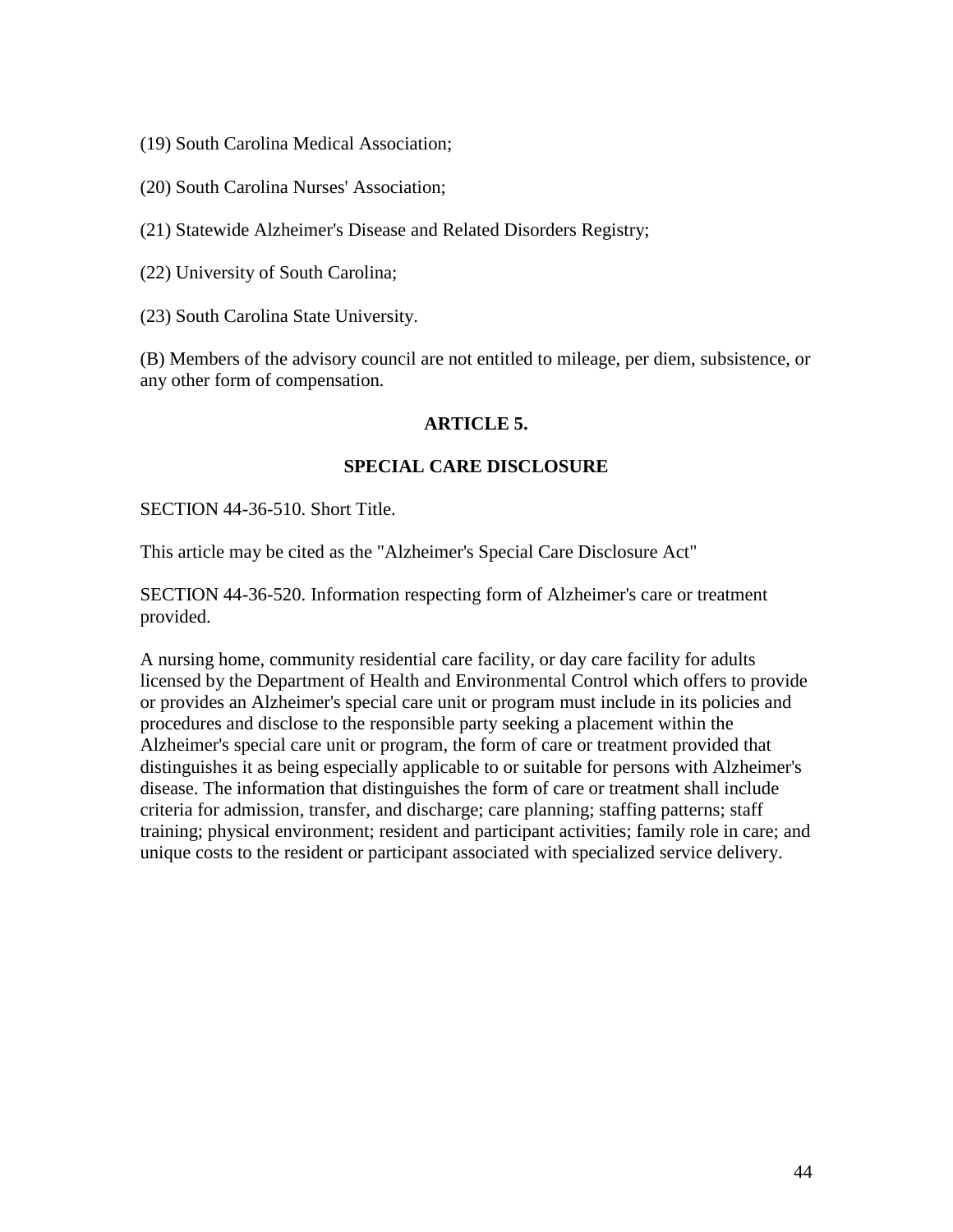# **Endnotes:**

 $\overline{a}$ 

<sup>1</sup> 2008 Alzheimer's Disease Facts and Figures Report. © 2008 Alzheimer's Association, p.9, 13, and 20.

<sup>2</sup> Source: South Carolina Department of Health and Environmental Control. http://scdhec.gov/health/licen/hrfsum.pdf

<sup>3</sup> 2008 Alzheimer's Disease Facts and Figures Report. © 2008 Alzheimer's Association,  $p.17.$ 

Stages of Alzheimer's Disease – Topic Sheet. © 2007 Alzheimer's Association, p.1.

<sup>5</sup> Basics of Alzheimer's: What it is and what you can do. © 2005 Alzheimer's Association, p.8.

6 2008 Alzheimer's Disease Facts and Figures Report. © 2008 Alzheimer's Association, p.9. 7 2008 Alzheimer's Disease Facts and Figures Report. © 2008 Alzheimer's Association,

p.29.<br>8 200

2008 Alzheimer's Disease Facts and Figures Report. © 2008 Alzheimer's Association, p.13.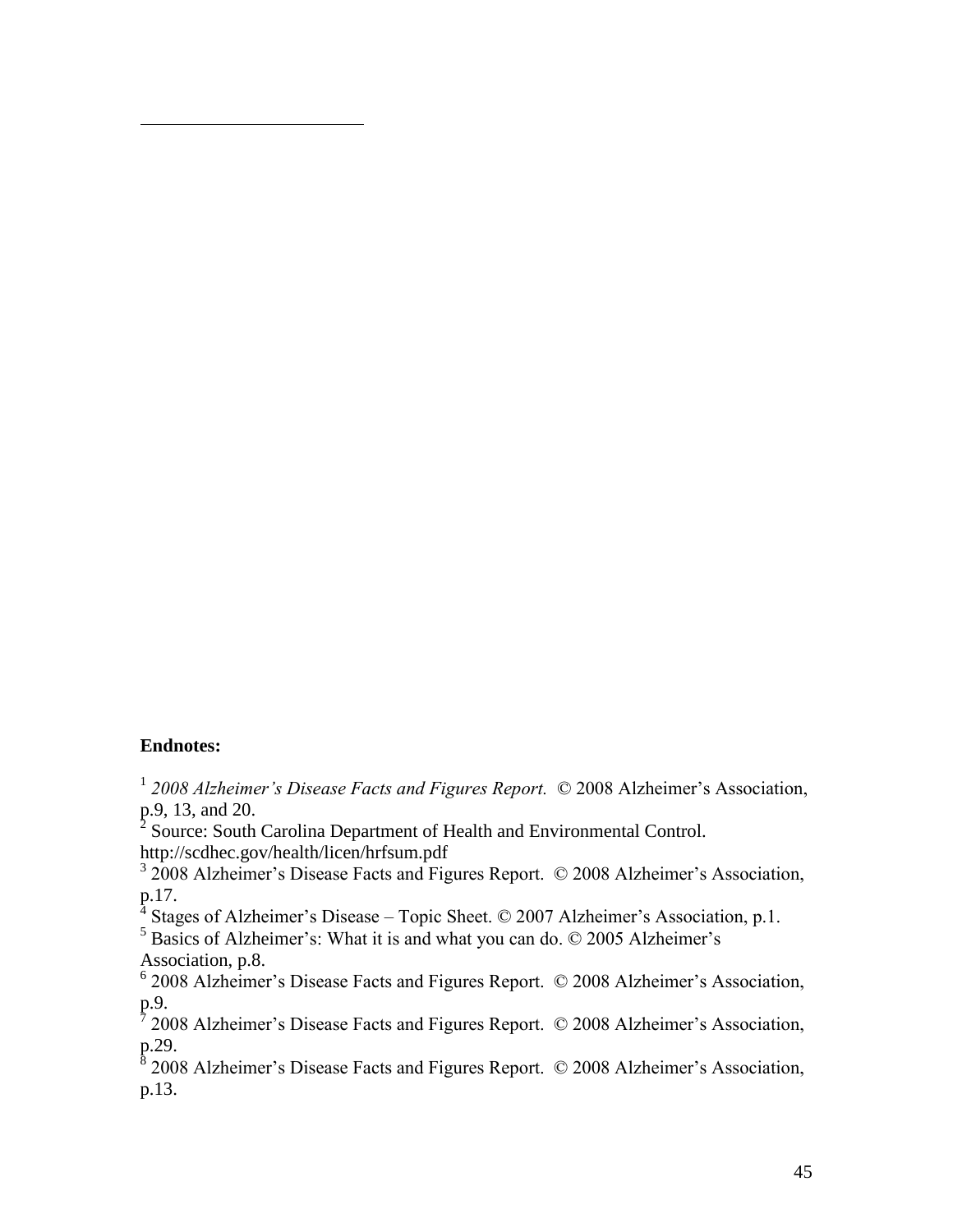<sup>9</sup> 2007 Annual Report, South Carolina Alzheimer's Disease Registry. Arnold School of Public Health, University of South Carolina, Columbia, SC. December, 2007, p.5, 8. (LE Hebert et al. Alzheimer's disease in the US population: Prevalence estimates using the 2000 Census. Archives of Neurology, 2003; Vol 60, 11191122.)

<sup>10</sup> 2008 Alzheimer's Disease Facts and Figures Report. © 2008 Alzheimer's Association, p.21, 27.

 $11$  Basics of Alzheimer's: What it is and what you can do.  $\odot$  2005 Alzheimer's Association, p.11.

 $\overline{a}$ 

<sup>12</sup> Basics of Alzheimer's: What it is and what you can do.  $\odot$  2005 Alzheimer's Association, p.28.

<sup>13</sup> *Life Expectancy.* FASTSTATS, National Center for Health Statistics, U.S. Department of Health and Human Services, Centers for Disease Control and Prevention. http://www.cdc.gov/nchs/fastats/lifexpec.htm

<sup>14</sup> 2008 Alzheimer's Disease Facts and Figures Report. © 2008 Alzheimer's Association, p.9.

<sup>15</sup> *Facts: Brain Health, Heart Health and African Americans.* American Heart Association, American Stroke Association, Alzheimer's Association, 2008.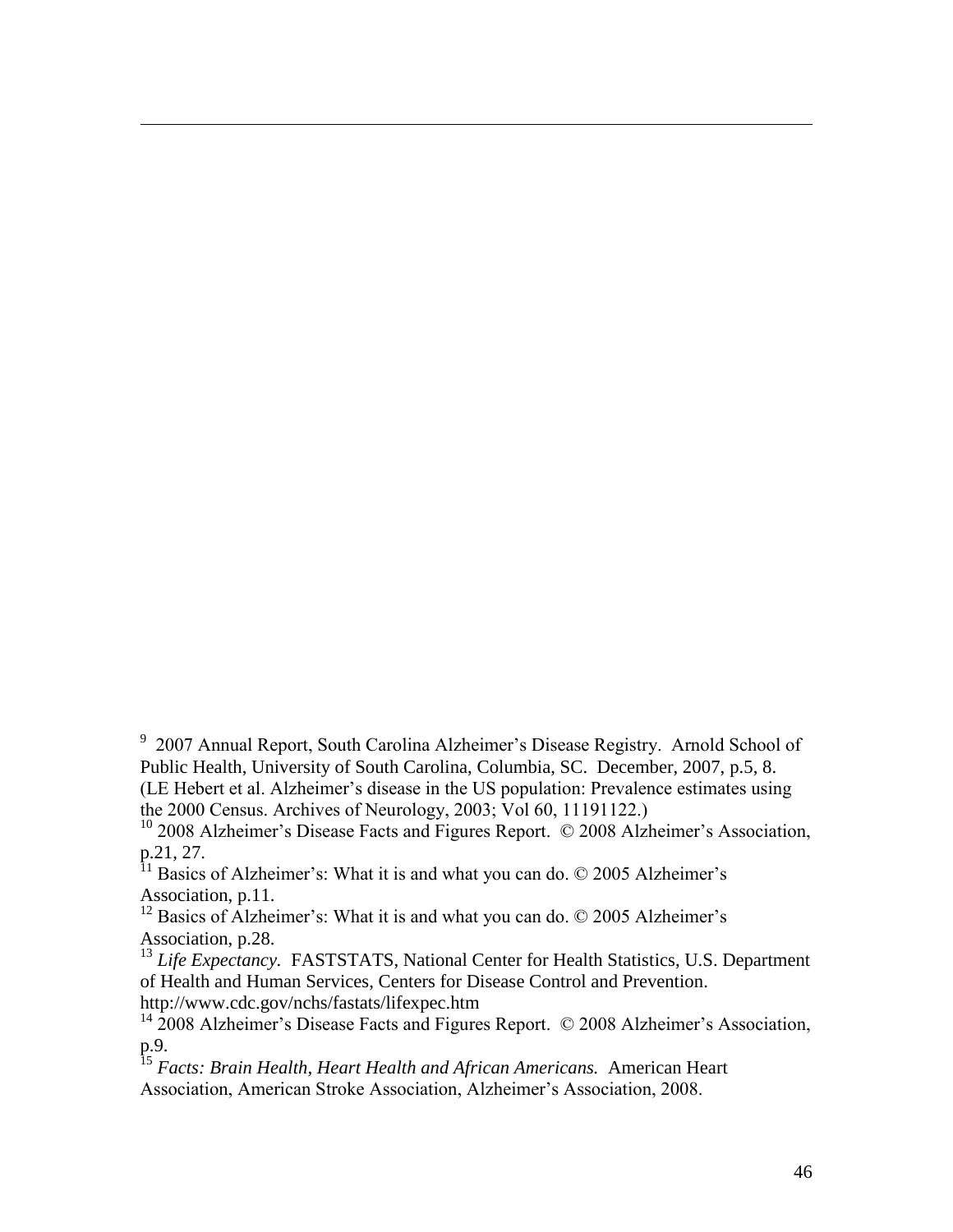<sup>16</sup> 2007 Annual Report, South Carolina Alzheimer's Disease Registry. Arnold School of Public Health, University of South Carolina, Columbia, SC. December, 2007, pp.13-14.  $17$  Basics of Alzheimer's: What it is and what you can do.  $\odot$  2005 Alzheimer's Association, pp.6-7.

<sup>18</sup> Basics of Alzheimer's: What it is and what you can do.  $\odot$  2005 Alzheimer's Association, p.15.

 $\overline{a}$ 

<sup>19</sup> 2008 Alzheimer's Disease Facts and Figures Report. © 2008 Alzheimer's Association, p.20.

 $20$  2008 Alzheimer's Disease Facts and Figures Report.  $\odot$  2008 Alzheimer's Association, p.17.

 $21$  2008 Alzheimer's Disease Facts and Figures Report.  $\odot$  2008 Alzheimer's Association, p.26.

 $22$  Occupational Projections for Direct-Care Workers 2006–2016. © Paraprofessional Healthcare Institute, April 2008.

<sup>23</sup> Stages of Alzheimer's Disease – Topic Sheet. © 2007 Alzheimer's Association, pp.1-3.

<sup>24</sup> Basics of Alzheimer's: What it is and what you can do.  $\odot$  2005 Alzheimer's Association, p.24.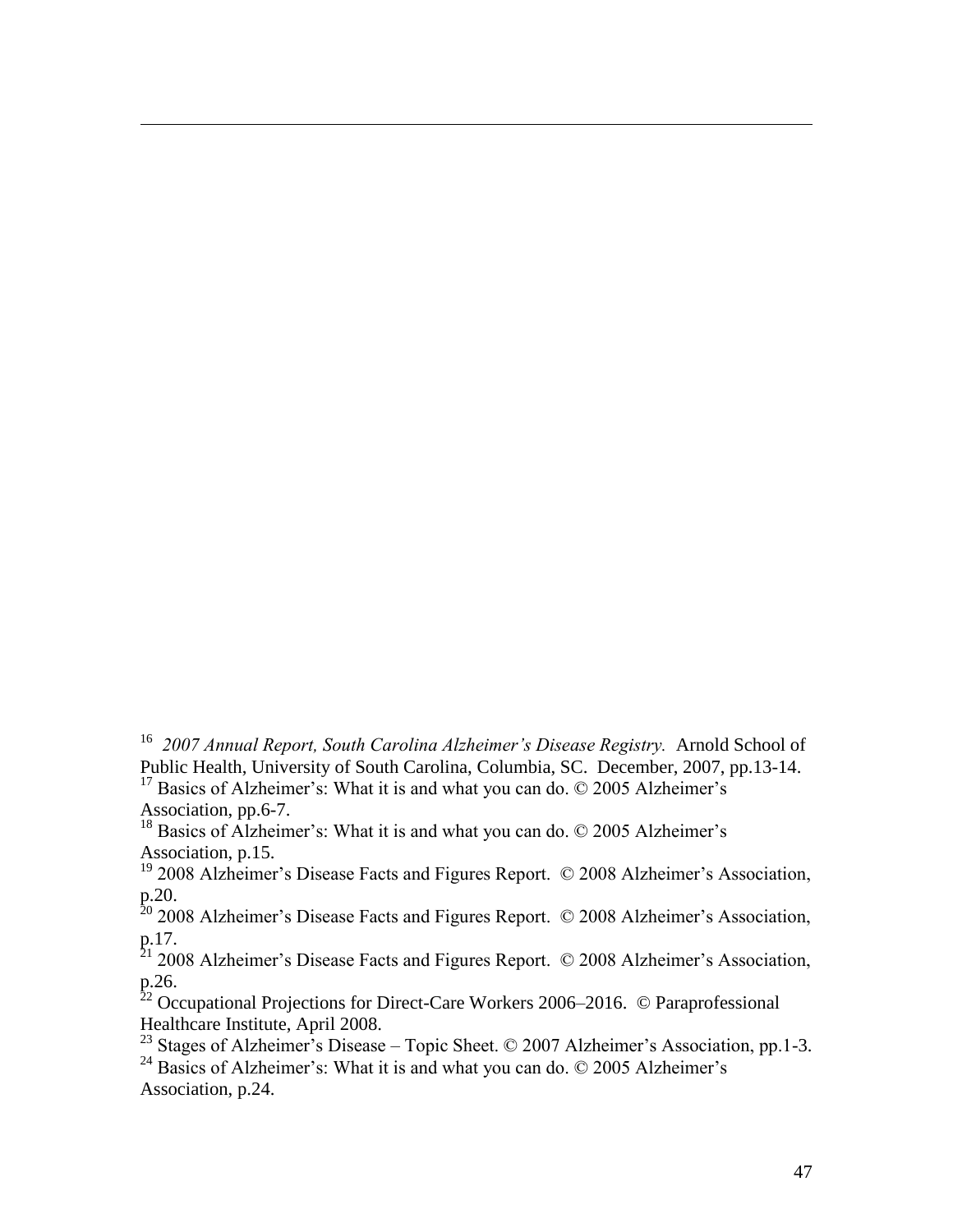<sup>25</sup> Basics of Alzheimer's: What it is and what you can do.  $\odot$  2005 Alzheimer's Association, p.25.

<sup>26</sup> *Brain Health – Topic Sheet*. © 2007 Alzheimer's Association

 $27$  Gray Plague of the Twenty-first Century: Meeting the Needs of Individuals with Alzheimer's Disease, Their Families and Caregivers. The South Carolina Blue Ribbon Task Force Report, 1993, p. 1.

<sup>28</sup> 2008 Alzheimer's Disease Facts and Figures Report. © 2008 Alzheimer's Association, p.17.

<sup>29</sup> 2007 Annual Report, South Carolina Alzheimer's Disease Registry. Arnold School of Public Health, University of South Carolina, Columbia, SC. December, 2007, p.7) <sup>30</sup> South Carolina Department of Health and Environmental Control,

[http://scdhec.gov/health/licen/hrfsum.pdf.](http://scdhec.gov/health/licen/hrfsum.pdf)

 $\overline{a}$ 

<sup>31</sup> *State Plan on Aging 2009-2012,* Lt. Gov's Office on Aging, p. 86. *Long Term Care: The Public's View.* Peter D. Hart Research Associates and American Viewpoint. National Academy of Social Insurance, Health and Income Security Brief, November 2005, No.8, p.3.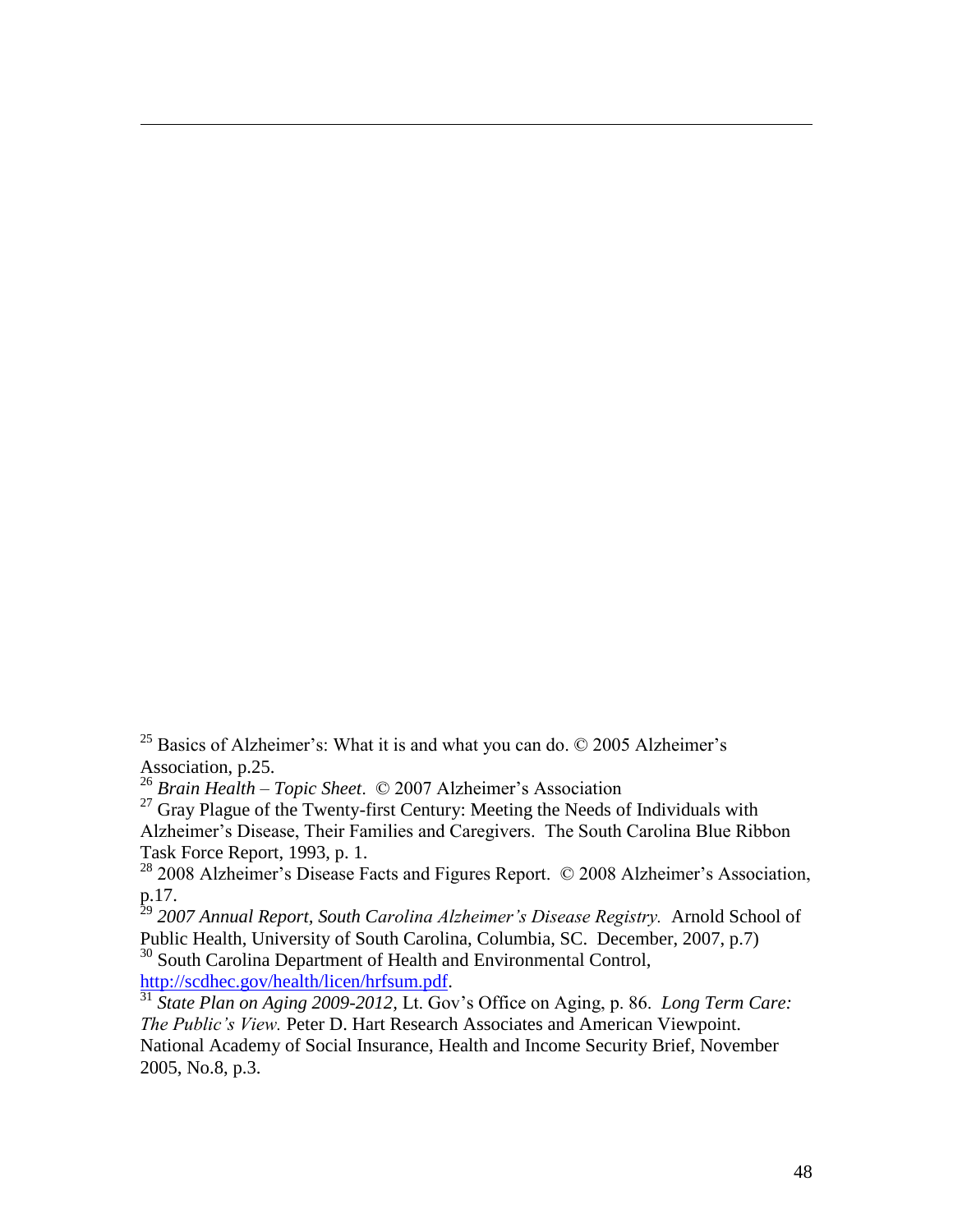<sup>32</sup> *State Plan on Aging 2009-2012.* Lt. Gov's Office on Aging, p. 86. *Own Your Future: Planning guide for long term care.* US Department of Health and Human Services, Centers for Medicare and Medicaid Services, 2002.

<sup>33</sup> Alzheimer's disease: Guide for law enforcement. Alzheimer's Association, 2007.

<sup>34</sup> 2008 Alzheimer's Disease Facts and Figures, Alzheimer's Association, p. 24.

 $35$  SC Department of Health and Human Services, [http://www.scdhec.gov.](http://www.scdhec.gov/)

 $\overline{a}$ 

<sup>36</sup> Hebert, LE; Scherr, PA; Bienias, JL; Bennett, DA; and Evans, DA. "State-specific projections through 2025 of Alzheimer disease prevalence." *Neurology* 2004; 62:1645. As reported in *2008 Alzheimer's Disease Facts and Figures,* Alzheimer's Association, p. 13.

<sup>37</sup> 2008 Alzheimer's Disease Facts and Figures, Alzheimer's Association, p. 20.

<sup>38</sup> 2008 Alzheimer's Disease Facts and Figures, Special Report: Lifetime Risk, Alzheimer's Association, p. 33.

<sup>39</sup> Covinsky, KI; Eng, C; Liu, L-Y; Sands, LP; Sehgal, AR; Walter, LC; et al. Reduced Employment in Caregivers of Frail Elders: Impact of Ethnicity, Patient Clinical Characteristics, and Caregiver Characteristics. Journal of Gerontology: Medical Sciences 2001; 56A (11): M707-713.